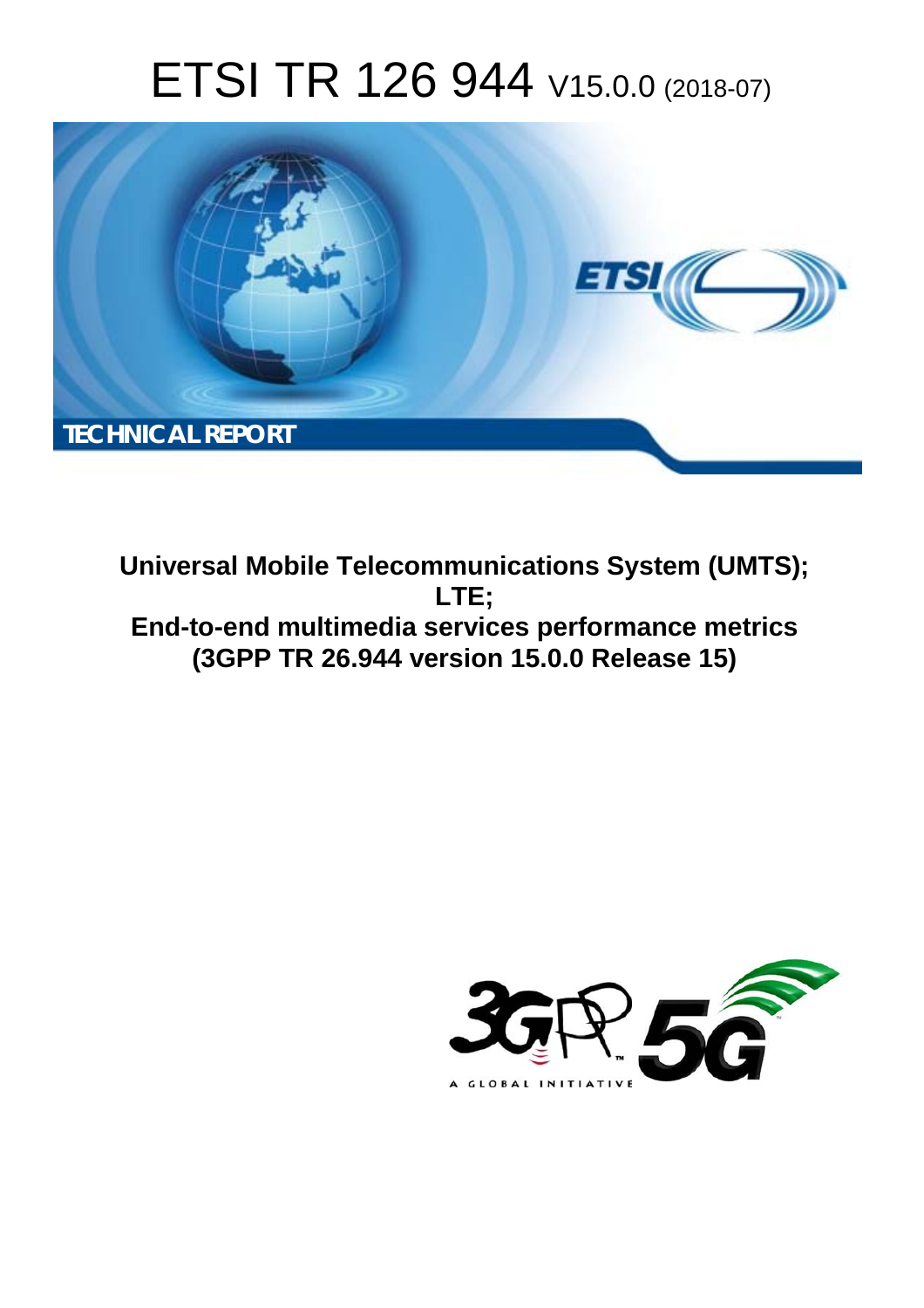Reference RTR/TSGS-0426944vf00

> Keywords LTE,UMTS

### *ETSI*

#### 650 Route des Lucioles F-06921 Sophia Antipolis Cedex - FRANCE

Tel.: +33 4 92 94 42 00 Fax: +33 4 93 65 47 16

Siret N° 348 623 562 00017 - NAF 742 C Association à but non lucratif enregistrée à la Sous-Préfecture de Grasse (06) N° 7803/88

#### *Important notice*

The present document can be downloaded from: <http://www.etsi.org/standards-search>

The present document may be made available in electronic versions and/or in print. The content of any electronic and/or print versions of the present document shall not be modified without the prior written authorization of ETSI. In case of any existing or perceived difference in contents between such versions and/or in print, the only prevailing document is the print of the Portable Document Format (PDF) version kept on a specific network drive within ETSI Secretariat.

Users of the present document should be aware that the document may be subject to revision or change of status. Information on the current status of this and other ETSI documents is available at <https://portal.etsi.org/TB/ETSIDeliverableStatus.aspx>

If you find errors in the present document, please send your comment to one of the following services: <https://portal.etsi.org/People/CommiteeSupportStaff.aspx>

### *Copyright Notification*

No part may be reproduced or utilized in any form or by any means, electronic or mechanical, including photocopying and microfilm except as authorized by written permission of ETSI. The content of the PDF version shall not be modified without the written authorization of ETSI. The copyright and the foregoing restriction extend to reproduction in all media.

> © ETSI 2018. All rights reserved.

**DECT**TM, **PLUGTESTS**TM, **UMTS**TM and the ETSI logo are trademarks of ETSI registered for the benefit of its Members. **3GPP**TM and **LTE**TM are trademarks of ETSI registered for the benefit of its Members and of the 3GPP Organizational Partners. **oneM2M** logo is protected for the benefit of its Members.

**GSM**® and the GSM logo are trademarks registered and owned by the GSM Association.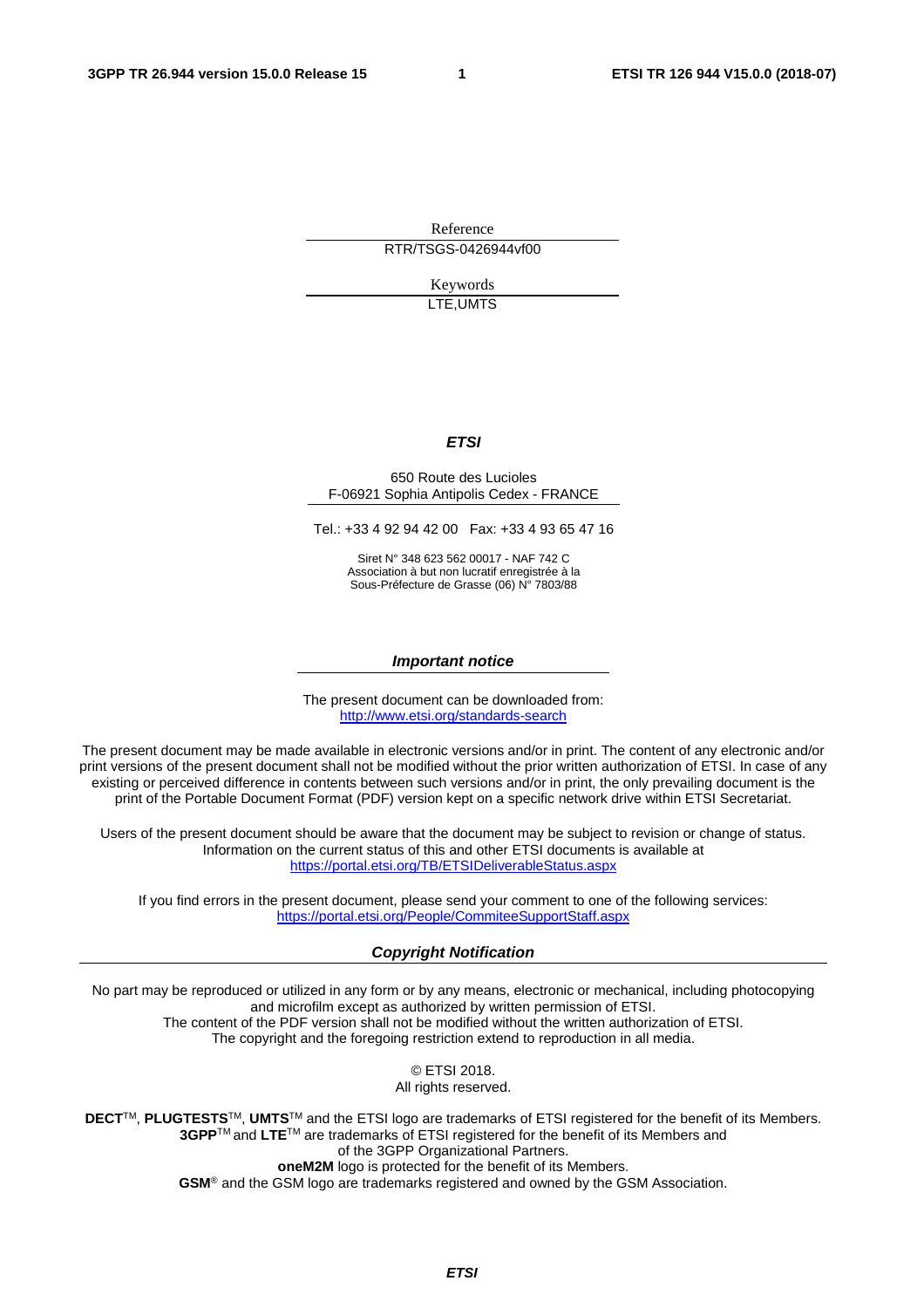# Intellectual Property Rights

### Essential patents

IPRs essential or potentially essential to normative deliverables may have been declared to ETSI. The information pertaining to these essential IPRs, if any, is publicly available for **ETSI members and non-members**, and can be found in ETSI SR 000 314: *"Intellectual Property Rights (IPRs); Essential, or potentially Essential, IPRs notified to ETSI in respect of ETSI standards"*, which is available from the ETSI Secretariat. Latest updates are available on the ETSI Web server ([https://ipr.etsi.org/\)](https://ipr.etsi.org/).

Pursuant to the ETSI IPR Policy, no investigation, including IPR searches, has been carried out by ETSI. No guarantee can be given as to the existence of other IPRs not referenced in ETSI SR 000 314 (or the updates on the ETSI Web server) which are, or may be, or may become, essential to the present document.

### **Trademarks**

The present document may include trademarks and/or tradenames which are asserted and/or registered by their owners. ETSI claims no ownership of these except for any which are indicated as being the property of ETSI, and conveys no right to use or reproduce any trademark and/or tradename. Mention of those trademarks in the present document does not constitute an endorsement by ETSI of products, services or organizations associated with those trademarks.

# Foreword

This Technical Report (TR) has been produced by ETSI 3rd Generation Partnership Project (3GPP).

The present document may refer to technical specifications or reports using their 3GPP identities, UMTS identities or GSM identities. These should be interpreted as being references to the corresponding ETSI deliverables.

The cross reference between GSM, UMTS, 3GPP and ETSI identities can be found under [http://webapp.etsi.org/key/queryform.asp.](http://webapp.etsi.org/key/queryform.asp)

# Modal verbs terminology

In the present document "**should**", "**should not**", "**may**", "**need not**", "**will**", "**will not**", "**can**" and "**cannot**" are to be interpreted as described in clause 3.2 of the [ETSI Drafting Rules](https://portal.etsi.org/Services/editHelp!/Howtostart/ETSIDraftingRules.aspx) (Verbal forms for the expression of provisions).

"**must**" and "**must not**" are **NOT** allowed in ETSI deliverables except when used in direct citation.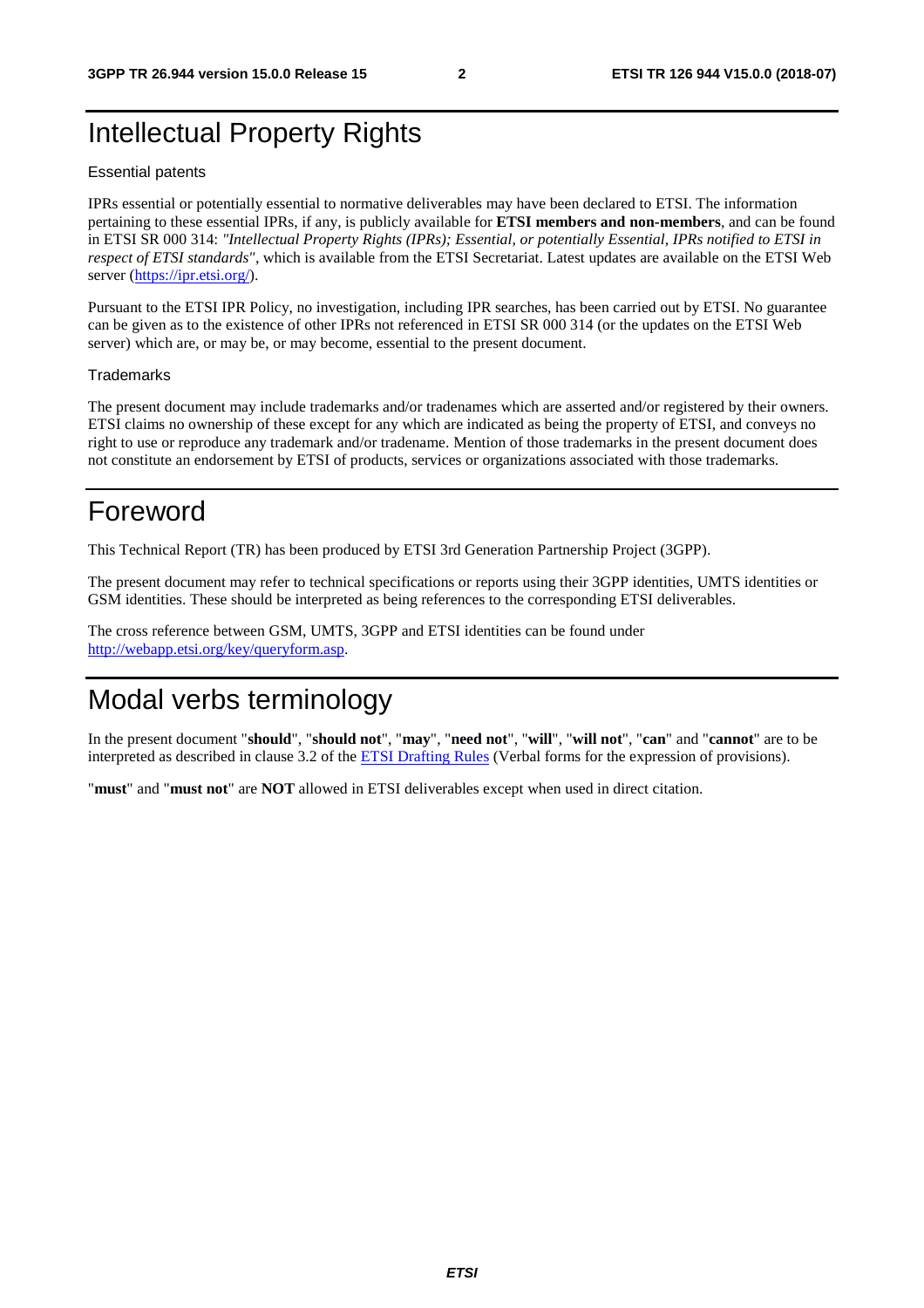# Contents

| 1                               |           |  |  |  |
|---------------------------------|-----------|--|--|--|
| 2                               |           |  |  |  |
| 3                               |           |  |  |  |
| $\overline{\mathcal{A}}$<br>4.1 |           |  |  |  |
| 4.2                             |           |  |  |  |
| 4.3                             |           |  |  |  |
| 4.4                             |           |  |  |  |
|                                 |           |  |  |  |
| 5                               |           |  |  |  |
| 5.1                             |           |  |  |  |
| 5.2                             |           |  |  |  |
| 5.3                             |           |  |  |  |
| 5.4                             |           |  |  |  |
| 5.5                             |           |  |  |  |
| 5.6                             |           |  |  |  |
| 5.7                             |           |  |  |  |
| 5.8                             |           |  |  |  |
| 5.9                             |           |  |  |  |
| 5.10                            |           |  |  |  |
| 5.11                            |           |  |  |  |
| 5.12                            |           |  |  |  |
| 5.13                            |           |  |  |  |
| 5.14                            |           |  |  |  |
| 6                               |           |  |  |  |
| 6.1                             |           |  |  |  |
| 6.2                             |           |  |  |  |
| 6.2.1                           |           |  |  |  |
| 6.2.2                           | Equation. |  |  |  |
| 6.2.3                           |           |  |  |  |
| 6.3                             |           |  |  |  |
| 6.3.1                           |           |  |  |  |
| 6.3.2                           |           |  |  |  |
| 6.3.3                           |           |  |  |  |
| 6.4                             |           |  |  |  |
| 6.4.1                           |           |  |  |  |
| 6.4.2                           |           |  |  |  |
| 6.4.3                           |           |  |  |  |
| 6.5                             |           |  |  |  |
| 6.5.1                           |           |  |  |  |
| 6.5.2                           |           |  |  |  |
| 6.5.3                           |           |  |  |  |
| 6.6<br>6.6.1                    |           |  |  |  |
| 6.6.2                           |           |  |  |  |
| 6.6.3                           |           |  |  |  |
| 6.7                             |           |  |  |  |
| 6.7.1                           |           |  |  |  |
|                                 |           |  |  |  |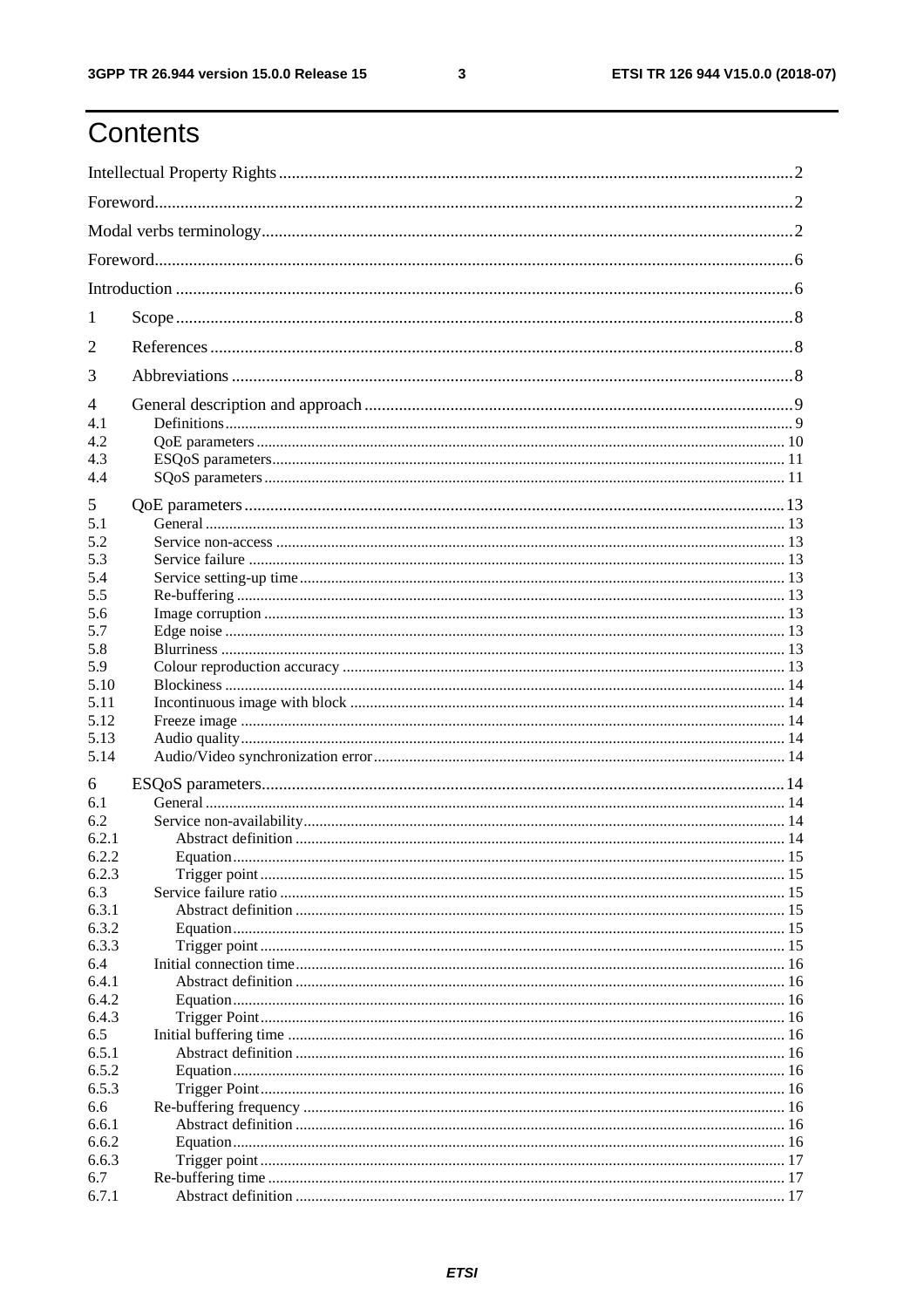$\overline{\mathbf{4}}$ 

| 6.7.2            |  |
|------------------|--|
| 6.7.3            |  |
| 6.8              |  |
| 6.8.1            |  |
| 6.8.2            |  |
| 6.8.3            |  |
| 6.9              |  |
| 6.9.1            |  |
| 6.9.2            |  |
| 6.9.3            |  |
| 6.10             |  |
| 6.10.1           |  |
| 6.10.2           |  |
| 6.10.3           |  |
|                  |  |
| 6.11<br>6.11.1   |  |
|                  |  |
| 6.11.2           |  |
| 6.11.3           |  |
| 7                |  |
| 7.1              |  |
| 7.1.1            |  |
| 7.1.1.1          |  |
| 7.1.1.2          |  |
| 7.1.1.3          |  |
| 7.1.1.4          |  |
| 7.1.1.5          |  |
| 7.1.2            |  |
| 7.1.2.1          |  |
| 7.1.2.2          |  |
| 7.1.2.3          |  |
| 7.1.2.4          |  |
| 7.1.2.5          |  |
| 7.1.3            |  |
| 7.1.3.1          |  |
| 7.1.3.2          |  |
| 7.1.3.3          |  |
| 7.1.3.4          |  |
| 7.1.3.5          |  |
| 7.1.3.6          |  |
| 7.1.3.7          |  |
| 7.2              |  |
| 7.3              |  |
|                  |  |
| 8                |  |
| 8.1              |  |
| 8.2              |  |
| 8.3              |  |
| 8.4              |  |
| 8.5              |  |
|                  |  |
| Annex A:         |  |
| A.1              |  |
| A.2              |  |
| A.3              |  |
|                  |  |
| A.4              |  |
| A.4.1            |  |
| A.4.1.1          |  |
| A.4.1.2<br>A.4.2 |  |
|                  |  |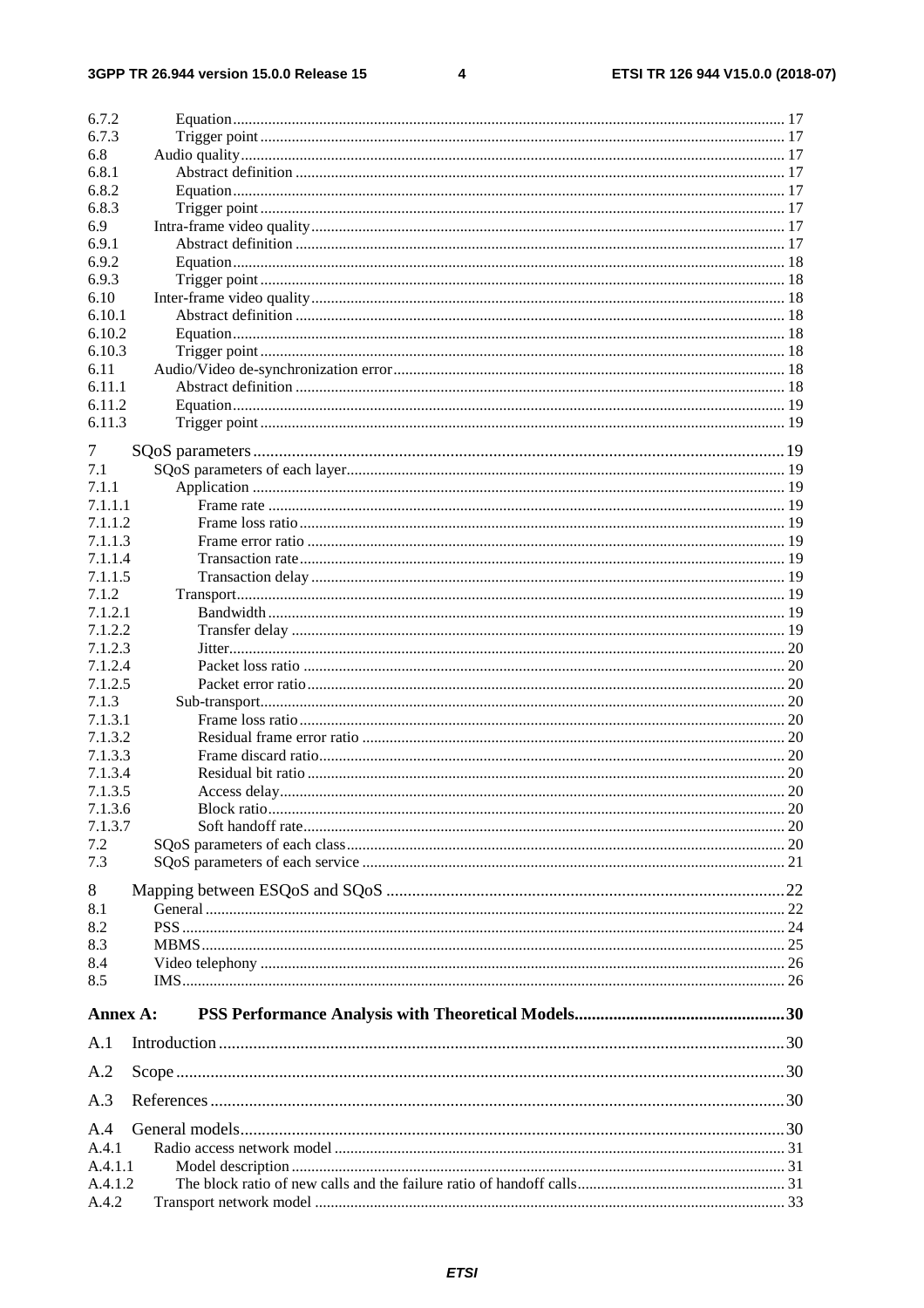### $5\phantom{a}$

| A.4.2.2            |  |
|--------------------|--|
|                    |  |
| A.4.3<br>A.4.3.1   |  |
| A.4.3.1.1          |  |
| A.4.3.1.2          |  |
| A.4.3.2            |  |
| A.4.3.2.1          |  |
| A.4.3.2.2          |  |
| A.5                |  |
| A.5.1              |  |
| A.5.1.1            |  |
| A.5.1.2            |  |
| A.5.2              |  |
| A.5.2.1            |  |
| A.5.2.2            |  |
| A.5.3<br>A.5.3.1   |  |
| A.5.3.2            |  |
| A.5.4              |  |
| A.5.4.1            |  |
| A.5.4.2            |  |
| A.5.5              |  |
| A.5.5.1            |  |
| A.5.5.2            |  |
| A.5.6              |  |
| A.5.6.1<br>A.5.6.2 |  |
|                    |  |
| <b>Annex B:</b>    |  |
| B.1                |  |
| B.2                |  |
| B.2.1              |  |
|                    |  |
| B.2.2              |  |
|                    |  |
| B.3                |  |
| <b>B.3.1</b>       |  |
| <b>B.3.2</b>       |  |
| Annex C:           |  |
| C.1                |  |
| C.2                |  |
| C.3                |  |
| C.3.1              |  |
| C.3.1.1            |  |
| C.3.1.2            |  |
| C.3.1.3            |  |
| C.3.1.4            |  |
| C.3.1.5            |  |
| C.3.2<br>C.3.2.1   |  |
| C.3.2.2            |  |
| C.3.2.3            |  |
| C.4                |  |
| <b>Annex D:</b>    |  |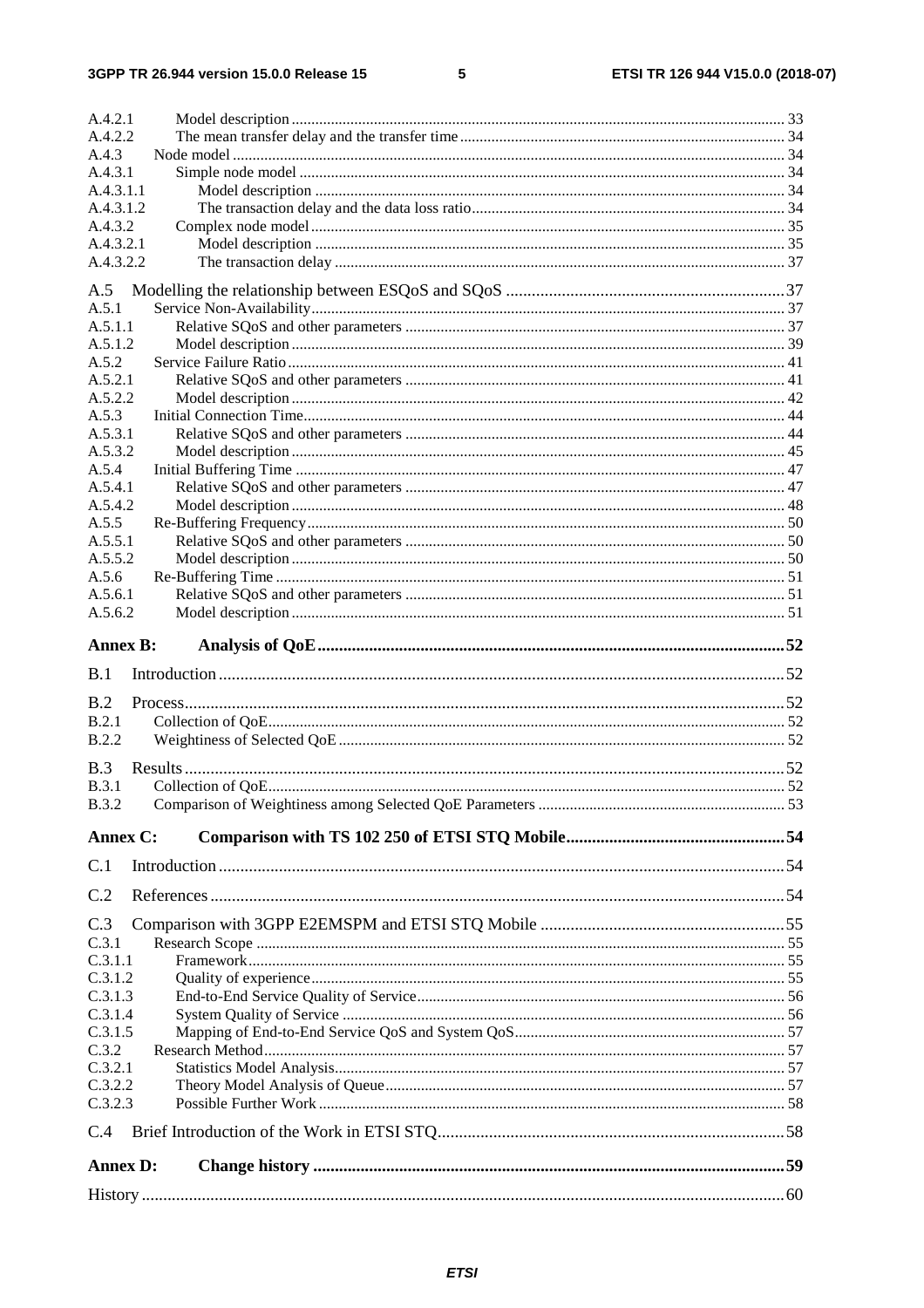# Foreword

This Technical Report has been produced by the 3GPP.

The contents of the present document are subject to continuing work within the TSG and may change following formal TSG approval. Should the TSG modify the contents of the present document, it will be re-released by the TSG with an identifying change of release date and an increase in version number as follows:

Version 3.y.z

where:

- x the first digit:
	- 1 presented to TSG for information;
	- 2 presented to TSG for approval;
	- 3 Indicates TSG approved document under change control.
- y the second digit is incremented for all changes of substance, i.e. technical enhancements, corrections, updates, etc.
- z the third digit is incremented when editorial only changes have been incorporated in the specification;

# Introduction

The Quality of Experience (QoE), End-to-end Service Quality of Service (ESQoS) and System Quality of Service (SQoS) are important factors when introducing services to customers. When the next releases of 3G are launched to the mass market, several new mobile telecommunication multimedia services will be introduced to the general public. It is essential that a high quality if service is experienced by the user of these new 3G services in order to promote the idea of 3G as a global all-purpose communication tool for millions of people with widespread availability of terminal equipment.

The possibility of using multimedia services via 3G in a practical and reliable manner is extremely important in the near future. For these new services, it is certain that a much larger amount of traffic is generated between mobile terminals and services, i.e. traffic within 3G networks and between 3G networks and other networks will be higher than has been the case to date. This gives more importance to service quality requirements.

End-to-end multimedia service performance metrics are proposed to make it possible for operators, device provider and service providers to more conveniently evaluate their service quality as perceived by end-users. This includes:

- Definition of the performance characteristics that have most relevance to end users (the 'Quality of Experience' or QoE).
- Definition of the mapping between QoE and end-to-end service measured characteristics (the ESQoS), and mapping between ESQoS and service specific characteristics (the SQoS).

In the present document a top-down approach is used to illustrate the framework of all metrics.

The present document gives metrics of the end-to-end multimedia service performance on 3G networks that support PSS, PSC, video telephony, MBMS and IMS services, etc.

QoE parameters describe the end-to-end quality as experienced by the end users. These are difficult to measure and quantify.

SQoS parameters are metrics that are close related to the network status, and defined from the viewpoint of the service provider rather than the service user. SQoS parameters can be viewed as the inherent attributes of the networks, which are important in guaranteeing QoE requirements of the users.

ESQoS parameters describe the QoS of the end-to-end service. They are obtained directly from the QoE parameters by mapping them into parameters more relevant to operators, service providers and service providers.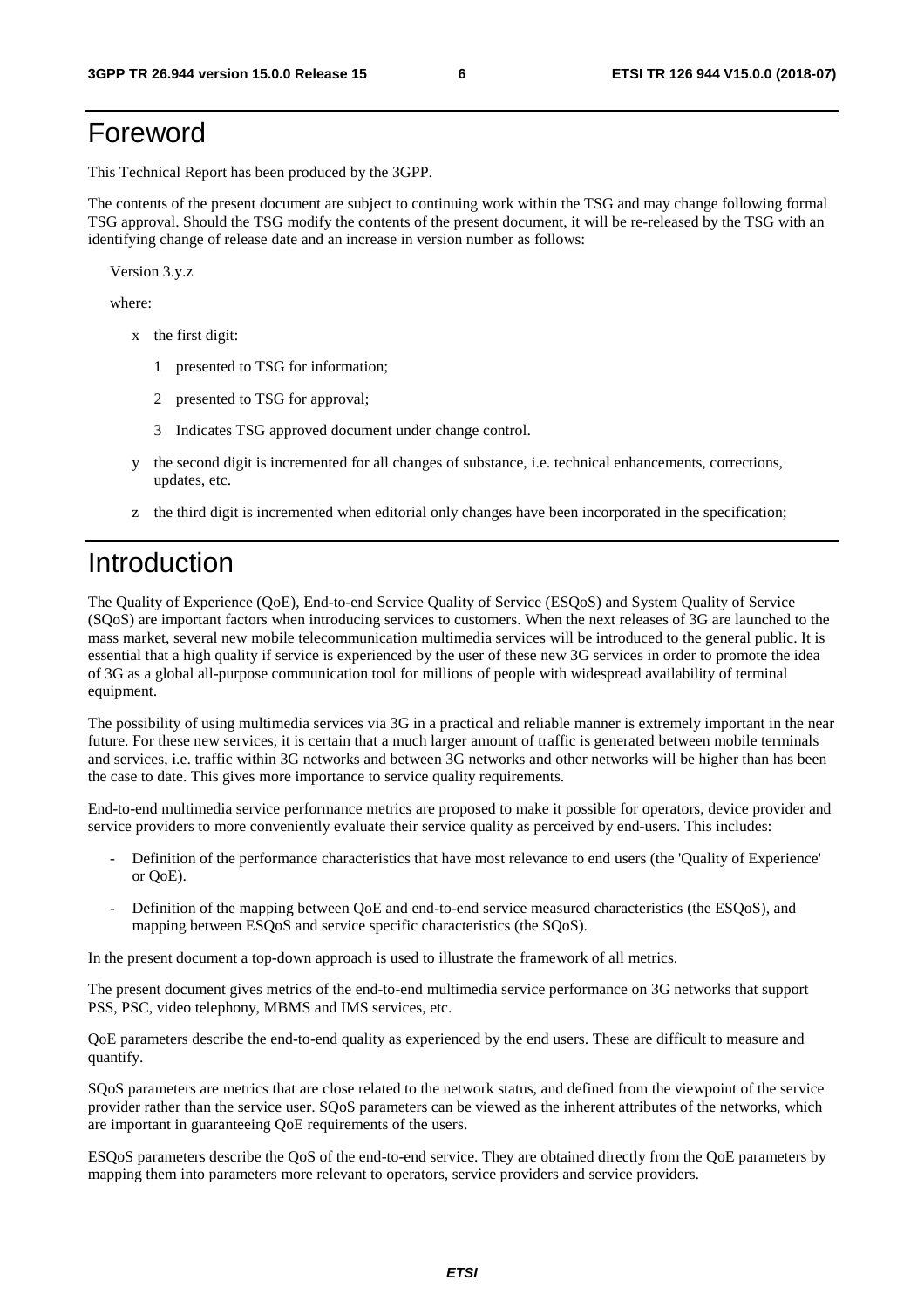In Annex A, PSS is taken as an example; several general models looking at different part of network are given. A mapping between QoE, ESQoS and SQoS is given using a mathematical approach, which defines a dimensioned relationship between user experiences and lower tiers of network performance.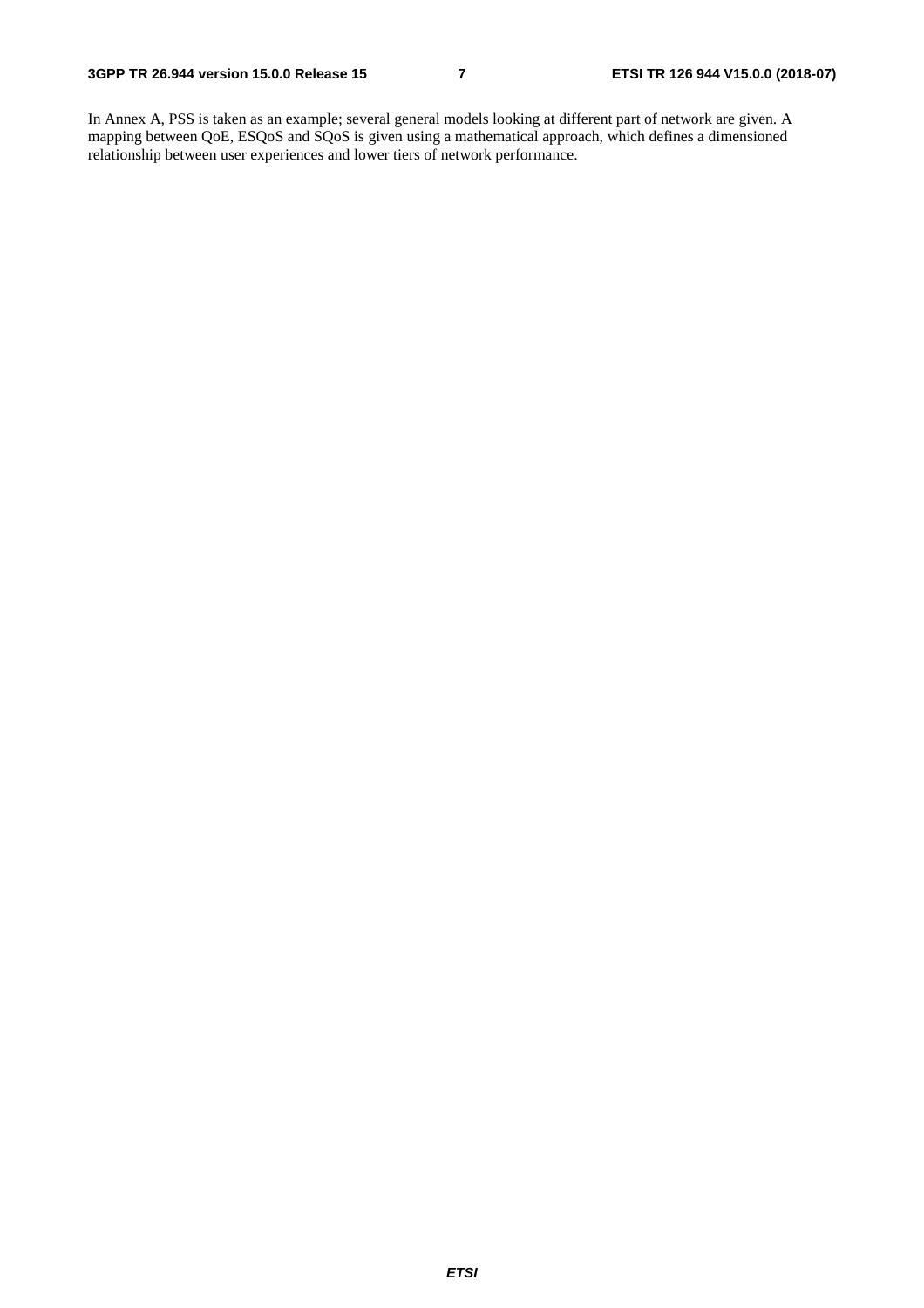# 1 Scope

The present document describes and defines performance metrics for popular multimedia services in 3G networks, including packed-switched streaming service (PSS), multimedia broadcast multicast service (MBMS), video telephony (VT), and IP multimedia subsystem service (IMS). The present document has a top-down approach, which starts with the Quality of Experience (QoE) parameters and metrics, and then provides End-to-end Service QoS (ESQoS) and System Quality of Service (SQoS) parameters and metrics and mapping between these different layers.

# 2 References

The following documents contain provisions which, through reference in this text, constitute provisions of the present document.

- References are either specific (identified by date of publication, edition number, version number, etc.) or non-specific.
- For a specific reference, subsequent revisions do not apply.
- For a non-specific reference, the latest version applies. In the case of a reference to a 3GPP document (including a GSM document), a non-specific reference implicitly refers to the latest version of that document *in the same Release as the present document*.
- [1] 3GPP TS 23.107:"Technical Specification Group Services and System Aspects; Quality of Service (QoS) concept and architecture".
- [2] 3GPP TS 23.207:"Technical Specification Group Services and System Aspects; End-to-end Quality of Service (QoS) concept and architecture".
- [3] ETSI TS 102 250-2 V1.4.1 (2006-03): "Speech Processing, Transmission and Quality Aspects (STQ);QoS aspects for popular services in GSM and 3G networks; Part 2: Definition of Quality of Service parameters and their computation".
- [4] IETF RFC 2679: "A One-way Delay Metric for IPPM".
- [5] IETF RFC 3133: "Terminology for Frame Relay Benchmarking".
- [6] ITU-R Recommendation BS.1387-1: "Method for objective measurements of perceived audio quality".
- [7] 3GPP TS 26.234: "Technical Specification Group Services and System Aspects; Transparent end-to-end Packet-switched Streaming Service (PSS); Protocols and codecs".
- [8] 3GPP TS 26.346: "Technical Specification Group Services and System Aspects; Multimedia Broadcast/Multicast Service (MBMS); Protocols and codecs".
- [9] ITU-T Recommendation P.10/G.100: "Vocabulary for performance and quality of service".

## 3 Abbreviations

For the purposes of the present document, the following abbreviations apply:

| <b>Application Server</b>                  |
|--------------------------------------------|
| <b>Breakout Gateway Control Function</b>   |
| Broadcast-Multicast - Service Centre       |
| <b>Cell Broadcast Centre</b>               |
| <b>Call Session Control Function</b>       |
| <b>Dynamic Host Configuration Protocol</b> |
| Domain Name System                         |
| End-to-end Service QoS                     |
| <b>Gateway GPRS Support Node</b>           |
| Home Subscriber Server                     |
|                                            |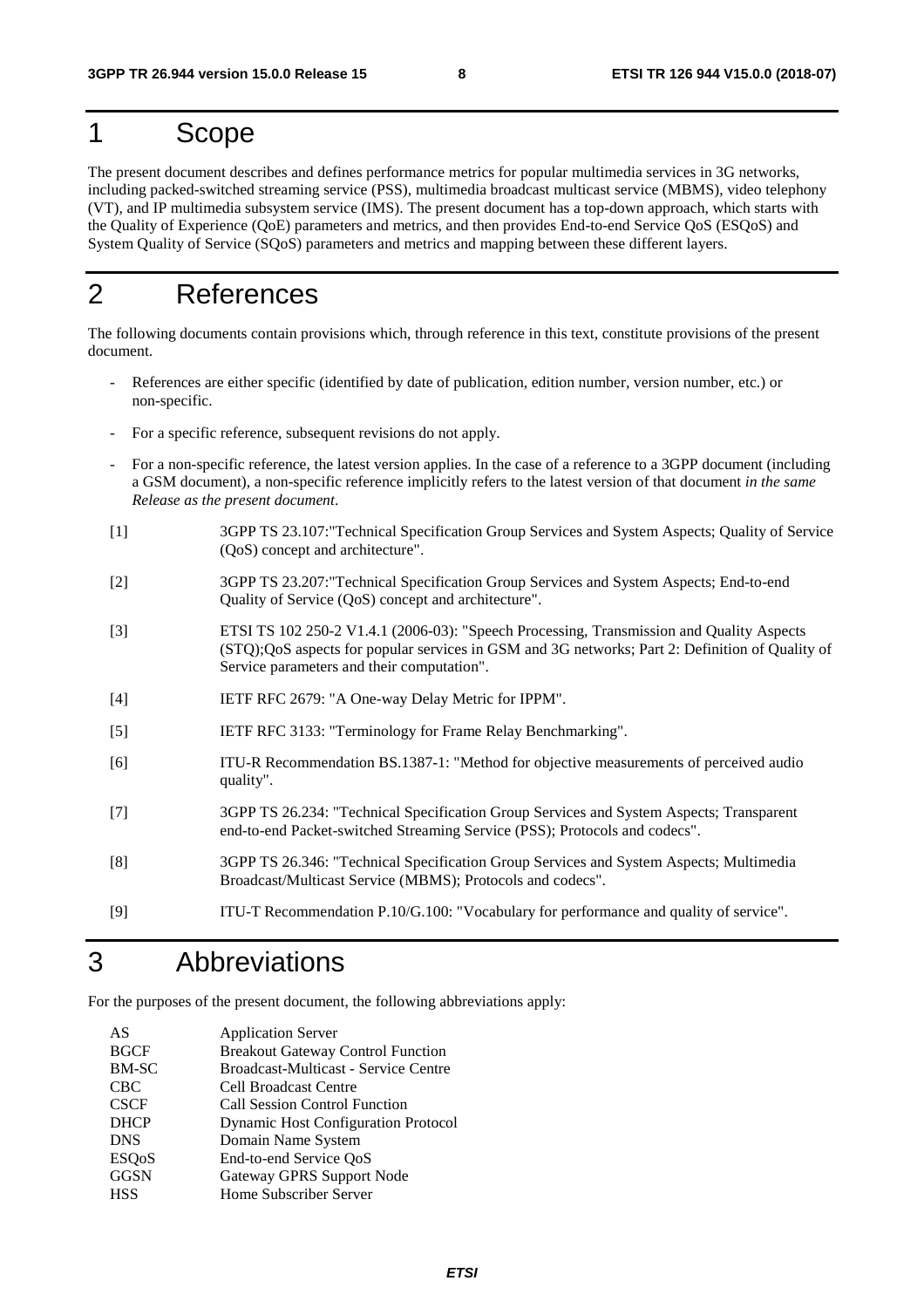| I-CSCF        | Interrogating-CSCF                     |
|---------------|----------------------------------------|
| <b>IMS</b>    | IP Multimedia Subsystem                |
| <b>IP-CAN</b> | <b>IP-Connectivity Access Network</b>  |
| LAV           | Least Acceptable Value                 |
| <b>MBMS</b>   | Multimedia Broadcast/Multicast Service |
| <b>MGCF</b>   | Media Gateway Control Function         |
| <b>MGW</b>    | Media GateWay                          |
| P-CSCF        | Proxy-CSCF                             |
| <b>PSC</b>    | Packet-Switched Conversational service |
| <b>PSS</b>    | Packed-Switched Streaming service      |
| <b>OoE</b>    | <b>Quality of Experience</b>           |
| QoS           | <b>Quality of Service</b>              |
| SQoS          | <b>System Quality of Service</b>       |
| UE            | User Equipment                         |
| <b>VLR</b>    | Visitor Location Register              |
| <b>VT</b>     | Video Telephony                        |
|               |                                        |

# 4 General description and approach

## 4.1 Definitions

### **Quality of Experience (QoE)**

The overall acceptability of an application or service, as perceived subjectively by the end-user (see notes 1 and 2).

- NOTE 1: Quality of Experience includes the complete end-to-end system effects (client, terminal, network, services infrastructure, etc).
- NOTE 2: Overall acceptability may be influenced by user expectations and context.

For the purpose of the present document, QoE is limited to those parameters that are reasonably expected to be under the control of the Service Provider, i.e. it excludes aspects of specific terminal equipment implementation. In the document, the exact E2E measurement point will be defined for each service.

QoE indicates performance metrics as expressed from the end service user's point of view. They can be required or reported by the common users, and may be stated irrespective of their measurability.

SA4 has defined Quality of Experience (QoE) metrics and their transport for PSS and MBMS in [7] and [8], respectively. The PSS and MBMS QoE metrics features are optional for both PSS and MBMS streaming server and clients, and shall not disturb the PSS and MBMS service. A PSS or MBMS client supporting the feature shall perform the quality measurements in accordance to the measurement definitions, aggregate them into client QoE metrics and report the metrics to the PSS or MBMS server using described procedures in [7] and [8] for PSS and MBMS, respectively. The way the QoE metrics are processed and made available is out of the scope of the present document.

In general, a Service Provider will set service requirements in line with the end-user's expected QoE, which needs to be translated into parameters or metrics that the service provider can control or measure. Thus, it is necessary to map QoE metrics to measurable End-to-end Service QoS and System QoS parameters, which provide the means for the service providers to guarantee the service quality.

### **End-to-end Service QoS (ESQoS)**

ESQoS is generally used to specify the performance of services from the perspective of operators and service providers. As the number of new services proliferates and becomes more complex, it is important for an operator to measure a network's ESQoS accurately and continuously improve it to achieve customer loyalty and maintain competitive edge.

ESQoS is measurable. It can be quantified exactly by several digital parameters, unlike QoE.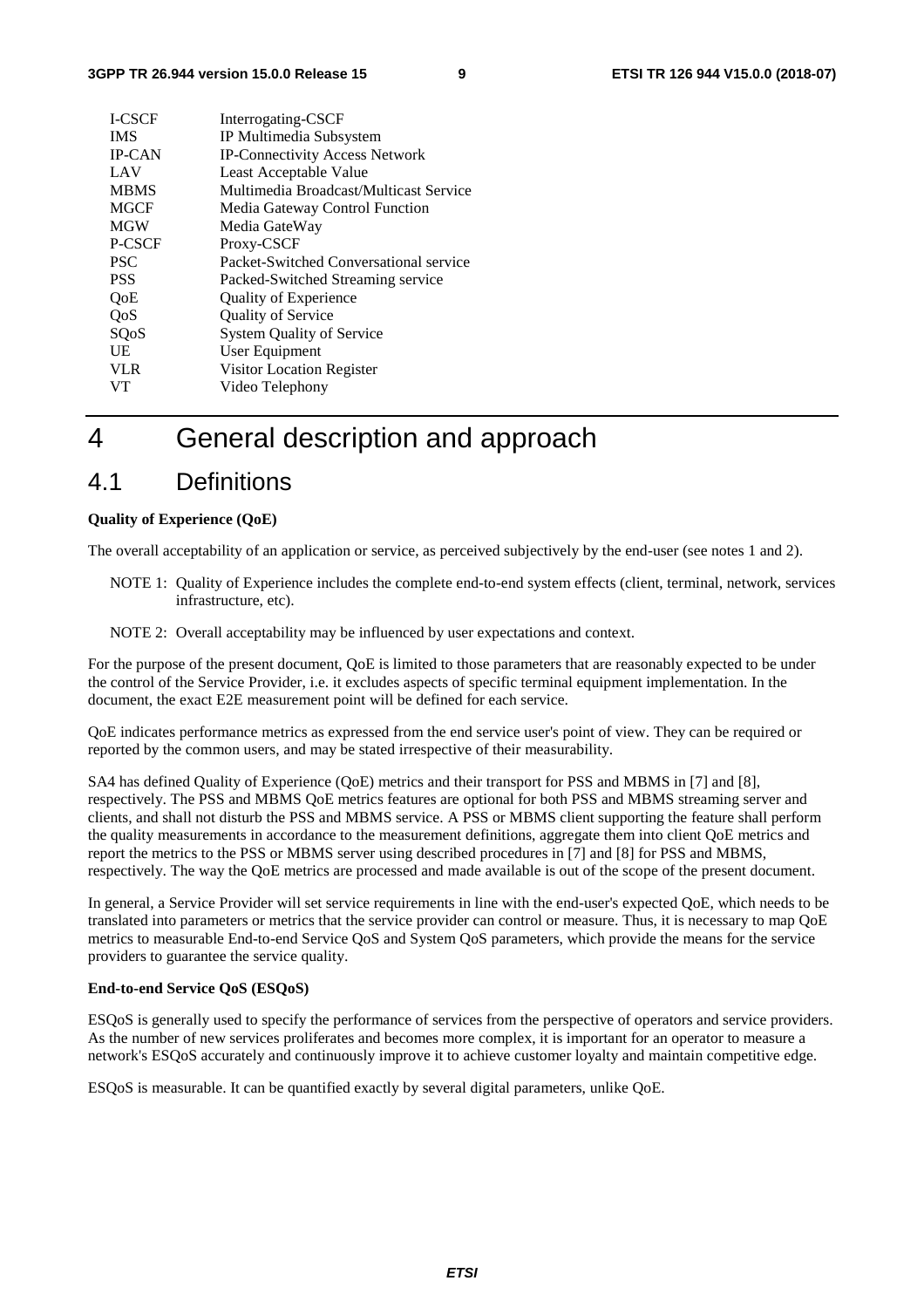### **System Quality of Service (SQoS)**

The concept of SQoS is a subset of conventional QoS, which is defined in ITU-T Recommendation E.800 as the collective effect of service performances which together determines the satisfaction of a user of a service. It is characterized by the combined aspects of performance factors applicable to all services, such as:

- service support performance;
- service operability performance;
- service accessibility performance;
- service retainability performance;
- service integrity performance;
- service security performance;

Compared with ESQoS, SQoS denotes the point-to-point QoS, which is specifically related to the units and links of network systems, rather than the whole service or a network. SQoS can be viewed as the QoS consideration from the viewpoint of network operators.

## 4.2 QoE parameters

From the user perspective, the QoE cannot be defined only from technical measurements. It should be defined by user investigation using the following methods:

- 1. Users provide an opinion of QoE only with their feeling and experience. The QoE metric is subjective.
- 2. With some classic indicators of QoE, users can make a decision to choose some of them as the necessary indicators of QoE.

Service performance is characterized by the following:

Because QoE parameters and metrics directly relate to the definition of the service itself, it is possible to map the components of the service onto measurable ESQoS and SQoS parameters or metrics, as these relate directly to the performance of the components of the service.

This concept can be illustrated by considering the example of a video service, where QoE includes items such as:

- service setup delay;
- re-buffering duration;
- end to end delay;
- corruption duration;
- mean time between corruption;
- content quality(e.g. digital TV-like quality, analog TV-like quality, DSL-like video conference quality ISDNlike video conference quality, etc.);
- audio/video synchronization (or 'lip sync');
- service availability.

Common user requirements for different services are therefore collected and classified as our QoE, disregarding the measurability.

Users have different requirements for different services. So the QoE for service analysis varies with the types of services, methods of delivery and points of monitoring.

Figure 1 shows the model.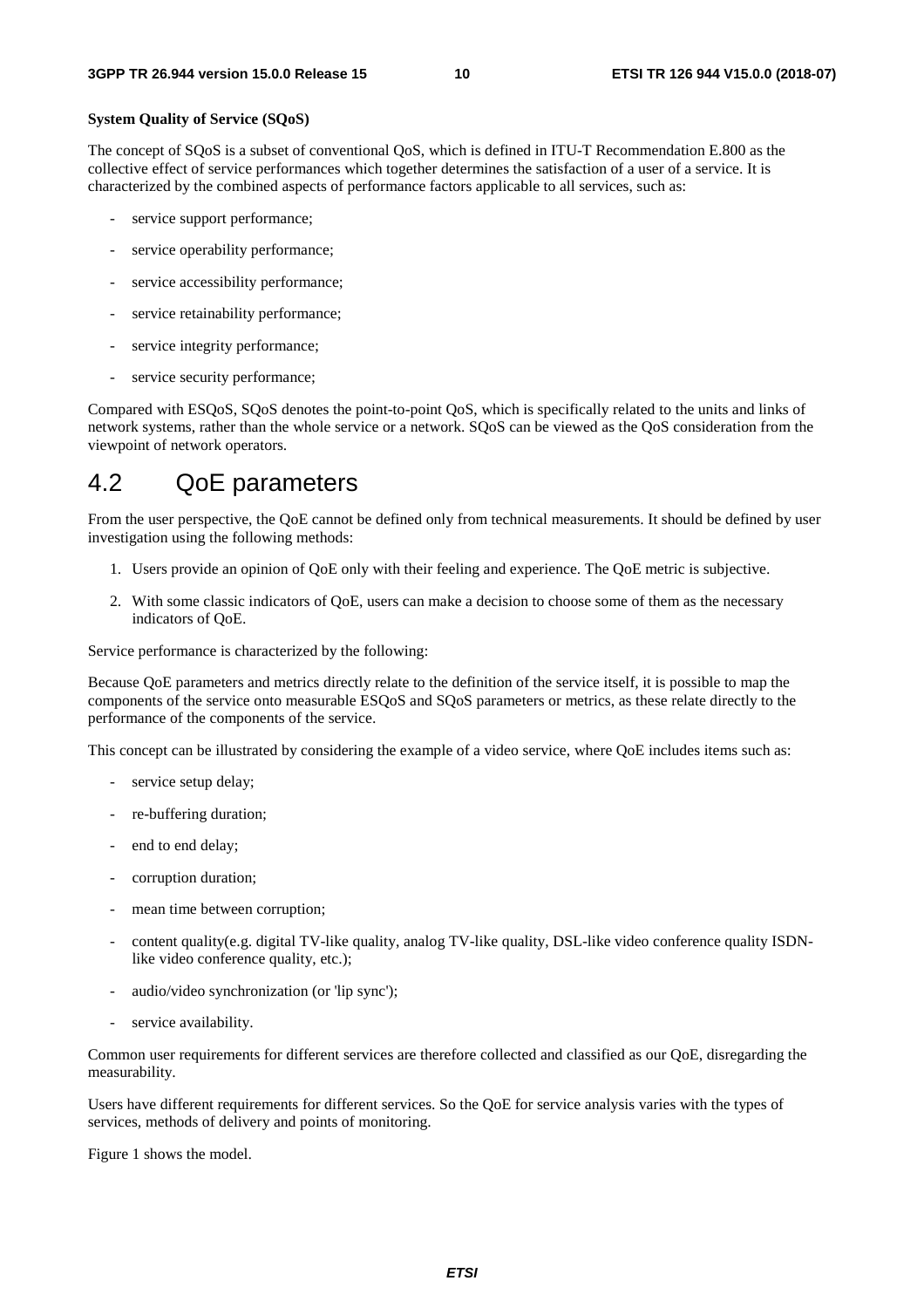

**Figure 1: QoE** 

## 4.3 ESQoS parameters

As discussed, the user's definition of QoE does not consider measurability and so ESQoS parameters need to be introduced. These express QoS from the viewpoint of operators and service providers. ESQoS parameters are from endto-end perspective, i.e. across the full set of components which together provide a service, and, most importantly can be measured and quantified.

ESQoS parameters depend on the type of service, and so there will be a set corresponding to each service.

Figure 2 shows the model including both the QoE and ESQoS aspects.



**Figure 2: QoE and ESQoS parameters** 

# 4.4 SQoS parameters

The quality of a service perceived by the user perceives is influenced by the network as well as by the terminal equipment. As the intelligence and complexity of an application used in 3G increases, application performance becomes an important factor in determining the quality perceived by the user. Within the present document, the influence of the terminal equipment and application have not been included.

Services are applications running on the common network components. SQoS parameters are specific metrics that provide measurements which reflect network component status, and are defined from the viewpoint of the service provider rather than the service user.

SQoS parameters can be classified to five classes as shown in figure 3.

NOTE: The network entities in the core network (CN) can be considered as servers.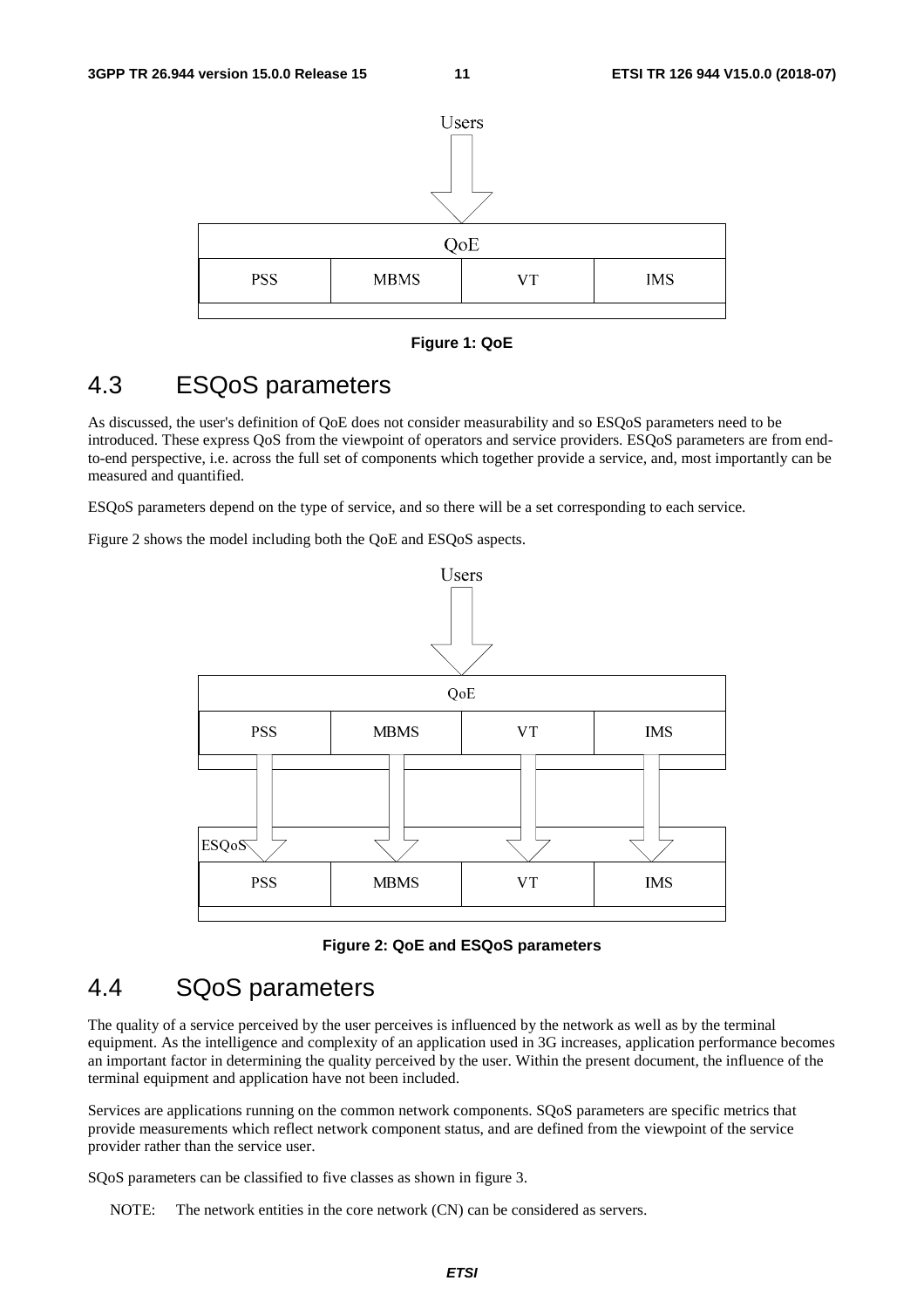

**Figure 3: Five classes' scopes** 

Each class also has three layers which reflect the protocol layers in the network.

- The first s the Application layer.
- The second is the Transport layer.
- The third consists of Network, Data link and Physical layers.

Figure 4 presents the overall model.



Horizontal

**Figure 4: QoE, ESQoS and SQoS parameters**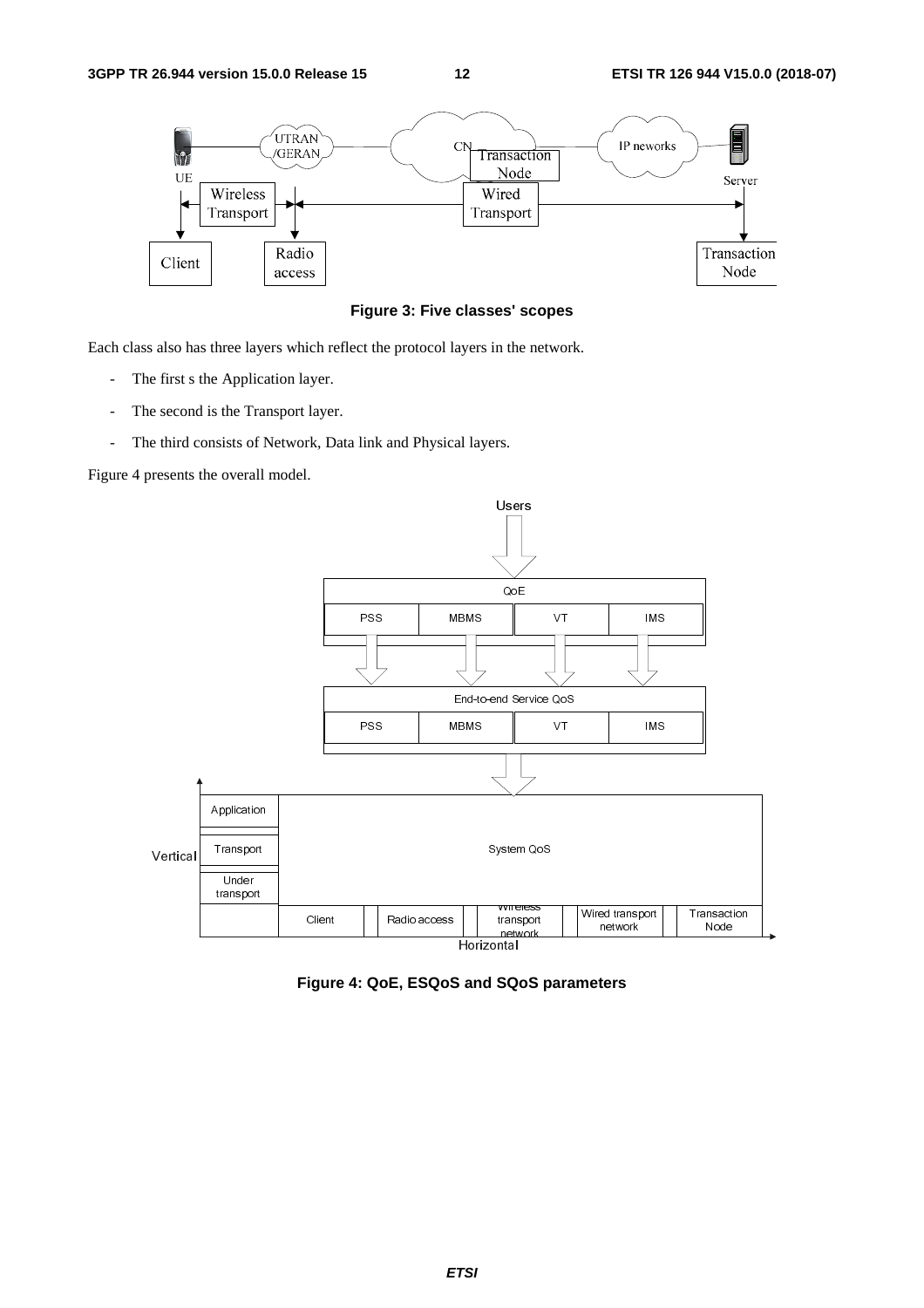# 5 QoE parameters

## 5.1 General

The parameters and values in the following sections are necessary for the support of 3G services.

Firstly, for mobile communication systems, service performance depends on network availability factors expressed in terms of time availability (% of the time) and radio coverage availability (% of the radio coverage).

Service-specific QoE parameters may include, for the telephony service as an example, speech quality, level of background noise, level of echo, delay, etc. This section provides a parameter list for a Audio/Video service, each parameter would be calibrated on the following basis:

- 95 % probability;
- mean;
- target value:
- Least Acceptable Value (LAV).

This forms the basis of candidate material for standardization, and must be aligned with the work of the ITU-T.

## 5.2 Service non-access

The service cannot be accessed by the UE when requested by the user. The service non-access may be caused by the network unavailability or shutdown of service server, etc.

## 5.3 Service failure

The service can be accessed, but something occurs once the service is in use resulting in failure of service for the user. The service failure may be caused by overload of server, handoff of user or network congestion, etc.

## 5.4 Service setting-up time

The service setting-up time is the period from the time of service request to the time of service playing. The service setting-up time may vary from microsecond to seconds, and depends on the service requested by the user.

## 5.5 Re-buffering

Re-buffering denotes the time and the frequency of re-buffering during the usage of service. The main reason of rebuffering is the data network transmission rate cannot keep up with the real-time play requirements of the user's terminal.

## 5.6 Image corruption

Image corruption refers to the degree of corruption quality of a single image.

## 5.7 Edge noise

Edge Noise denotes the form of edge busyness that is characterized by spatially varying distortion that occurs in close proximity to the edges of objects in a video display.

## 5.8 Blurriness

Blurriness denotes the image/video quality as being indistinct.

## 5.9 Colour reproduction accuracy

Colour reproduction denotes the quality of accuracy in colour reproduction procedure.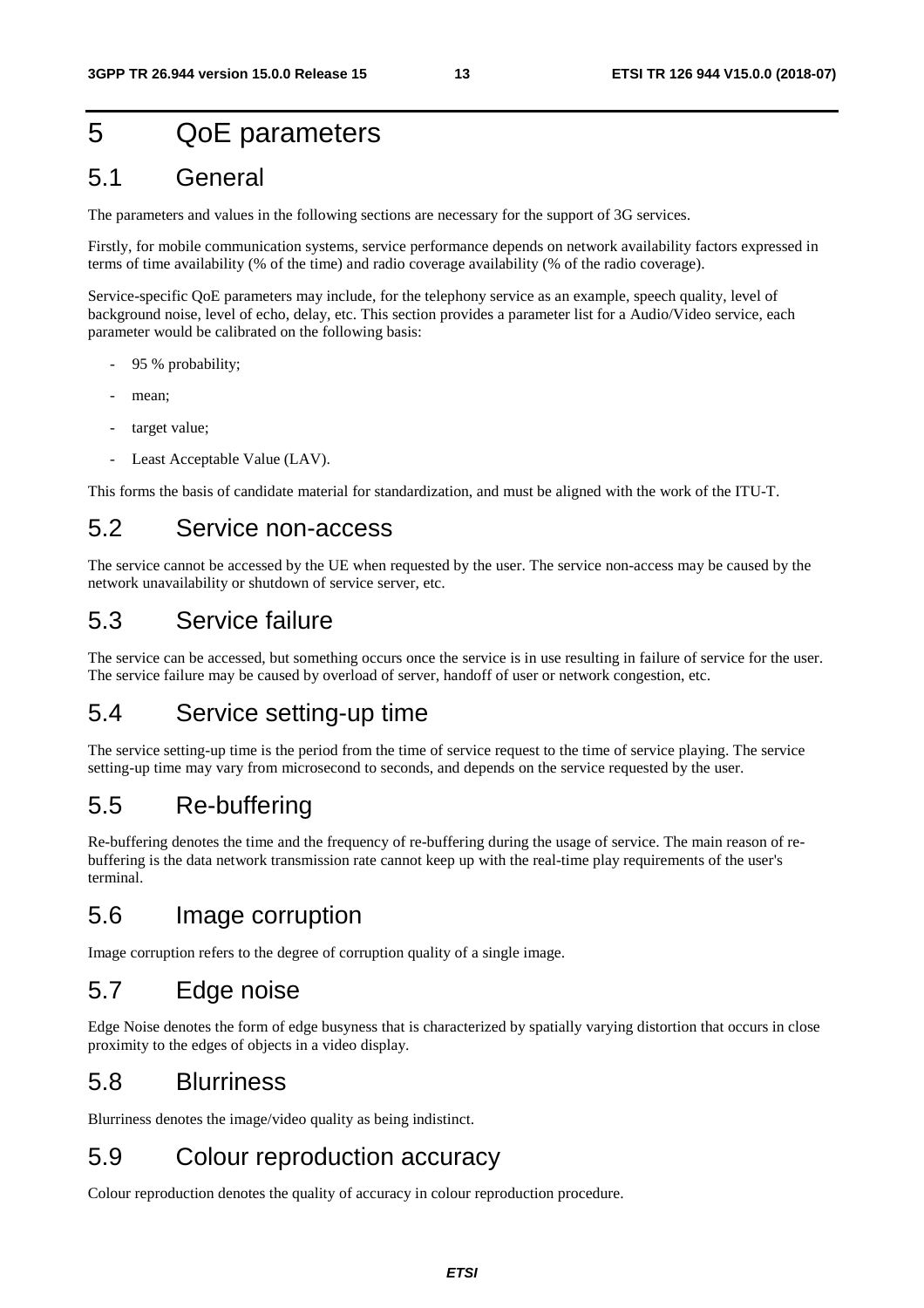# 5.10 Blockiness

Blockiness refers to the degree of image distortions that occurs in DCT-block edge compression due to compression error or packet loss.

# 5.11 Incontinuous image with block

Incontinuous image with block denotes the degree of data block consistency among continuous frames.

# 5.12 Freeze image

Freeze image refers to the degree of frozen image when video is playing, which is caused by inadequate received data or low frame transmission rate.

# 5.13 Audio quality

Audio quality describes the quality of audio as perceived by the user and mainly is decided by the codec algorithm, network transmission delay and capacity of terminal.

# 5.14 Audio/Video synchronization error

Audio/video synchronization error describes the time difference of the audio and video signal at the user side. Audio/video synchronization error is mainly caused by the network transmission delay and buffering delay.

# 6 ESQoS parameters

# 6.1 General

The ESQoS parameters can be obtained directly from the QoE. The process is shown in figure 5.



**Figure 5: The ESQoS parameters from QoE** 

There are perfect and reasonable definitions of service QoS parameters in the TS 102 250-2 [3] of ETSI STQ Mobile. Parts of the outputs of TS 102 250-2 [3] are introduced to E2EMSPM's End-to-End Service QoS area for reference.

# 6.2 Service non-availability

## 6.2.1 Abstract definition

The Service Non-Availability describes the probability that the first data packet of the stream cannot be received by the UE when requested by the user. The "packet reception" is completed by appearance of the "buffering" message on the player at user side.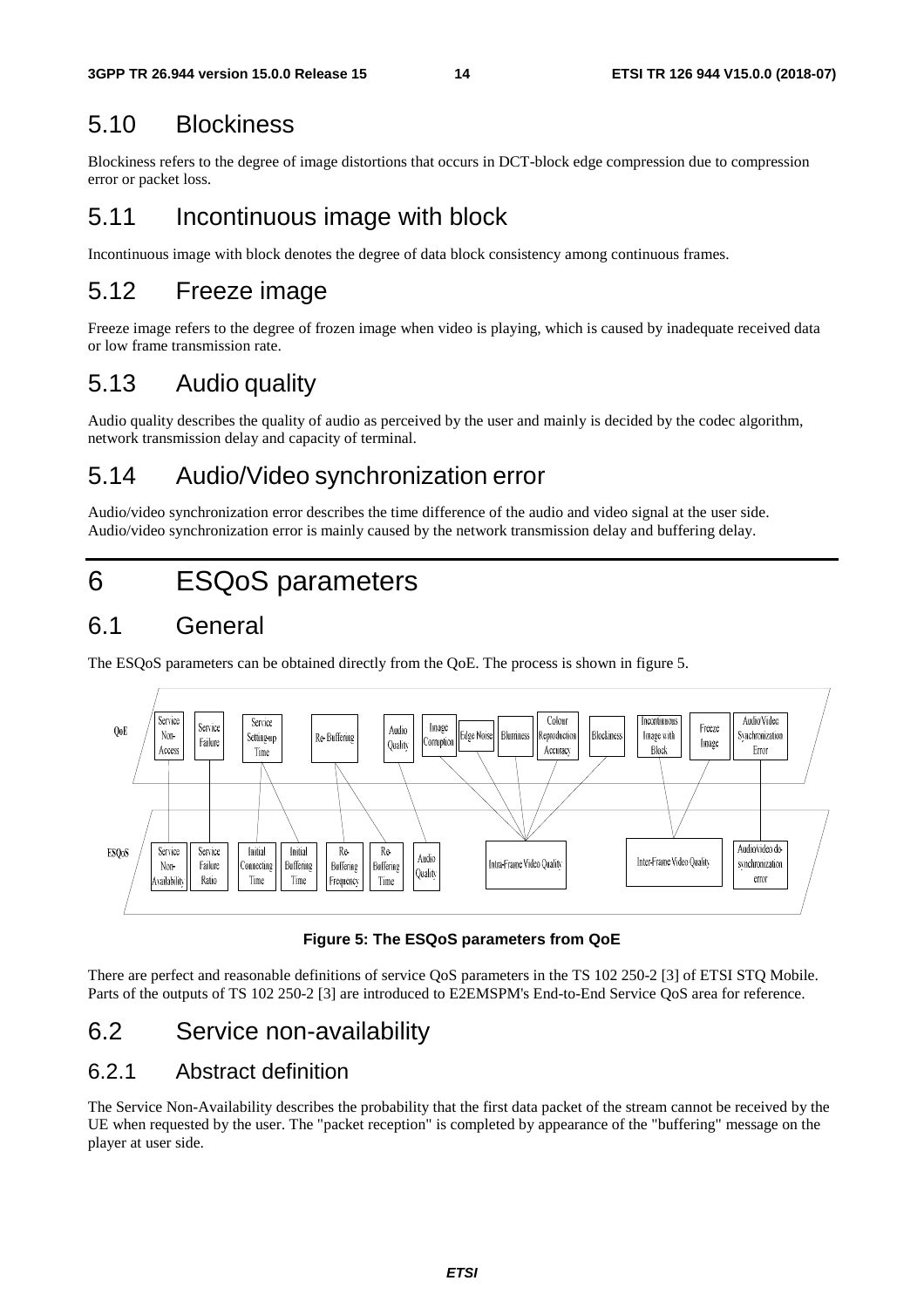## 6.2.2 Equation

| Streaming Service Non - Availability $[\%] = -$ | $=\frac{$ unsuccessful stream request attempts $\times100\%$ |  |
|-------------------------------------------------|--------------------------------------------------------------|--|
|                                                 | all stream request attempts                                  |  |

## 6.2.3 Trigger point

| Event from abstract equation | Trigger point from customer's<br>point of view | Technical description / protocol part |
|------------------------------|------------------------------------------------|---------------------------------------|
| Service access attempt       | <b>Start: Stream request</b>                   | Start: RTSP: Setup                    |
| Successful attempt           | Stop: "Buffering" message                      | Stop: Reception of first data packet  |
| Unsuccessful attempt         | Stop trigger point not reached.                |                                       |

NOTE: The main causes of Service unavailable are:

- 1) Radio access is blocked or failed.
- 2) Transport network is busy or failed.
- 3) A server is busy or failed.

This parameter also depends on the connecting time limitation of the client.

## 6.3 Service failure ratio

### 6.3.1 Abstract definition

The Service Failure Ratio describes the probability that the service cannot be available for the UE of the user once the service is running. The typical case of "service failure" is by appearance of unexpected interruption of video or/and audio.

## 6.3.2 Equation

 $- \times 100\%$ allsuccessfulservice connections Service Failure Ratio  $=$   $\frac{\text{times of incomplete service}}{\text{times}}$ 

## 6.3.3 Trigger point

| Event from abstract equation    | Trigger point from customer's<br>point of view | Technical description / protocol part     |
|---------------------------------|------------------------------------------------|-------------------------------------------|
| Service connection succeed      | Start: "Buffering" message                     | Start: Reception of the first data packet |
| Complete service provisioning   | Stop: service provisioning is over             | Stop: Reception of the last data packet   |
| incomplete service provisioning | Stop trigger point not reached.                |                                           |

NOTE: The main causes of Service Failure are:

- 1) Network congestion.
- 2) Inadequate UE resources.
- 3) Some servers are failed.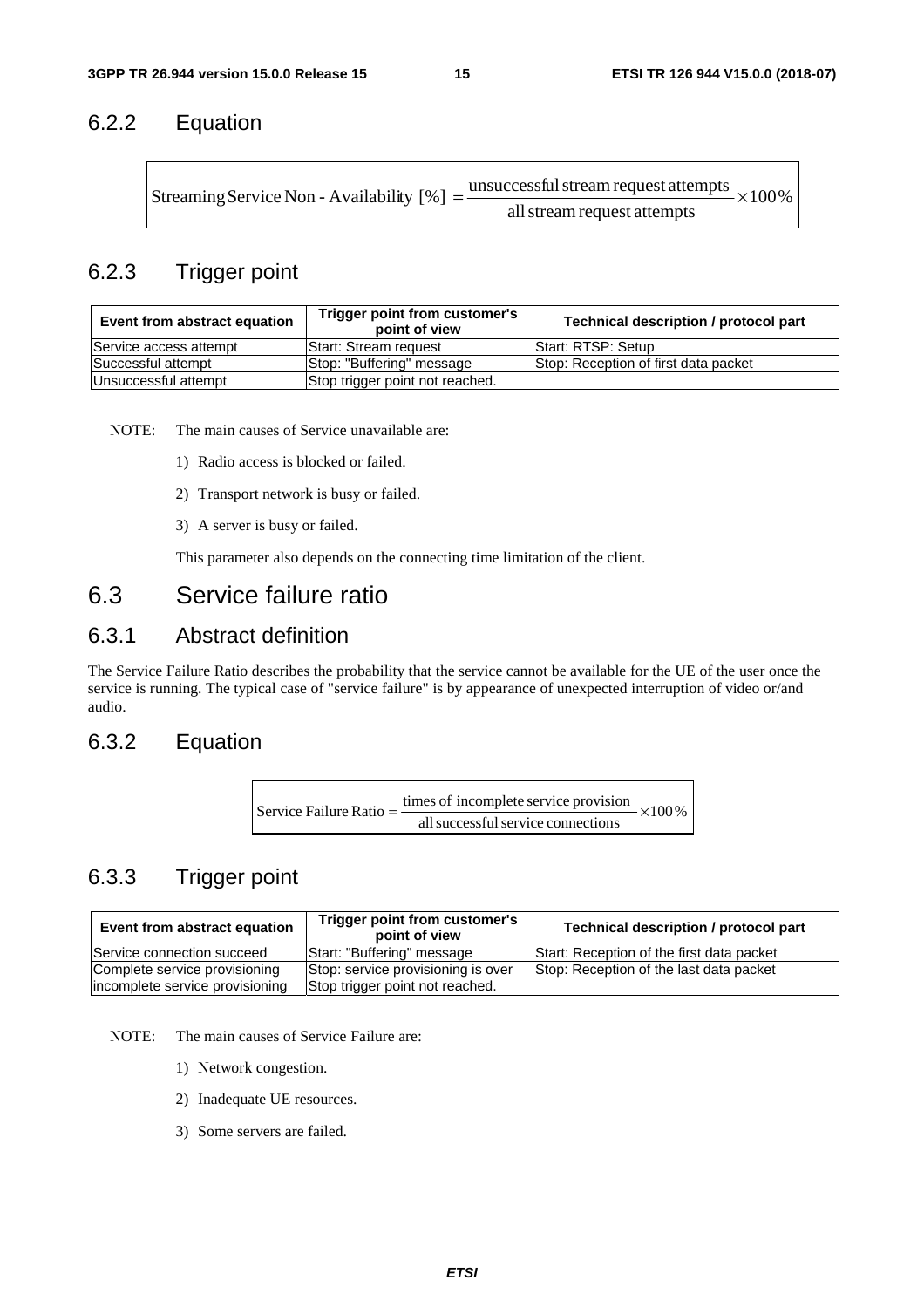## 6.4 Initial connection time

## 6.4.1 Abstract definition

The Initial Connection Time describes the time period needed to complete the establishment of service session.

## 6.4.2 Equation

Initial Connection Time =  $t_{\text{reception of first data packet}} - t_{\text{service request}}$ 

## 6.4.3 Trigger Point

| Event from abstract equation                                       | Trigger point from customer's<br>point of view | Technical description / protocol part |
|--------------------------------------------------------------------|------------------------------------------------|---------------------------------------|
| Time when service is requested                                     | <b>Start: Service request</b>                  | Start: RTSP: Setup                    |
| Time when first data packet is received [Stop: "buffering" message |                                                | Stop: Reception of first data packet  |

# 6.5 Initial buffering time

## 6.5.1 Abstract definition

The Initial Buffering Time describes the interval from the time of reception of first data packet to the time of service playing.

## 6.5.2 Equation

Initial Buffering Time =  $t_{\text{service playing}} - t_{\text{reception of first data packet}}$ 

## 6.5.3 Trigger Point

| Event from abstract equation                      | Trigger point from customer's<br>point of view | Technical description / protocol part                                            |
|---------------------------------------------------|------------------------------------------------|----------------------------------------------------------------------------------|
| Time when first data packet is<br><b>received</b> | Start: "buffering" message                     | Start: Reception of first data packet                                            |
| Time when service is playing                      | Stop: Video / Audio playing                    | Stop: The number of received packet reaches<br>the threshold to play the service |

## 6.6 Re-buffering frequency

## 6.6.1 Abstract definition

The Re-Buffering Frequency describes the times of occurrence of re-buffering during the service is provisioning.

### 6.6.2 Equation

total time of service provision  $\text{Re}$  - Buffering Frequency =  $\frac{\text{times of re} - \text{buffering}}{\text{times of re} + \text{buffering}}$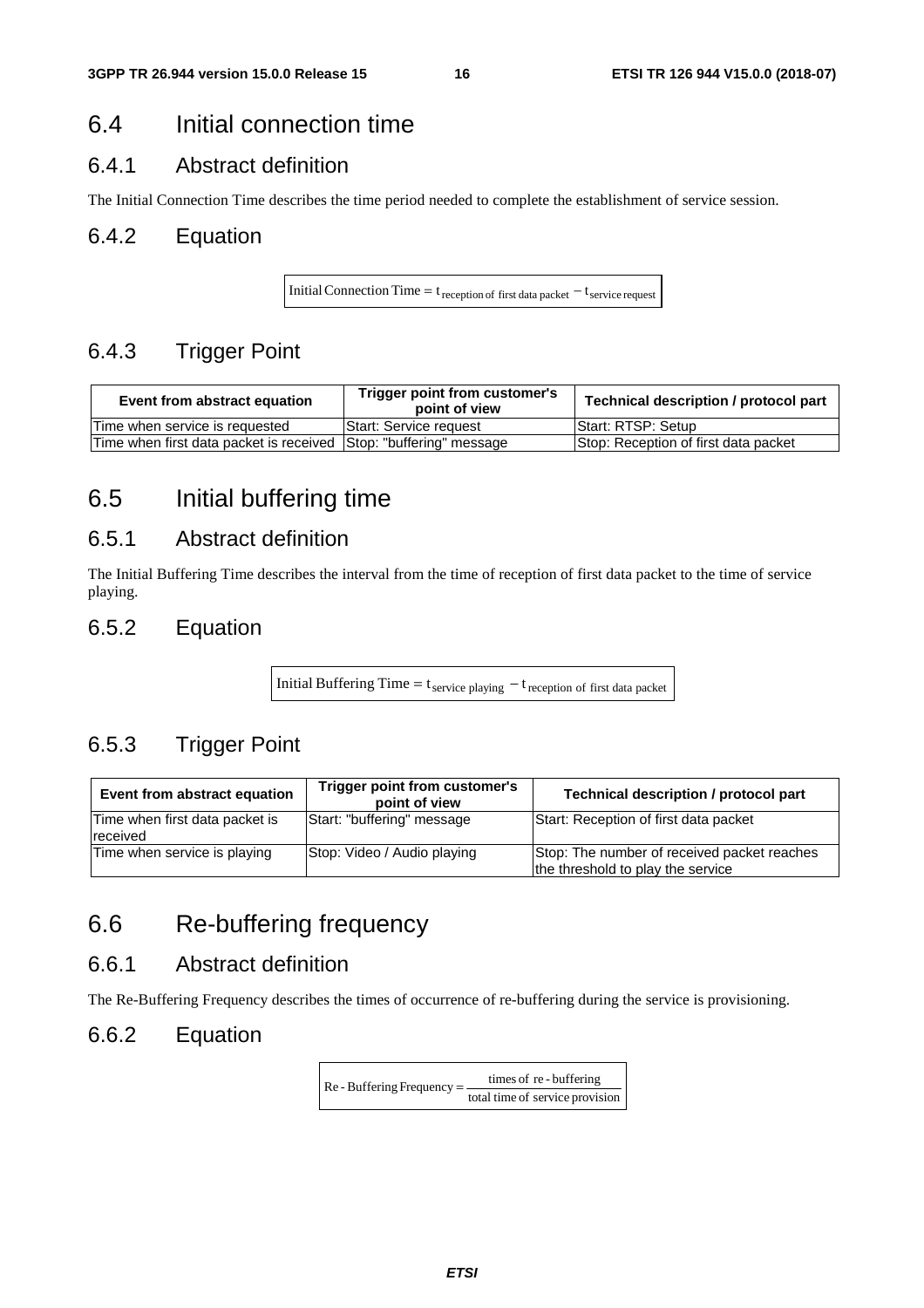## 6.6.3 Trigger point

| Event from abstract equation       | Trigger point from customer's<br>point of view | Technical description / protocol part       |
|------------------------------------|------------------------------------------------|---------------------------------------------|
| Times of occurrence of             | The number of "buffering"                      | The buffer for the service is empty         |
| re-buffering                       | messages                                       |                                             |
| Total time of service provisioning | The total time of playing                      | The period of data transmission for service |

## 6.7 Re-buffering time

## 6.7.1 Abstract definition

 $\mathsf{r}$ 

The Re-Buffering Time describes the average time of an event of re-buffering during the service is provisioning.

## 6.7.2 Equation

| $\text{Re}$ - Buffering Time = $\frac{\text{total time of}}{\text{sec}$ | total time of re - buffering  |
|-------------------------------------------------------------------------|-------------------------------|
|                                                                         | total times of re - buffering |

## 6.7.3 Trigger point

| Event from abstract equation            | Trigger point from customer's<br>point of view | Technical description / protocol part                                                                         |  |  |  |
|-----------------------------------------|------------------------------------------------|---------------------------------------------------------------------------------------------------------------|--|--|--|
| Total time of re-buffering              | The total show time of "buffering"<br>message  | The time from buffer is empty to the packet of<br>the buffer reaches the threshold of service<br>provisioning |  |  |  |
| Times of occurrence of re-<br>buffering | The number of "buffering"<br>messages          | The buffer for the service is empty                                                                           |  |  |  |

## 6.8 Audio quality

## 6.8.1 Abstract definition

The parameter Audio Quality describes the audio quality as perceived by the end-user.

ITU-R has defined an algorithm defined for audio information. It can be found in [6].

## 6.8.2 Equation

To be defined.

## 6.8.3 Trigger point

| Event from abstract equation | Trigger point from customer's<br>point of view | Technical description / protocol part                                        |
|------------------------------|------------------------------------------------|------------------------------------------------------------------------------|
| to be determined             | Start: Begin of audio service<br>reproduction  | Start: Service players signal when the<br>reproduction of the service starts |
| to be determined             | Stop: End of audio service<br>reproduction     | Stop: RTSP: TEARDOWN                                                         |

## 6.9 Intra-frame video quality

## 6.9.1 Abstract definition

The parameter Inter-Frame Video Quality measures the quality within a single video frame. It is noted that a standardized algorithm for the evaluation of intra-frame video quality does not exist, and further study is needed. In this document, PSNR is used to denote the intra-frame video quality.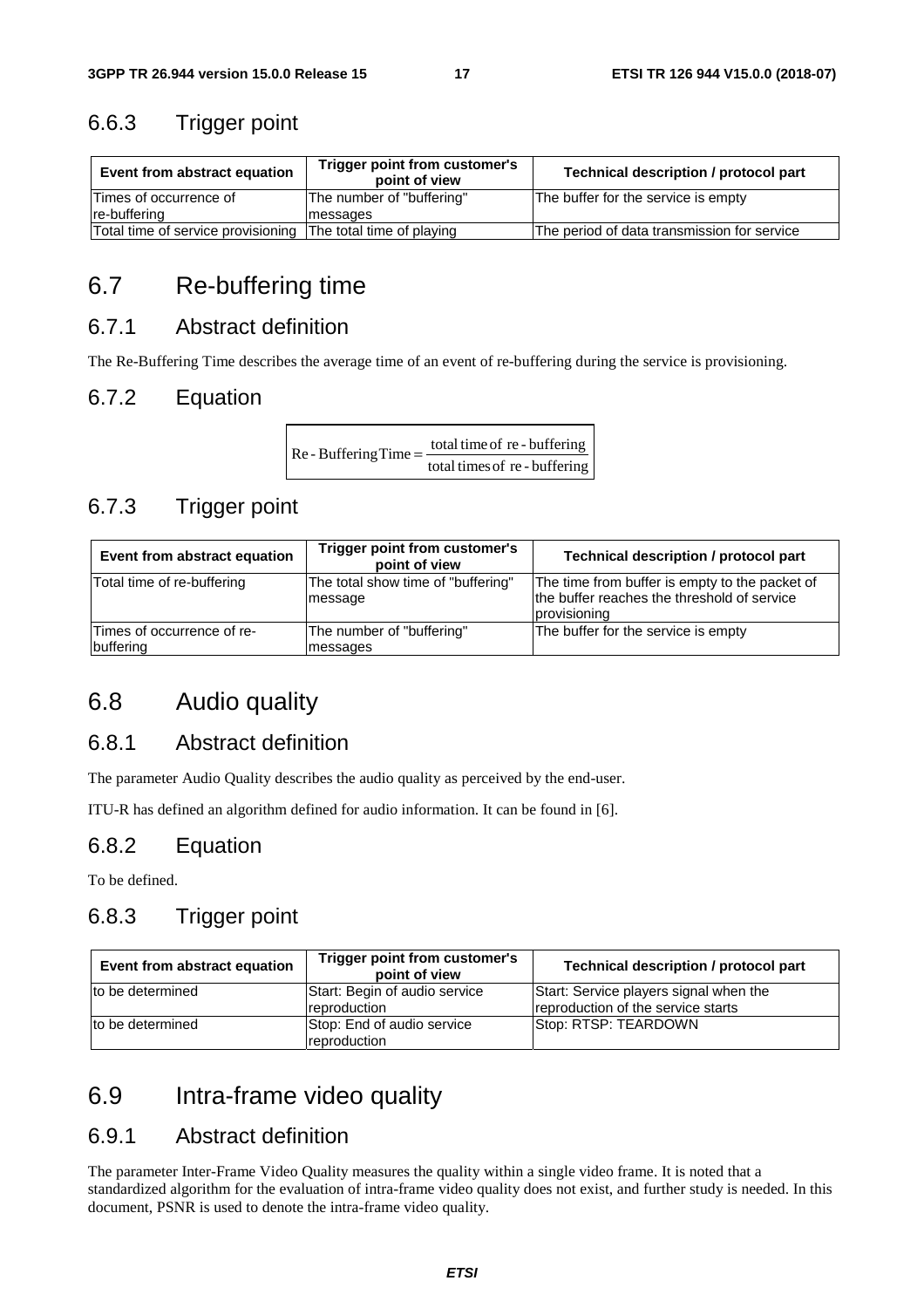## 6.9.2 Equation



where  $x_{i,k}$  and  $y_{i,k}$  are the pixel values of the n<sup>th</sup> original and reconstructed frames, respectively, N is the total number of frames, and  $MSE(a,b)$  is the mean square error between value *a* and *b*, i.e.,  $MSE(a,b) = (a-b)^2$ .

### 6.9.3 Trigger point

| Event from abstract equation | Trigger point from customer's<br>point of view | Technical description / protocol part                                        |
|------------------------------|------------------------------------------------|------------------------------------------------------------------------------|
| to be determined             | Start: Begin of video service<br>reproduction  | Start: Service players signal when the<br>reproduction of the service starts |
| to be determined             | Stop: End of video service<br>reproduction     | Stop: RTSP: TEARDOWN                                                         |

# 6.10 Inter-frame video quality

## 6.10.1 Abstract definition

The parameter Inter-Frame Video Quality measures the quality of continuous video frames. It is noted that a standardized algorithm for the evaluation of inter-frame video quality does not exist, and further study is needed. In this document, standard deviation of PSNR (STD\_PSNR) is used to denote the inter-frame video quality.

### 6.10.2 Equation

$$
STD_{PSNR} = \sqrt{\frac{\sum_{n} (PSNR_{n} - PSNR)^{2}}{N}}
$$

This metric captures the variability of PSNR over the entire video sequence.

## 6.10.3 Trigger point

| Event from abstract equation | Trigger point from customer's<br>point of view       | Technical description / protocol part                                        |
|------------------------------|------------------------------------------------------|------------------------------------------------------------------------------|
| to be determined             | Start: Begin of video service<br><i>reproduction</i> | Start: Service players signal when the<br>reproduction of the service starts |
| Ito be determined            | Stop: End of video service<br>reproduction           | Stop: RTSP: TEARDOWN                                                         |

## 6.11 Audio/Video de-synchronization error

### 6.11.1 Abstract definition

The parameter Audio/Video De-Synchronization Error describes the percentage of time difference of the audio and video signal at the user side exceeds a predefined threshold.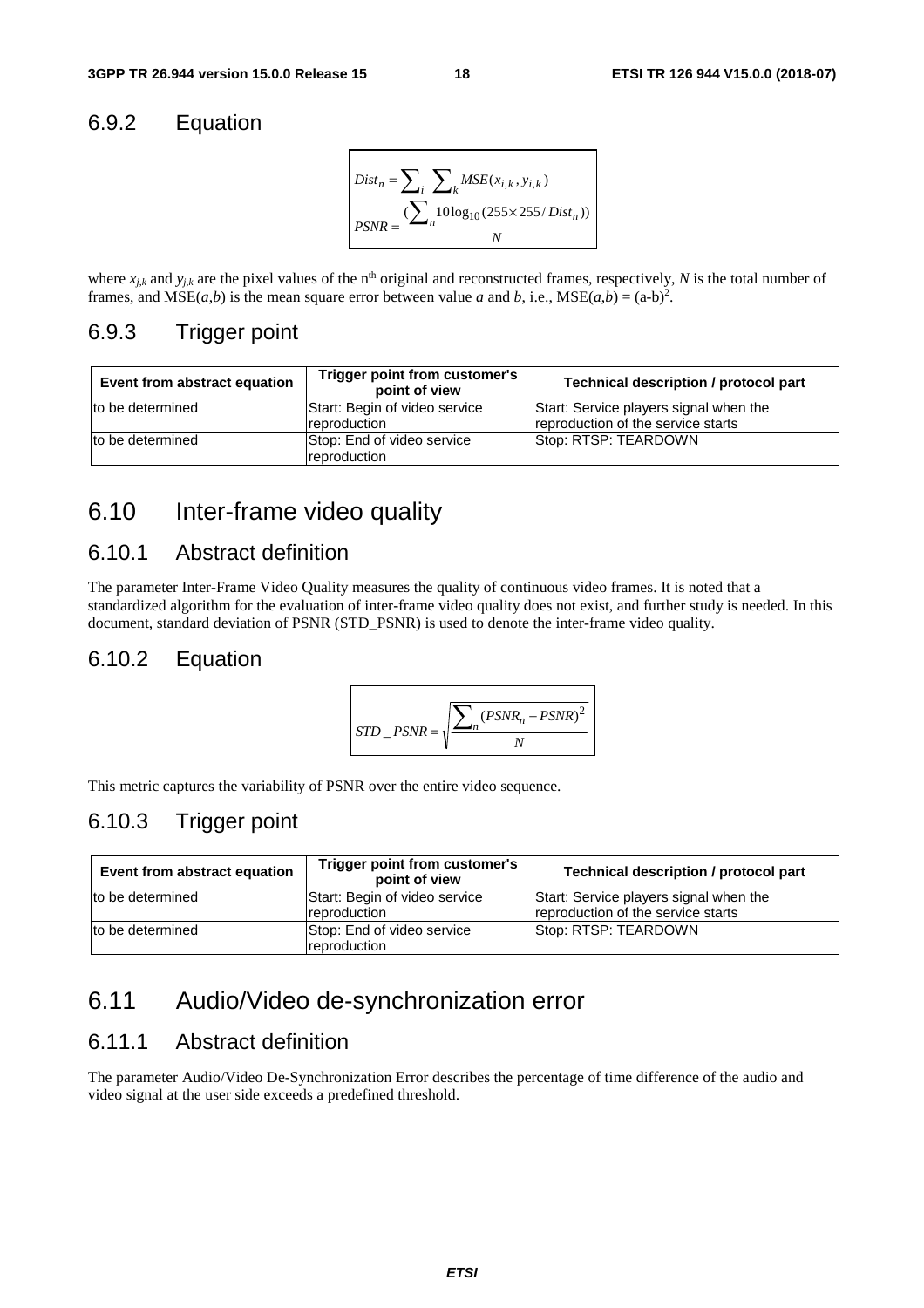## 6.11.2 Equation

| Audio/Video De - Synchronizatin Error $=$ – | total time of audio/video de - synchronization |
|---------------------------------------------|------------------------------------------------|
|                                             | total time of service provision                |

## 6.11.3 Trigger point

| Event from abstract equation                                 | Trigger point from customer's<br>point of view | Technical description / protocol part                                       |
|--------------------------------------------------------------|------------------------------------------------|-----------------------------------------------------------------------------|
| Total time of audio/video de-                                |                                                | Accumulative time that audio/video Difference of the audio and video signal |
| synchronization                                              | is de-synchronous                              | exceeds a predefined threshold                                              |
| Total time of service provisioning The total time of playing |                                                | The period of data transmission for service                                 |

# 7 SQoS parameters

# 7.1 SQoS parameters of each layer

SQoS parameters are defined according to one of three layers (Application, Transport and sub-Transport) as well as the network structure, SQoS parameters are first classified according to the layers.

Some parameters are selected according to protocol layers and give the definitions of each parameter. Most of the definitions are cited from documents of standards.

### 7.1.1 Application

### 7.1.1.1 Frame rate

Definition: The playing rate of frames, i.e. 30 frame/sec denotes a playing of 30 frames in one second.

### 7.1.1.2 Frame loss ratio

Definition: Frame loss ratio indicates the extent of frame loss between the sender and receiver. Frame loss ratio=number of the unreceived frames / number of all sending frames.

### 7.1.1.3 Frame error ratio

Definition: Frame error ratio=number of all error frame received/ number of all frames sent.

### 7.1.1.4 Transaction rate

Definition: The average rate for servers to transact the data packet. Those servers may include: SGSN, GGSN, VLR, HLR, AuC, web server, media server, etc.

### 7.1.1.5 Transaction delay

Definition: The sum of the time for a data packet to wait in queue and receive the service during the server transaction.

### 7.1.2 Transport

### 7.1.2.1 Bandwidth

Definition: The quantity of data transmitted per unit time in the network, usually expressed as bps.

### 7.1.2.2 Transfer delay

Definition: dT, the transfer delay from Src to Dst at time T is defined by the statement: Src sent the first bit of a unit data to Dst at wire-time T and that Dst received the last bit of that packet at wire-time T+dT.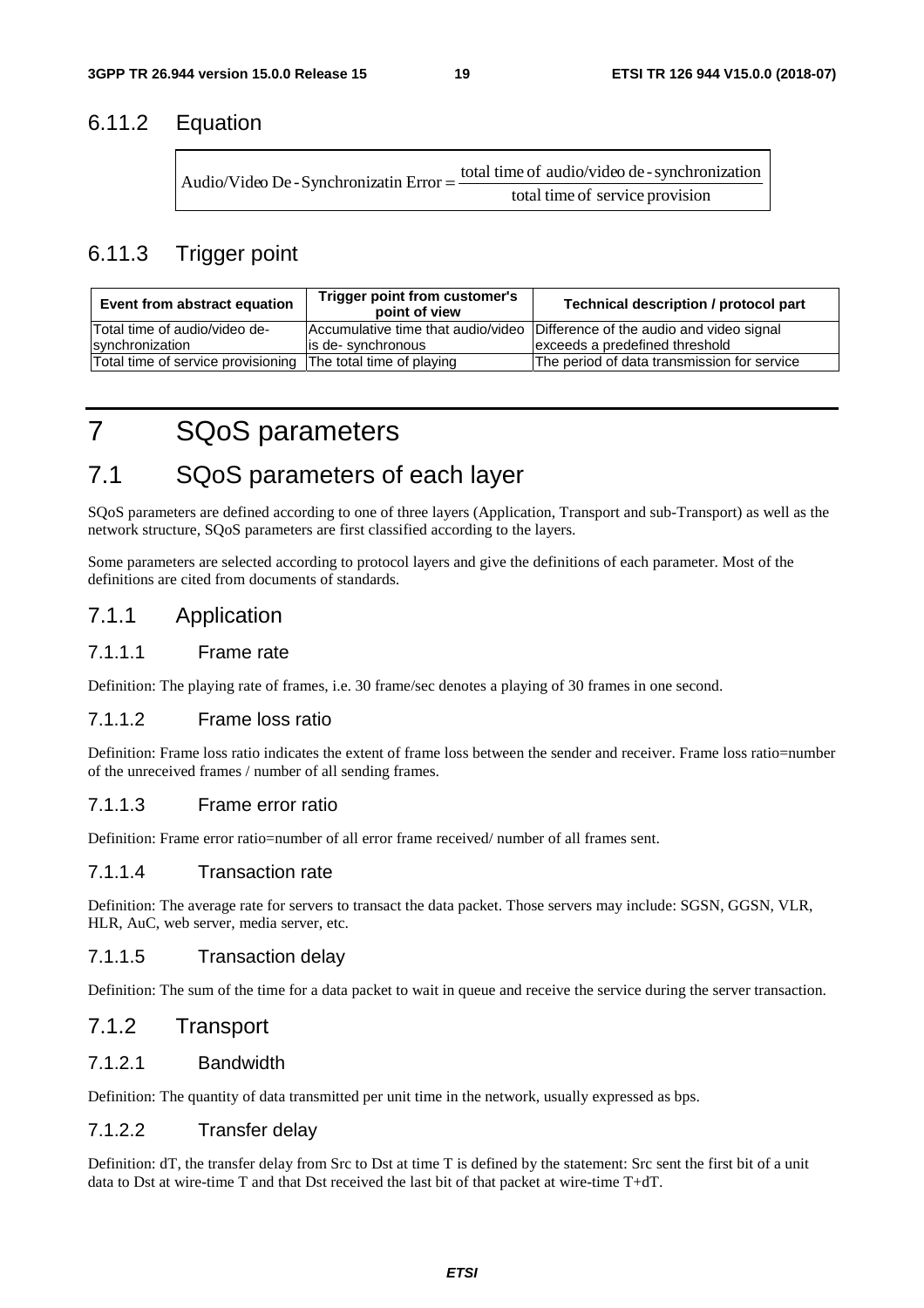### **3GPP TR 26.944 version 15.0.0 Release 15 20 ETSI TR 126 944 V15.0.0 (2018-07)**

NOTE: If the transfer delay from Src to Dst at T is undefined (informally, infinite), this means that Src sent the first bit of a unit data to Dst at wire-time T and that Dst did not receive that unit data [4].

### 7.1.2.3 Jitter

Definition: The differential time between the packet actual arrival time and its expected arrival time according to a standard clock.

### 7.1.2.4 Packet loss ratio

Definition: Packet loss ratio=the number of unreceived packets/the number of packets sent.

### 7.1.2.5 Packet error ratio

Definition: Packet error ratio the number of received frames that contain an error in the frame payload divided by the total number of transmitted frames.

### 7.1.3 Sub-transport

### 7.1.3.1 Frame loss ratio

Definition: Frame loss ratio= the number of unreceived frames/the number of all sending frames.

### 7.1.3.2 Residual frame error ratio

Definition: The residual frame error ratio is the number of undetected error frames divided by the total number of transmitted frames in one direction of a single virtual connection.

### 7.1.3.3 Frame discard ratio

Definition: The number of received frames that are discarded because of a frame error divided by the total number of transmitted frames in one direction of a single virtual connection. Frame errors are defined as follows:

- 1) Frames those are too long or too short;
- 2) Frames that are not a multiple of 8 bits in length;
- 3) Frames with an invalid or unrecognized DLCI;
- 4) Frames with an abort sequence;
- 5) Frames with improper flag delimitation;
- 6) Frames that fail FCS [5].

### 7.1.3.4 Residual bit ratio

Definition: Indicates the undetected bit error ratio in the delivered SDUs. If no error detection is requested, Residual bit error ratio indicates the bit error ratio in the delivered SDUs [1].

### 7.1.3.5 Access delay

Definition: The delay time in queue of the station waiting for base station to assign a channel.

### 7.1.3.6 Block ratio

Definition: The frequency of channel arrangement request failure.

### 7.1.3.7 Soft handoff rate

Definition: The average rate for clients to handoff from one district to another.

# 7.2 SQoS parameters of each class

Some SQoS parameters are selected that is important enough for the five classes as table 1.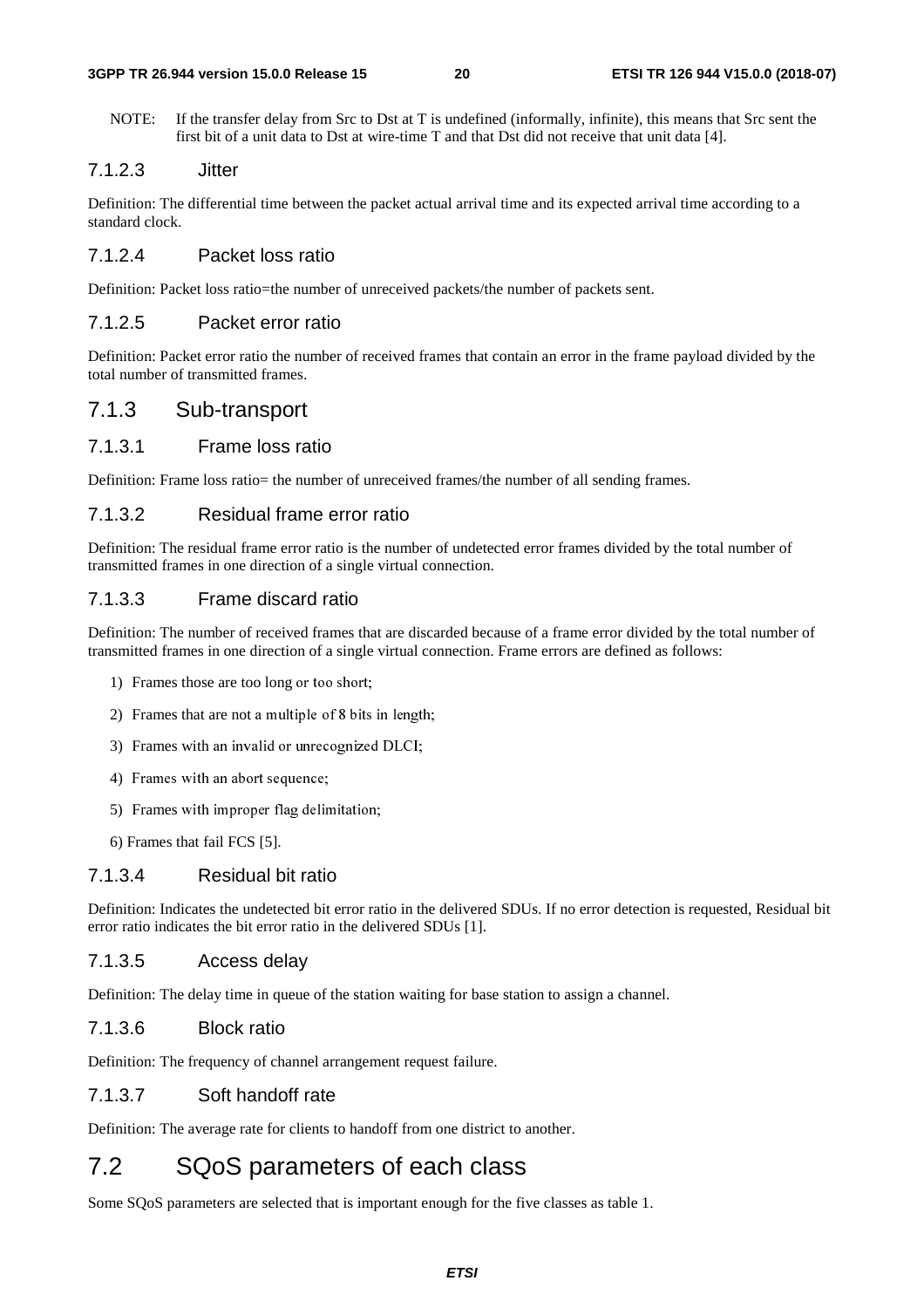| <b>Class</b>               | <b>SQoS parameters</b>                       |  |  |  |
|----------------------------|----------------------------------------------|--|--|--|
| Client                     | 1)<br>Frame rate                             |  |  |  |
|                            | Frame loss ratio<br>2)                       |  |  |  |
|                            | Frame error ratio<br>3)                      |  |  |  |
| Radio access network       | 1)<br>Access delay                           |  |  |  |
|                            | Soft handoff rate<br>2)                      |  |  |  |
|                            | <b>Block ratio</b><br>3)                     |  |  |  |
| Wireless transport network | <b>Bandwidth</b><br>1)                       |  |  |  |
|                            | 2)<br>Transfer delay                         |  |  |  |
|                            | 3)<br>Jitter                                 |  |  |  |
|                            | $\left( 4\right)$<br>Packet loss ratio       |  |  |  |
|                            | 5)<br>Frame loss ratio                       |  |  |  |
|                            | 6)<br>Frame error ratio                      |  |  |  |
|                            | Frame discard ratio<br>7)                    |  |  |  |
|                            | Residual bit error ratio<br>8)               |  |  |  |
| Wired transport network    | 1)<br><b>Bandwidth</b>                       |  |  |  |
|                            | Transfer delay<br>2)                         |  |  |  |
|                            | 3)<br><b>Jitter</b>                          |  |  |  |
|                            | Packet loss ratio<br>$\left( 4\right)$       |  |  |  |
|                            | 5)<br>Frame loss ratio                       |  |  |  |
|                            | 6)<br>Frame error ratio                      |  |  |  |
|                            | Frame discard ratio<br>7)                    |  |  |  |
|                            | Residual bit error ratio<br>$\vert 8\rangle$ |  |  |  |
| <b>Transaction Node</b>    | 1)<br><b>Transaction rate</b>                |  |  |  |
|                            | <b>Transaction delay</b><br>2)               |  |  |  |
|                            | 3)<br><b>Transaction capacity</b>            |  |  |  |

### **Table 1: SQoS parameters of each class**

# 7.3 SQoS parameters of each service

The general applicable SQoS parameters for each service (IMS, MBMS, PSS, and Video Telephone) are listed in table 2 according to both class and layers. A specific list of transaction node SQoS of each service is listed in table 3.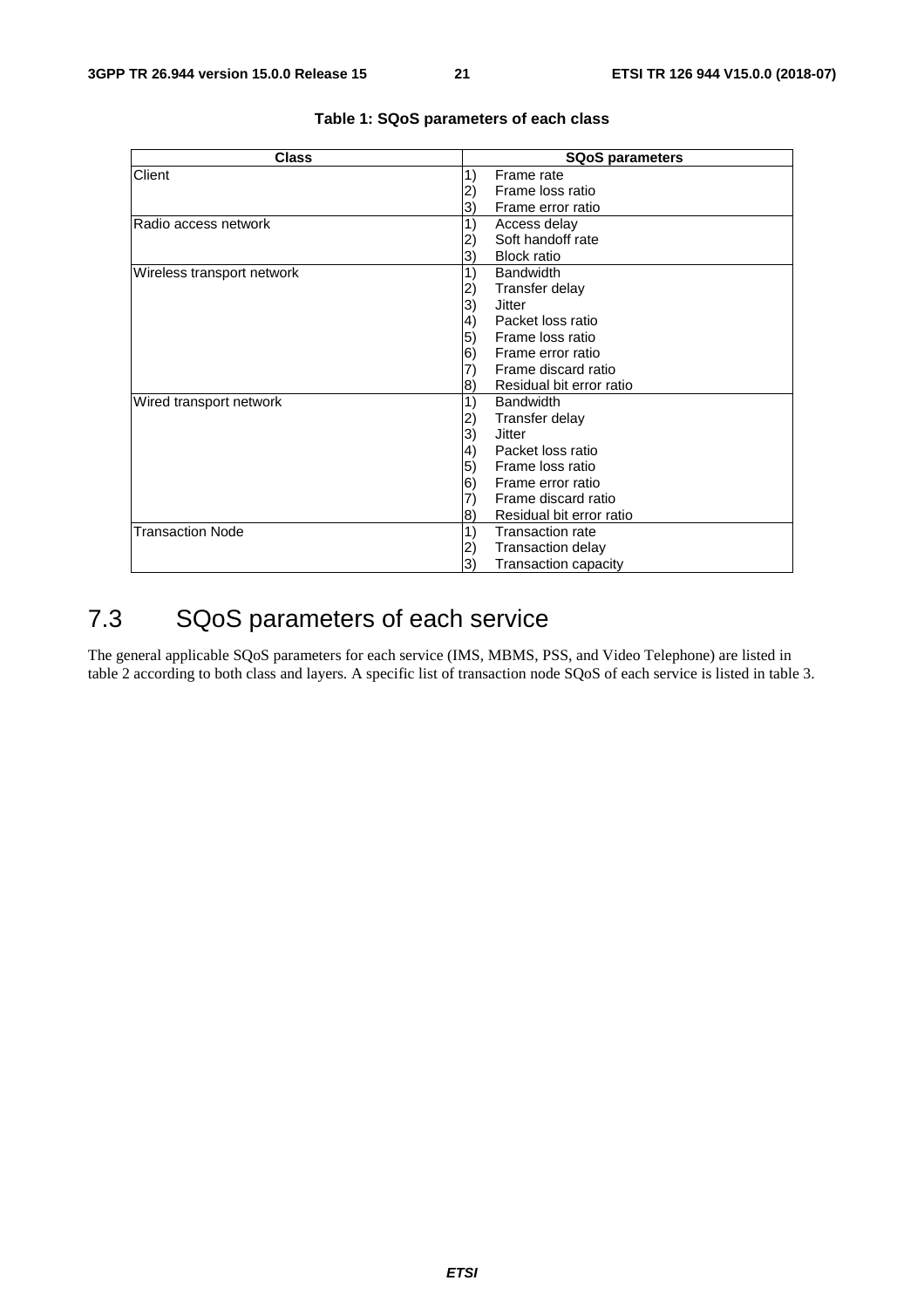| <b>Applicable SQoS parameters</b> |                          |                                                           |
|-----------------------------------|--------------------------|-----------------------------------------------------------|
| of IMS, MBMS, PSS, VT class       |                          |                                                           |
| Client                            | <b>Application Layer</b> | <b>IFrame</b> rate                                        |
|                                   |                          | Frame loss ratio,                                         |
|                                   |                          | Frame error ratio                                         |
|                                   | Transport Layer          |                                                           |
|                                   | Under transports         |                                                           |
| Radio access network              | Application Layer        |                                                           |
|                                   | Transport Layer          |                                                           |
|                                   | Under transports         | <b>Block ratio</b>                                        |
|                                   |                          | Access delay                                              |
|                                   |                          | Soft handoff rate                                         |
| Wireless transport                | <b>Application Layer</b> |                                                           |
| <b>Network</b>                    | Transport Layer          | <b>Bandwidth</b>                                          |
|                                   |                          | <b>Transfer Delay</b>                                     |
|                                   |                          | Jitter                                                    |
|                                   |                          | Packet loss ratio                                         |
|                                   | Under transports         | Frame loss ratio, Frame error ratio, Frame discard ratio, |
|                                   |                          | Residual bit error ratio                                  |
| Wired transport                   | <b>Application Layer</b> | Bandwidth                                                 |
| <b>Network</b>                    | Transport Layer          | <b>Transfer Delay</b>                                     |
|                                   |                          | <b>Jitter</b>                                             |
|                                   |                          | Packet loss ratio                                         |
|                                   | Under transports         | Frame loss ratio, Frame error ratio, Frame discard ratio, |
|                                   |                          | Residual bit error ratio                                  |
| <b>Transaction Node</b>           | <b>Application Layer</b> | Transaction rate                                          |
|                                   |                          | Transaction delay                                         |
|                                   |                          | Transaction capacity                                      |
|                                   | Transport Layer          |                                                           |
|                                   | Under transports         |                                                           |

| Table 2: General applicable SQoS parameters for service |  |  |  |  |  |
|---------------------------------------------------------|--|--|--|--|--|
|---------------------------------------------------------|--|--|--|--|--|

The SQoS metrics of each service are different in the transaction node class.

### **Table 3: Specific SQoS parameters for transaction node of each service**

| <b>Service and SQoS</b>      | <b>PSS</b>                                                                    | <b>IMS</b>                                                                                                                                     | <b>MBMS</b>                                                                                                         | Video Telephony                                 |
|------------------------------|-------------------------------------------------------------------------------|------------------------------------------------------------------------------------------------------------------------------------------------|---------------------------------------------------------------------------------------------------------------------|-------------------------------------------------|
| Applicable Functional Entity | Base Station,<br>SGSN, GGSN,<br>VLR, HLR, AuC,<br>web server,<br>media server | Base Station,<br>ISGSN,GGSN,<br>VLR, HLR,<br>AuC.,IP-CAN,P-<br> CSCF.I-CSCF.S-<br>CSCF, HSS, DHC<br>P.DNS.MGW.MG<br>ICF.BGCF.AS.MR<br>IFC.MRFP | Base Station,<br>ISGSN, GGSN,<br>VLR, HLR, AuC,<br> BM-SC, CBC,<br>Data Sources<br>land Content<br><b>IProvider</b> | Base Station, SGSN, GGSN,<br>VLR, HLR, AuC, MGW |
| <b>ISQoS Parameter</b>       | 1) Transaction rate<br>2) Transaction delay<br>3) Transaction capacity        |                                                                                                                                                |                                                                                                                     |                                                 |

# 8 Mapping between ESQoS and SQoS

# 8.1 General

Firstly, a general mapping between ESQoS and SQoS parameters for all the new services is presented, and then the specific characters of them are given.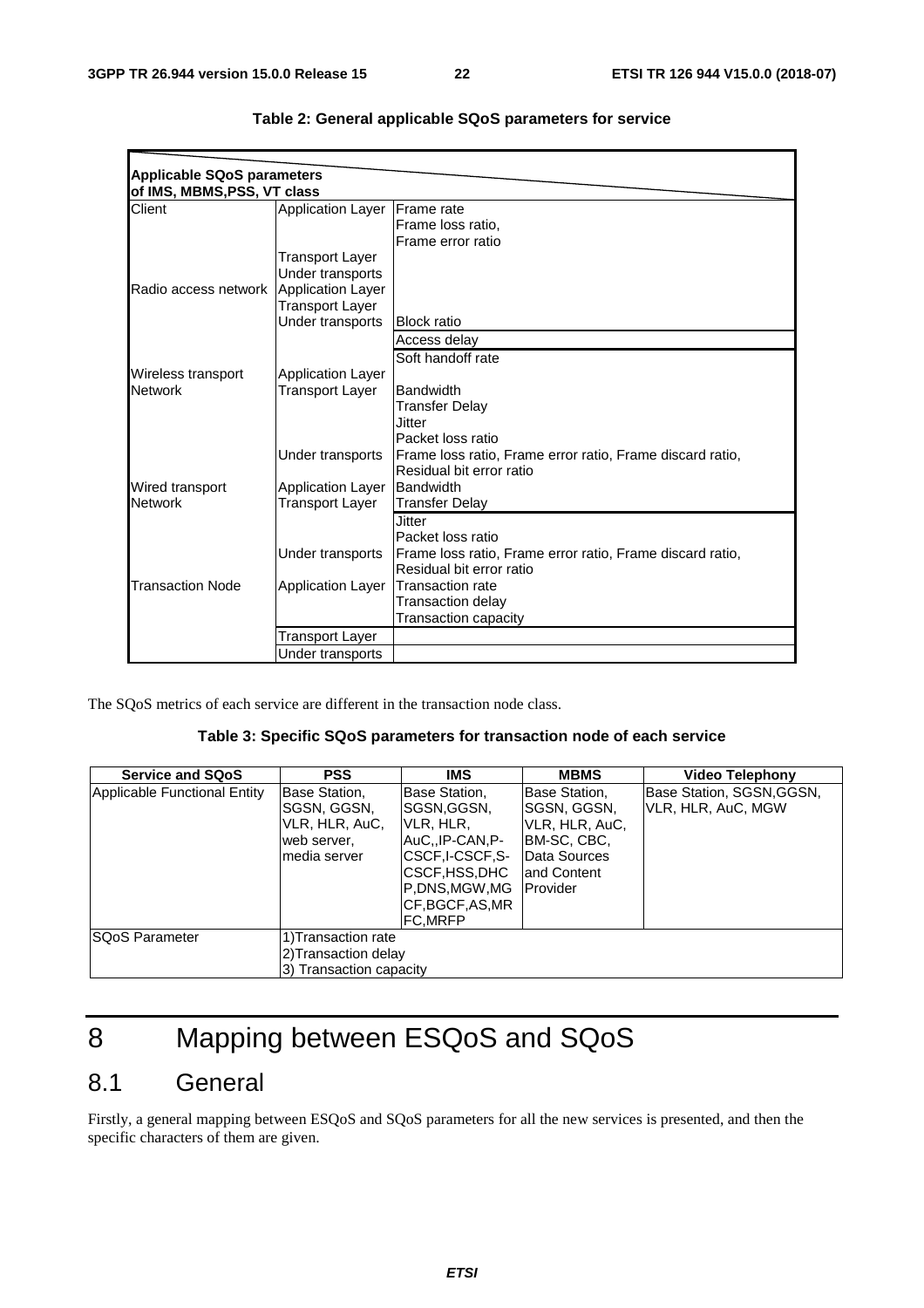### **Table 4: the ESQoS and SQoS parameters mapping**

|                              |                  | <b>ESQoS</b>             | Service Non-<br>Availability | <b>Service</b><br>failure<br>ratio | <b>Initial</b><br>connection<br>time | <b>Initial</b><br>buffering<br>time | <b>Rebuffering</b><br>frequency | Rebuffering<br>time | Audio<br>quality | Intra-<br>frame/inter-<br>frame Video<br>quality | Audio/video de-<br>synchronization<br>error |
|------------------------------|------------------|--------------------------|------------------------------|------------------------------------|--------------------------------------|-------------------------------------|---------------------------------|---------------------|------------------|--------------------------------------------------|---------------------------------------------|
| <b>SQoS</b><br><b>Client</b> |                  |                          |                              |                                    |                                      |                                     |                                 |                     |                  |                                                  |                                             |
|                              | Application      | Frame rate               |                              |                                    |                                      | N.                                  |                                 |                     |                  |                                                  |                                             |
|                              |                  | Frame loss ratio,        |                              |                                    |                                      |                                     |                                 |                     |                  |                                                  |                                             |
|                              |                  | Frame error ratio        |                              |                                    |                                      |                                     |                                 |                     |                  |                                                  |                                             |
|                              | Transports       |                          |                              |                                    |                                      |                                     |                                 |                     |                  |                                                  |                                             |
|                              | Under transports |                          |                              |                                    |                                      |                                     |                                 |                     |                  |                                                  |                                             |
| Radio access                 | Application      |                          |                              |                                    |                                      |                                     |                                 |                     |                  |                                                  |                                             |
| network                      | Transports       |                          |                              |                                    |                                      |                                     |                                 |                     |                  |                                                  |                                             |
|                              | Under transports | <b>Block ratio</b>       |                              | N                                  |                                      |                                     |                                 |                     |                  |                                                  |                                             |
|                              |                  | Access delay             |                              |                                    |                                      | V                                   |                                 | N                   | N                |                                                  |                                             |
|                              |                  | Soft handoff rate        |                              | N.                                 |                                      |                                     |                                 |                     |                  |                                                  |                                             |
| <b>Wireless</b>              | Application      |                          |                              |                                    |                                      |                                     |                                 |                     |                  |                                                  |                                             |
| transport                    | Transports       | <b>Bandwidth</b>         |                              | N.                                 |                                      |                                     |                                 |                     |                  |                                                  |                                             |
| <b>Network</b>               |                  | <b>Transfer Delay</b>    |                              |                                    |                                      |                                     |                                 |                     |                  |                                                  |                                             |
|                              |                  | <b>Jitter</b>            |                              |                                    |                                      |                                     |                                 |                     |                  |                                                  |                                             |
|                              |                  | Packet loss ratio        |                              |                                    |                                      |                                     |                                 |                     |                  |                                                  |                                             |
|                              | Under transports | Frame loss ratio,        |                              |                                    |                                      |                                     |                                 |                     |                  |                                                  |                                             |
|                              |                  | Frame error ratio,       |                              |                                    |                                      |                                     |                                 |                     |                  |                                                  |                                             |
|                              |                  | Frame discard ratio,     |                              |                                    |                                      |                                     |                                 |                     |                  |                                                  |                                             |
|                              |                  | Residual bit error ratio |                              |                                    |                                      |                                     |                                 |                     |                  |                                                  |                                             |
| <b>Wired</b>                 | Application      |                          |                              |                                    |                                      |                                     |                                 |                     |                  |                                                  |                                             |
| transport                    | Transports       | Bandwidth                |                              | N                                  |                                      |                                     |                                 |                     |                  |                                                  |                                             |
| <b>Network</b>               |                  | <b>Transfer Delay</b>    |                              |                                    |                                      | V                                   |                                 |                     |                  |                                                  |                                             |
|                              |                  | <b>Jitter</b>            |                              |                                    |                                      |                                     |                                 |                     |                  |                                                  |                                             |
|                              |                  | Packet loss ratio        |                              |                                    |                                      |                                     |                                 |                     |                  |                                                  |                                             |
|                              |                  |                          |                              |                                    |                                      |                                     |                                 |                     |                  |                                                  |                                             |
|                              | Under transports | Frame loss ratio,        |                              |                                    |                                      |                                     |                                 |                     |                  |                                                  |                                             |
|                              |                  | Frame error ratio,       |                              |                                    |                                      |                                     |                                 |                     |                  |                                                  |                                             |
|                              |                  | Frame discard ratio,     |                              |                                    |                                      |                                     |                                 |                     |                  |                                                  |                                             |
|                              |                  | Residual bit error ratio |                              |                                    |                                      |                                     |                                 |                     |                  |                                                  |                                             |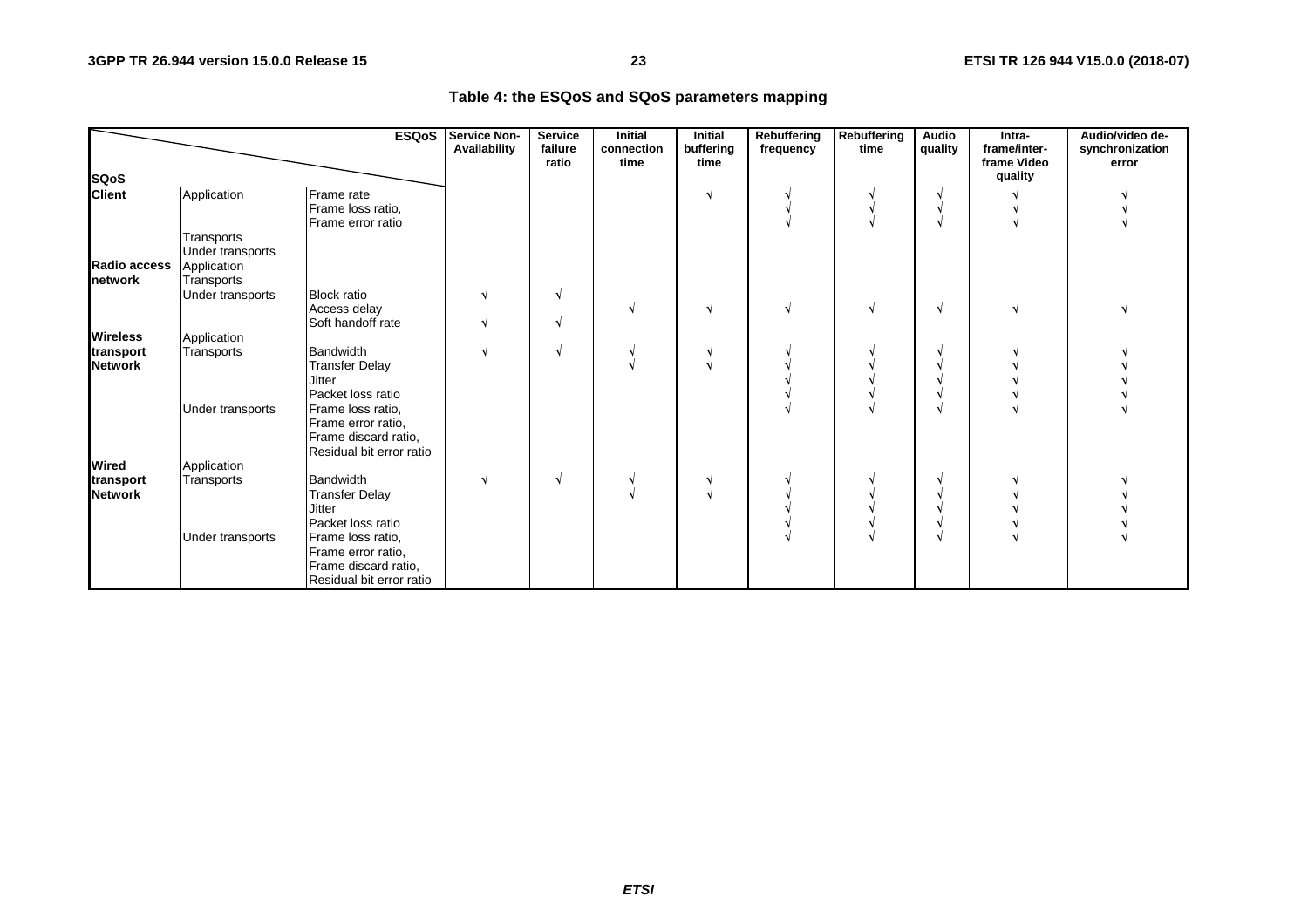|                    |             |             | <b>ESQoS</b>                | <b>Service Non-</b><br>Availability | Service<br>failure<br>ratio | <b>Initial</b><br>connection<br>time | Initial<br>buffering<br>time | Rebuffering<br>frequency | Rebuffering<br>time | Audio<br>quality | Intra-<br>frame/inter-<br>frame Video | Audio/video de-<br>synchronization<br>error |
|--------------------|-------------|-------------|-----------------------------|-------------------------------------|-----------------------------|--------------------------------------|------------------------------|--------------------------|---------------------|------------------|---------------------------------------|---------------------------------------------|
| <b>SQoS</b>        |             |             |                             |                                     |                             |                                      |                              |                          |                     |                  | quality                               |                                             |
| <b>Transaction</b> | Application | Base        | Transaction rate            |                                     |                             |                                      |                              |                          |                     |                  |                                       |                                             |
| <b>Node</b>        |             | Station     | <b>Transaction delay</b>    |                                     |                             |                                      |                              |                          |                     |                  |                                       |                                             |
|                    |             |             | Transaction capacity        |                                     |                             |                                      |                              |                          |                     |                  |                                       |                                             |
|                    |             | <b>SGSN</b> | <b>Transaction rate</b>     |                                     |                             |                                      |                              |                          |                     |                  |                                       |                                             |
|                    |             |             | Transaction delay           |                                     |                             |                                      |                              |                          |                     |                  |                                       |                                             |
|                    |             |             | Transaction capacity        |                                     |                             |                                      |                              |                          |                     |                  |                                       |                                             |
|                    |             | <b>GGSN</b> | <b>Transaction rate</b>     |                                     |                             |                                      |                              |                          |                     |                  |                                       |                                             |
|                    |             |             | Transaction delay           |                                     |                             |                                      |                              |                          |                     |                  |                                       |                                             |
|                    |             |             | Transaction capacity        |                                     |                             |                                      |                              |                          |                     |                  |                                       |                                             |
|                    |             | HLR         | <b>Transaction rate</b>     |                                     |                             |                                      |                              |                          |                     |                  |                                       |                                             |
|                    |             |             | Transaction delay           |                                     |                             |                                      |                              |                          |                     |                  |                                       |                                             |
|                    |             |             | <b>Transaction capacity</b> |                                     |                             |                                      |                              |                          |                     |                  |                                       |                                             |
|                    |             | <b>VLR</b>  | Transaction rate            |                                     |                             |                                      |                              |                          |                     |                  |                                       |                                             |
|                    |             |             | Transaction delay           |                                     |                             |                                      |                              |                          |                     |                  |                                       |                                             |
|                    |             |             | Transaction capacity        |                                     |                             |                                      |                              |                          |                     |                  |                                       |                                             |
|                    |             | AuC         | Transaction rate            |                                     |                             |                                      |                              |                          |                     |                  |                                       |                                             |
|                    |             |             | Transaction delay           |                                     |                             |                                      |                              |                          |                     |                  |                                       |                                             |
|                    |             |             | Transaction capacity        |                                     |                             |                                      |                              |                          |                     |                  |                                       |                                             |

# 8.2 PSS

The specific transaction nodes that PSS involves are HLR, VLR, AuC, web servers and media servers, so these nodes are listed in table 5.

### **Table 5: the ESQoS and SQoS parameters mapping of PSS**

|                             |        |             | <b>ESQoS</b> Service Non-<br>Availability | <b>Service</b><br>failure | Initial<br>connection | <b>Initial</b><br>buffering | Rebuffering<br>frequency | Rebuffering<br>time | <b>Audio</b><br>quality | Intra-<br>frame/inter- | Audio/video de-<br>synchronization |
|-----------------------------|--------|-------------|-------------------------------------------|---------------------------|-----------------------|-----------------------------|--------------------------|---------------------|-------------------------|------------------------|------------------------------------|
| <b>SQoS</b>                 |        |             |                                           | ratio                     | time                  | time                        |                          |                     |                         | frame Video<br>quality | error                              |
| Transaction Application Web |        | Transaction |                                           |                           |                       |                             |                          |                     |                         |                        |                                    |
| Node                        | server | rate        |                                           |                           |                       |                             |                          |                     |                         |                        |                                    |
|                             |        | Transaction |                                           |                           |                       |                             |                          |                     |                         |                        |                                    |
|                             |        | delay       |                                           |                           |                       |                             |                          |                     |                         |                        |                                    |
|                             |        | Transaction |                                           |                           |                       |                             |                          |                     |                         |                        |                                    |
|                             |        | capacity    |                                           |                           |                       |                             |                          |                     |                         |                        |                                    |
|                             | Media  | Transaction |                                           |                           |                       |                             |                          |                     |                         |                        |                                    |
|                             | server | rate        |                                           |                           |                       |                             |                          |                     |                         |                        |                                    |
|                             |        | Transaction |                                           |                           |                       |                             |                          |                     | M                       |                        |                                    |
|                             |        | delay       |                                           |                           |                       |                             |                          |                     |                         |                        |                                    |
|                             |        | Transaction |                                           |                           |                       |                             |                          |                     |                         |                        |                                    |
|                             |        | capacity    |                                           |                           |                       |                             |                          |                     |                         |                        |                                    |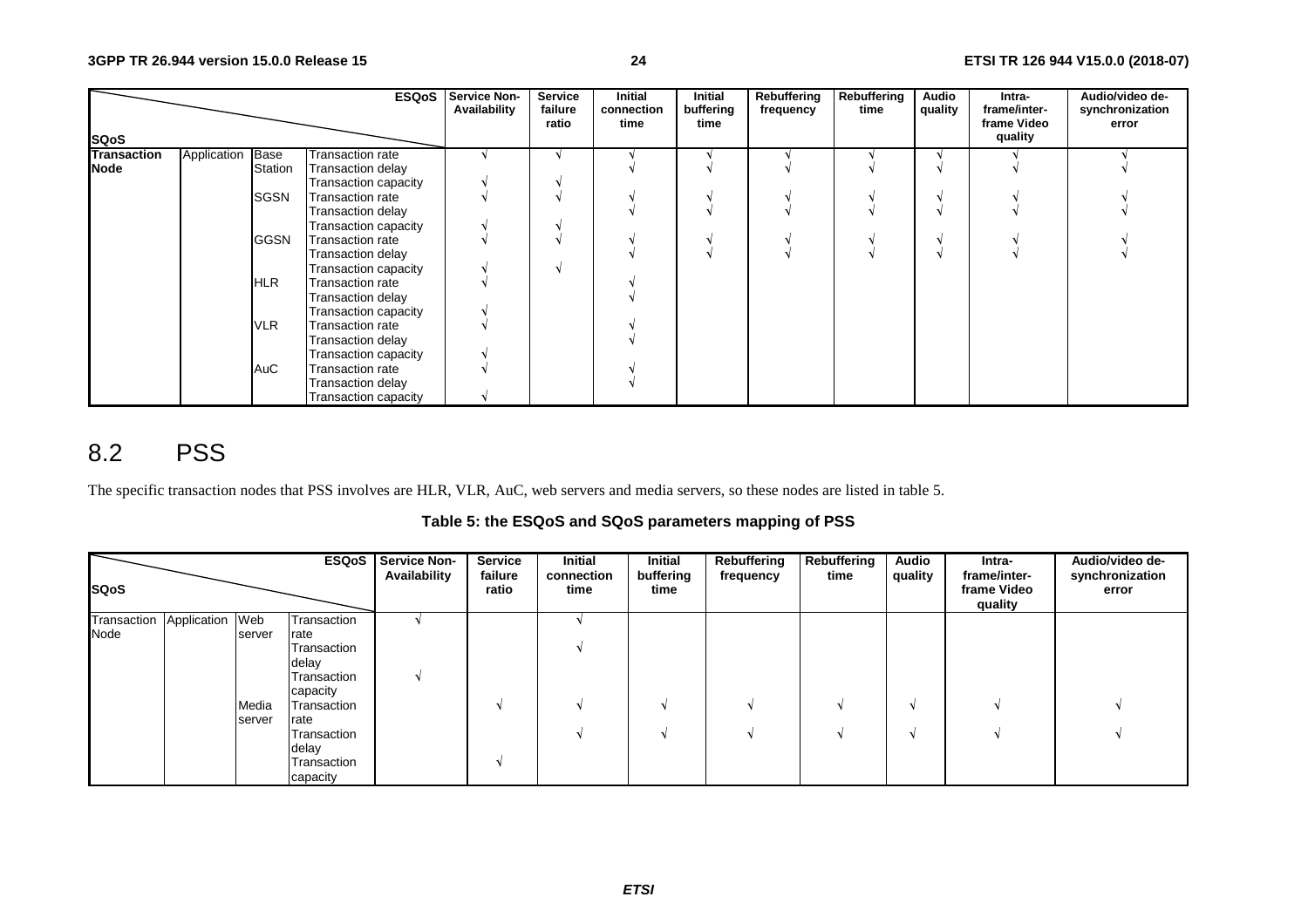## 8.3 MBMS

The specific transaction nodes that MBMS involves are BM-SC, CBC, Data Sources and Content Provider, so these nodes are listed in table 6.

### **Table 6: the ESQoS and SQoS parameters mapping of MBMS**

| <b>SQoS</b>                   |            | <b>ESQoS</b>         | <b>Service Non-</b><br>Availability | <b>Service</b><br>failure<br>ratio | <b>Initial</b><br>connection<br>time | <b>Initial</b><br>buffering<br>time | Rebuffering<br>frequency | <b>Rebuffering</b><br>time | Audio<br>quality | Intra-<br>frame/inter-<br>frame Video | Audio/video de-<br>synchronization<br>error |
|-------------------------------|------------|----------------------|-------------------------------------|------------------------------------|--------------------------------------|-------------------------------------|--------------------------|----------------------------|------------------|---------------------------------------|---------------------------------------------|
|                               |            |                      |                                     |                                    |                                      |                                     |                          |                            |                  | quality                               |                                             |
| Transaction Application BM-SC |            | Transaction          |                                     |                                    |                                      |                                     |                          |                            |                  |                                       |                                             |
| Node                          |            | rate                 |                                     |                                    |                                      |                                     |                          |                            |                  |                                       |                                             |
|                               |            | Transaction          |                                     |                                    |                                      |                                     |                          |                            |                  |                                       |                                             |
|                               |            | delay                |                                     |                                    |                                      |                                     |                          |                            |                  |                                       |                                             |
|                               |            | Transaction          | N.                                  |                                    |                                      |                                     |                          |                            |                  |                                       |                                             |
|                               |            | capacity             |                                     |                                    |                                      |                                     |                          |                            |                  |                                       |                                             |
|                               | <b>CBC</b> | Transaction          | V                                   |                                    |                                      |                                     |                          |                            |                  |                                       |                                             |
|                               |            | rate                 |                                     |                                    |                                      |                                     |                          |                            |                  |                                       |                                             |
|                               |            | Transaction          |                                     |                                    |                                      |                                     |                          |                            |                  |                                       |                                             |
|                               |            | delay                |                                     |                                    |                                      |                                     |                          |                            |                  |                                       |                                             |
|                               |            | Transaction          | V                                   |                                    |                                      |                                     |                          |                            |                  |                                       |                                             |
|                               |            | capacity             |                                     |                                    |                                      |                                     |                          |                            |                  |                                       |                                             |
|                               | Data       | Transaction          | V                                   |                                    |                                      |                                     |                          |                            |                  |                                       |                                             |
|                               | Sources    | rate                 |                                     |                                    |                                      |                                     |                          |                            |                  |                                       |                                             |
|                               |            | Transaction          |                                     |                                    |                                      |                                     |                          |                            |                  |                                       |                                             |
|                               |            | delay<br>Transaction | <b>V</b>                            |                                    |                                      |                                     |                          |                            |                  |                                       |                                             |
|                               |            | capacity             |                                     |                                    |                                      |                                     |                          |                            |                  |                                       |                                             |
|                               | Content    | Transaction          |                                     | N                                  |                                      |                                     |                          | N                          | N                |                                       |                                             |
|                               | Provider   | rate                 |                                     |                                    |                                      |                                     |                          |                            |                  |                                       |                                             |
|                               |            | Transaction          |                                     |                                    |                                      |                                     |                          |                            | N                |                                       |                                             |
|                               |            | delay                |                                     |                                    |                                      |                                     |                          |                            |                  |                                       |                                             |
|                               |            | Transaction          |                                     | N                                  |                                      |                                     |                          |                            |                  |                                       |                                             |
|                               |            | capacity             |                                     |                                    |                                      |                                     |                          |                            |                  |                                       |                                             |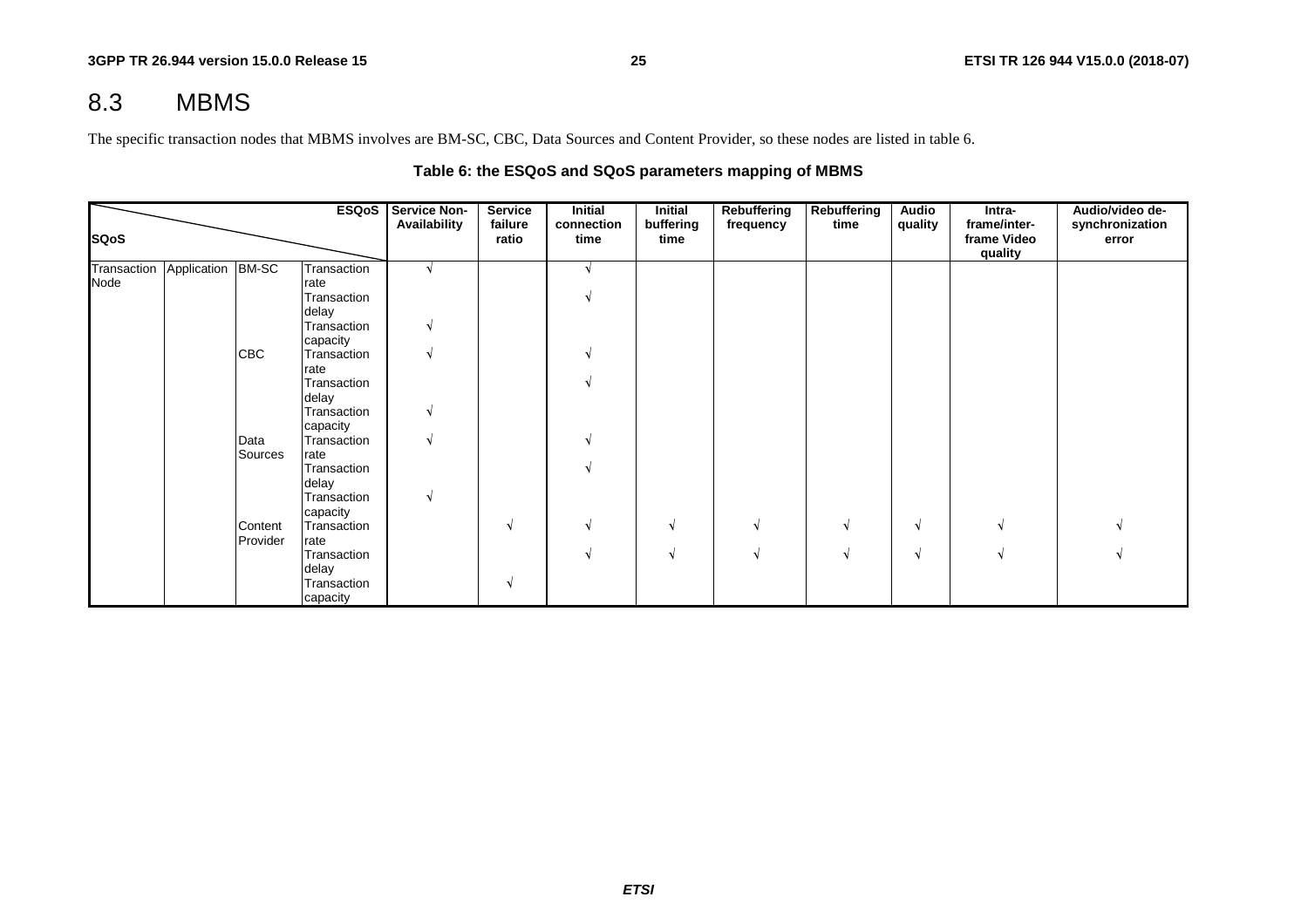# 8.4 Video telephony

The specific transaction nodes that Video Telephony involves are VLR and MGW, so these nodes are listed in table 7.

### **Table 7: the ESQoS and SQoS parameters mapping of VT**

|              |                 | <b>ESQoS</b> | <b>Service Non-</b><br>Availability | <b>Service</b><br>failure | <b>Initial</b><br>connection | <b>Initial</b><br>buffering | Rebuffering<br>frequency | Rebuffering<br>time | <b>Audio</b><br>quality | Intra-frame/inter-<br>frame Video | Audio/video de-<br>synchronization |
|--------------|-----------------|--------------|-------------------------------------|---------------------------|------------------------------|-----------------------------|--------------------------|---------------------|-------------------------|-----------------------------------|------------------------------------|
| <b>ISQoS</b> |                 |              |                                     | ratio                     | time                         | time                        |                          |                     |                         | quality                           | error                              |
| Transaction  | Application MGW | Transaction  |                                     |                           |                              |                             |                          |                     |                         |                                   |                                    |
| Node         |                 | rate         |                                     |                           |                              |                             |                          |                     |                         |                                   |                                    |
|              |                 | Transaction  |                                     |                           |                              |                             |                          |                     |                         |                                   |                                    |
|              |                 | delay        |                                     |                           |                              |                             |                          |                     |                         |                                   |                                    |
|              |                 | Transaction  |                                     |                           |                              |                             |                          |                     |                         |                                   |                                    |
|              |                 | capacity     |                                     |                           |                              |                             |                          |                     |                         |                                   |                                    |

## 8.5 IMS

The specific transaction nodes that IMS involves are HLR, VLR, AuC, IP-CAN, P-CSCF, I-CSCF, S-CSCF, HSS, DHCP, DNS, MGW, MGCF, BGCF, AS, MRFC and MRFP, so these nodes are listed in table 8.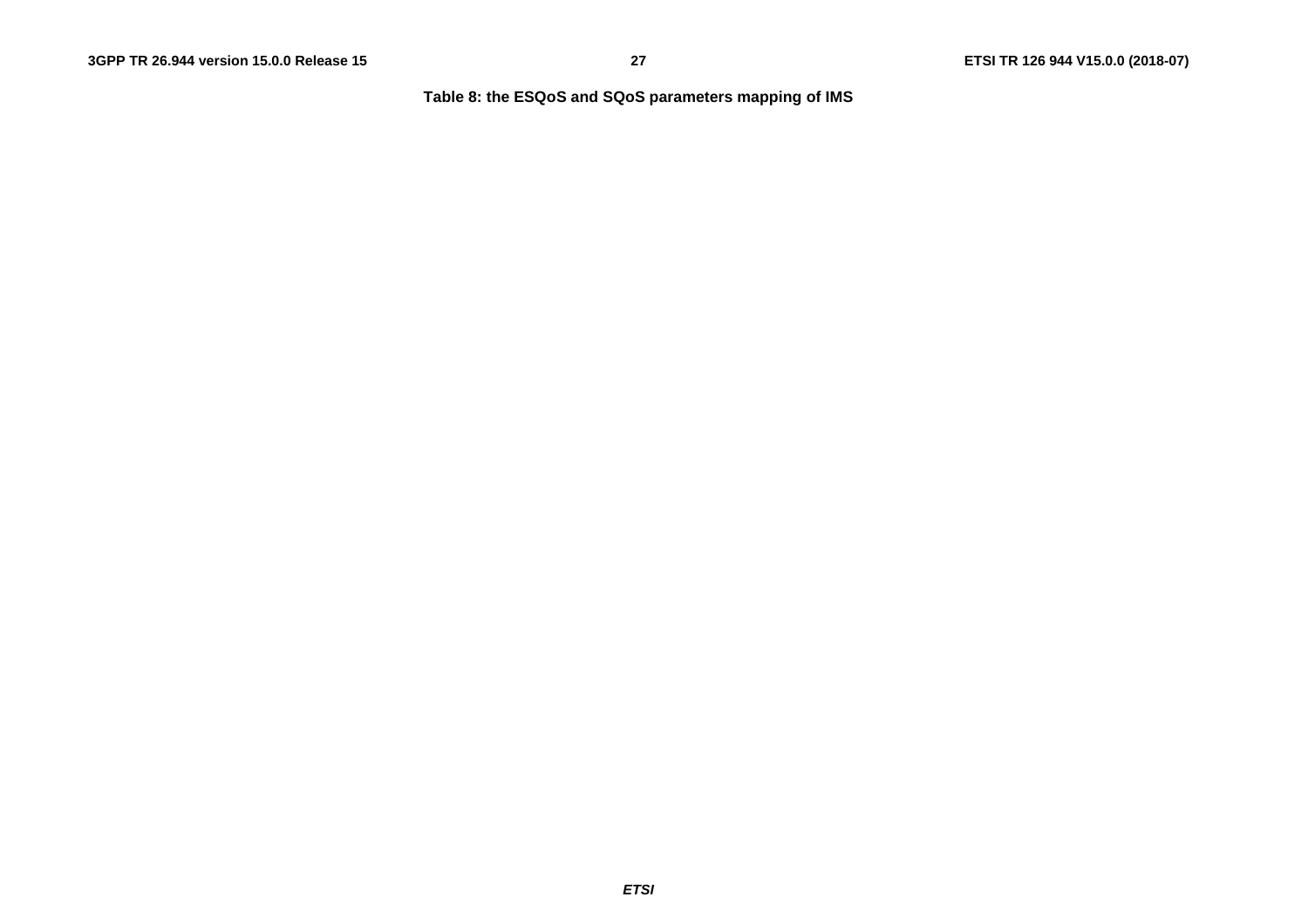### **3GPP TR 26.944 version 15.0.0 Release 15**

### **28 ETSI TR 126 944 V15.0.0 (2018-07)**

|             |                                |               | <b>ESQoS</b>            | <b>Service Non-</b><br>Availability | <b>Service</b><br>failure | <b>Initial</b><br>connection | <b>Initial</b><br>buffering | Rebuffering<br>frequency | <b>Rebuffering</b><br>time | <b>Audio</b><br>quality | Intra-<br>frame/inter- | Audio/video de-<br>synchronization |
|-------------|--------------------------------|---------------|-------------------------|-------------------------------------|---------------------------|------------------------------|-----------------------------|--------------------------|----------------------------|-------------------------|------------------------|------------------------------------|
| <b>SQoS</b> |                                |               |                         |                                     | ratio                     | time                         | time                        |                          |                            |                         | frame Video<br>quality | error                              |
|             | Transaction Application IP-CAN |               | <b>Transaction rate</b> | $\sqrt{ }$                          |                           | N                            |                             |                          |                            |                         |                        |                                    |
| Node        |                                |               | Transaction             |                                     |                           | $\sqrt{ }$                   |                             |                          |                            |                         |                        |                                    |
|             |                                |               | delay                   |                                     |                           |                              |                             |                          |                            |                         |                        |                                    |
|             |                                |               | Transaction             | $\sqrt{}$                           |                           |                              |                             |                          |                            |                         |                        |                                    |
|             |                                |               | capacity                |                                     |                           |                              |                             |                          |                            |                         |                        |                                    |
|             |                                | P-CSCF        | Transaction rate        |                                     |                           |                              |                             |                          |                            |                         |                        |                                    |
|             |                                |               | Transaction             |                                     |                           |                              |                             |                          |                            |                         |                        |                                    |
|             |                                |               | delay                   |                                     |                           |                              |                             |                          |                            |                         |                        |                                    |
|             |                                |               | Transaction             |                                     |                           |                              |                             |                          |                            |                         |                        |                                    |
|             |                                |               | capacity                |                                     |                           |                              |                             |                          |                            |                         |                        |                                    |
|             |                                | <b>I-CSCF</b> | <b>Transaction rate</b> |                                     |                           |                              |                             |                          |                            |                         |                        |                                    |
|             |                                |               | Transaction             |                                     |                           |                              |                             |                          |                            |                         |                        |                                    |
|             |                                |               | delay                   |                                     |                           |                              |                             |                          |                            |                         |                        |                                    |
|             |                                |               | Transaction             |                                     |                           |                              |                             |                          |                            |                         |                        |                                    |
|             |                                |               | capacity                |                                     |                           |                              |                             |                          |                            |                         |                        |                                    |
|             |                                | S-CSCF        | Transaction rate        |                                     |                           |                              |                             |                          |                            |                         |                        |                                    |
|             |                                |               | Transaction             |                                     |                           |                              |                             |                          |                            |                         |                        |                                    |
|             |                                |               | delay                   |                                     |                           |                              |                             |                          |                            |                         |                        |                                    |
|             |                                |               | Transaction             |                                     |                           |                              |                             |                          |                            |                         |                        |                                    |
|             |                                |               | capacity                |                                     |                           |                              |                             |                          |                            |                         |                        |                                    |
|             |                                | <b>HSS</b>    | Transaction rate        |                                     |                           |                              |                             |                          |                            |                         |                        |                                    |
|             |                                |               | Transaction             |                                     |                           |                              |                             |                          |                            |                         |                        |                                    |
|             |                                |               | delay                   |                                     |                           |                              |                             |                          |                            |                         |                        |                                    |
|             |                                |               | Transaction             |                                     |                           |                              |                             |                          |                            |                         |                        |                                    |
|             |                                |               | capacity                |                                     |                           |                              |                             |                          |                            |                         |                        |                                    |
|             |                                | <b>DHCP</b>   | Transaction rate        |                                     |                           |                              |                             |                          |                            |                         |                        |                                    |
|             |                                |               | Transaction             |                                     |                           |                              |                             |                          |                            |                         |                        |                                    |
|             |                                |               | delay                   |                                     |                           |                              |                             |                          |                            |                         |                        |                                    |
|             |                                |               | Transaction             |                                     |                           |                              |                             |                          |                            |                         |                        |                                    |
|             |                                |               | capacity                |                                     |                           |                              |                             |                          |                            |                         |                        |                                    |
|             |                                | <b>DNS</b>    | Transaction rate        |                                     |                           |                              |                             |                          |                            |                         |                        |                                    |
|             |                                |               | Transaction             |                                     |                           |                              |                             |                          |                            |                         |                        |                                    |
|             |                                |               | delay                   |                                     |                           |                              |                             |                          |                            |                         |                        |                                    |
|             |                                |               | Transaction             |                                     |                           |                              |                             |                          |                            |                         |                        |                                    |
|             |                                |               | capacity                |                                     |                           |                              |                             |                          |                            |                         |                        |                                    |
|             |                                | <b>MGW</b>    | Transaction rate        |                                     |                           |                              |                             |                          |                            |                         |                        |                                    |
|             |                                |               | Transaction             |                                     |                           |                              |                             |                          |                            |                         |                        |                                    |
|             |                                |               |                         |                                     |                           |                              |                             |                          |                            |                         |                        |                                    |
|             |                                |               | delay<br>Transaction    |                                     |                           |                              |                             |                          |                            |                         |                        |                                    |
|             |                                |               |                         |                                     |                           |                              |                             |                          |                            |                         |                        |                                    |
|             |                                | <b>MGCF</b>   | capacity                |                                     |                           |                              |                             |                          |                            |                         |                        |                                    |
|             |                                |               | Transaction rate        |                                     |                           | N                            |                             |                          |                            |                         |                        |                                    |
|             |                                |               | Transaction             |                                     |                           |                              |                             |                          |                            |                         |                        |                                    |
|             |                                |               | delay                   |                                     |                           |                              |                             |                          |                            |                         |                        |                                    |
|             |                                |               | Transaction             | √                                   |                           |                              |                             |                          |                            |                         |                        |                                    |
|             |                                |               | capacity                |                                     |                           |                              |                             |                          |                            |                         |                        |                                    |
|             |                                | <b>BGCF</b>   | <b>Transaction rate</b> | $\sqrt{ }$                          |                           |                              |                             |                          |                            |                         |                        |                                    |
|             |                                |               | Transaction             |                                     |                           |                              |                             |                          |                            |                         |                        |                                    |
|             |                                |               | delay                   |                                     |                           |                              |                             |                          |                            |                         |                        |                                    |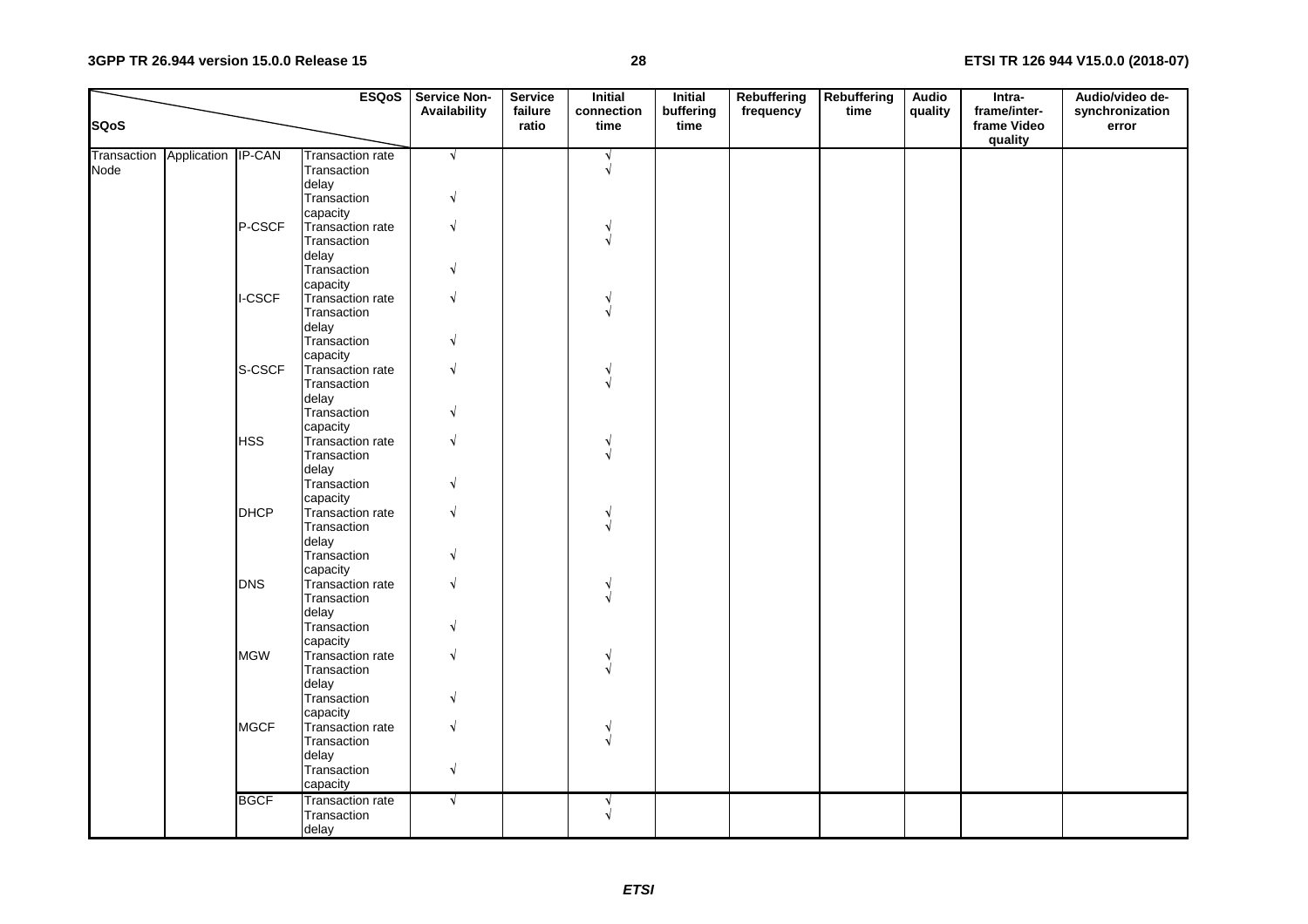| <b>SQoS</b> |             | <b>ESQoS</b>                 | <b>Service Non-</b><br>Availability | <b>Service</b><br>failure<br>ratio | Initial<br>connection<br>time | <b>Initial</b><br>buffering<br>time | Rebuffering<br>frequency | Rebuffering<br>time | <b>Audio</b><br>quality | Intra-<br>frame/inter-<br>frame Video<br>quality | Audio/video de-<br>synchronization<br>error |
|-------------|-------------|------------------------------|-------------------------------------|------------------------------------|-------------------------------|-------------------------------------|--------------------------|---------------------|-------------------------|--------------------------------------------------|---------------------------------------------|
|             |             | Transaction                  |                                     |                                    |                               |                                     |                          |                     |                         |                                                  |                                             |
|             |             | capacity                     |                                     |                                    |                               |                                     |                          |                     |                         |                                                  |                                             |
|             | AS          | Transaction rate             |                                     |                                    |                               |                                     |                          |                     |                         |                                                  |                                             |
|             |             | Transaction                  |                                     |                                    |                               |                                     |                          |                     |                         |                                                  |                                             |
|             |             | delay<br>Transaction         |                                     |                                    |                               |                                     |                          |                     |                         |                                                  |                                             |
|             |             |                              |                                     |                                    |                               |                                     |                          |                     |                         |                                                  |                                             |
|             | <b>MRFC</b> | capacity<br>Transaction rate |                                     |                                    |                               |                                     |                          |                     |                         |                                                  |                                             |
|             |             | Transaction                  |                                     |                                    |                               |                                     |                          |                     |                         |                                                  |                                             |
|             |             | delay                        |                                     |                                    |                               |                                     |                          |                     |                         |                                                  |                                             |
|             |             | Transaction                  |                                     |                                    |                               |                                     |                          |                     |                         |                                                  |                                             |
|             |             | capacity                     |                                     |                                    |                               |                                     |                          |                     |                         |                                                  |                                             |
|             | <b>MRFP</b> | Transaction rate             |                                     |                                    |                               |                                     |                          |                     |                         |                                                  |                                             |
|             |             | Transaction                  |                                     |                                    |                               |                                     |                          |                     |                         |                                                  |                                             |
|             |             | delay                        |                                     |                                    |                               |                                     |                          |                     |                         |                                                  |                                             |
|             |             | Transaction                  |                                     |                                    |                               |                                     |                          |                     |                         |                                                  |                                             |
|             |             | capacity                     |                                     |                                    |                               |                                     |                          |                     |                         |                                                  |                                             |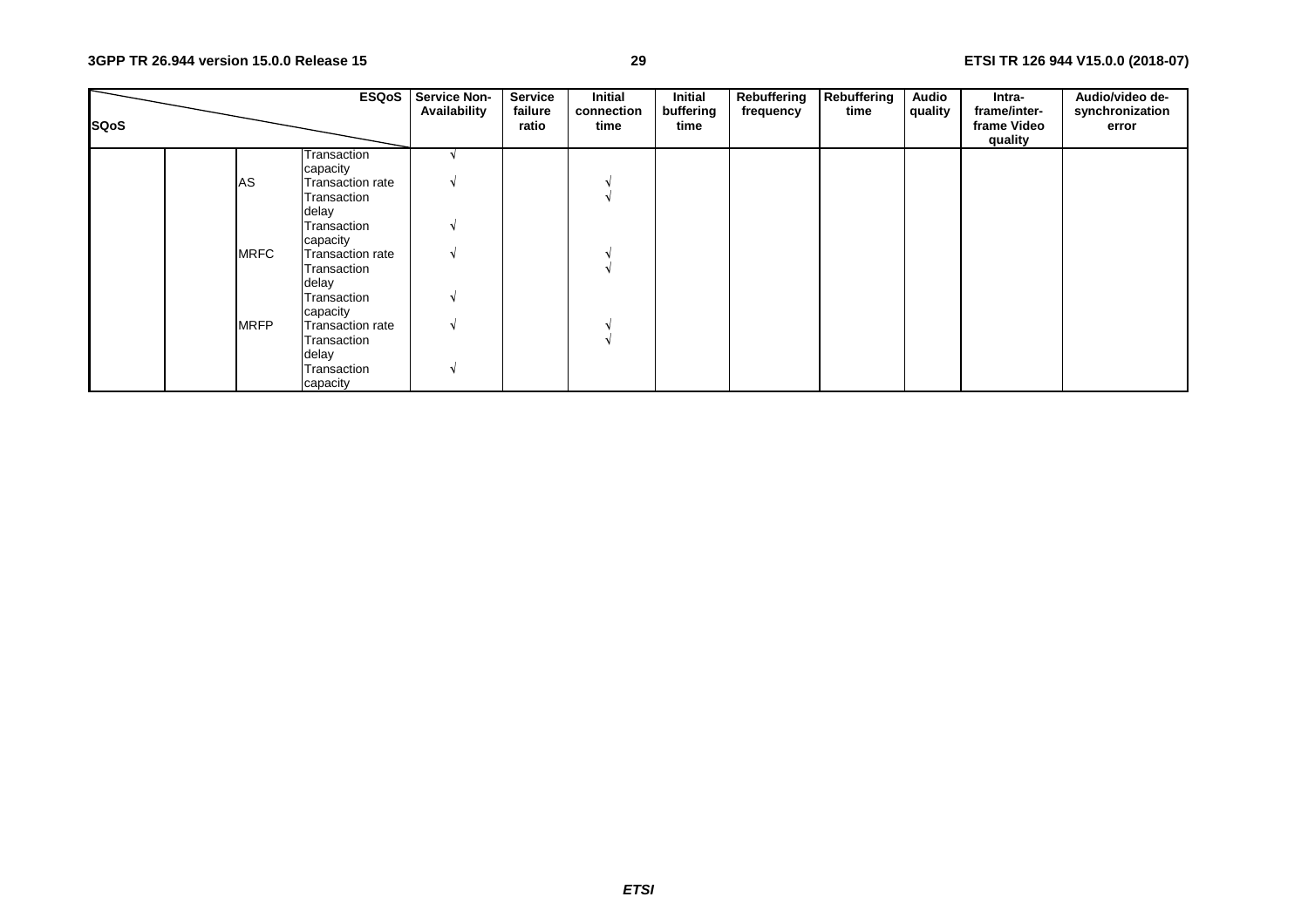# Annex A: PSS Performance Analysis with Theoretical Models

# A.1 Introduction

The "End-to-end Multimedia Services Performance Metrics" work item is conducting a research on the performance metrics for popular multimedia services, including streaming, multimedia broadcast multicast service (MBMS), video telephony and IP Multimedia subsystem Service (IMS), etc. This annex will support and justify the results in the present document.

In this annex, the performance evaluation for end-to-end multimedia services based on System QoS (SQoS) and end-to-End Service QoS (ESQoS) parameters is conducted, to provide the possible operational methods for operators/service providers to guarantee the quality of the provided services. The quantitative study of ESQoS and SQoS parameters would benefit both operators/service providers and end users as well. It would offer models and metrics for operators/service providers to better manage network capacity and deploy services. It would also guide operators/service providers to provide the best service in limited bandwidth with little latency and packet loss.

In this annex, packet-switched streaming service is taken as an example.

# A.2 Scope

Theoretical models are introduced to study the ESQoS and SQoS parameters. The inherent relationship between the ESQoS and SQoS parameters of PSS is described, which provide the possible operational methods for the operators/service providers to guarantee of the service performance.

First, some general models are proposed to study the performance parameters of the multimedia services. Then, the accurate and concrete models are created to figure out the relationships of the ESQoS and SQoS parameters.

Further, these methods and models can be extended to other multimedia services.

# A.3 References

The following documents contain provisions which, through reference in this text, constitute provisions of the present document.

- References are either specific (identified by date of publication, edition number, version number, etc.) or non-specific.
- For a specific reference, subsequent revisions do not apply.
- For a non-specific reference, the latest version applies. In the case of a reference to a 3GPP document (including a GSM document), a non-specific reference implicitly refers to the latest version of that document *in the same Release as the present document*.
- [1] CACC, Department of ECE, Duke University, Kishor S. Trivedi, Dharmaraja Selvamuthu, Xiaomin Ma: "Analytic Modeling of Handoffs in Wireless Cellular Networks", 2002.
- [2] MISCHA SCHWARTZ, broadband integrated networks, Prentice Hall, 1996.
- [3] Lin C. Performance evaluation of computer networks and computer systems, Tsinghua University Press, 2001.

# A.4 General models

Three classes of general models are presented including radio access network modelling, transport network modelling, node modelling. And there are two types of node models: simple node model and complex node model. These models can be used to study the performance metrics of various multimedia services and the network conditions. In this annex, queuing models are introduced to get the metrics, including the delay, failure ratio and loss ratio.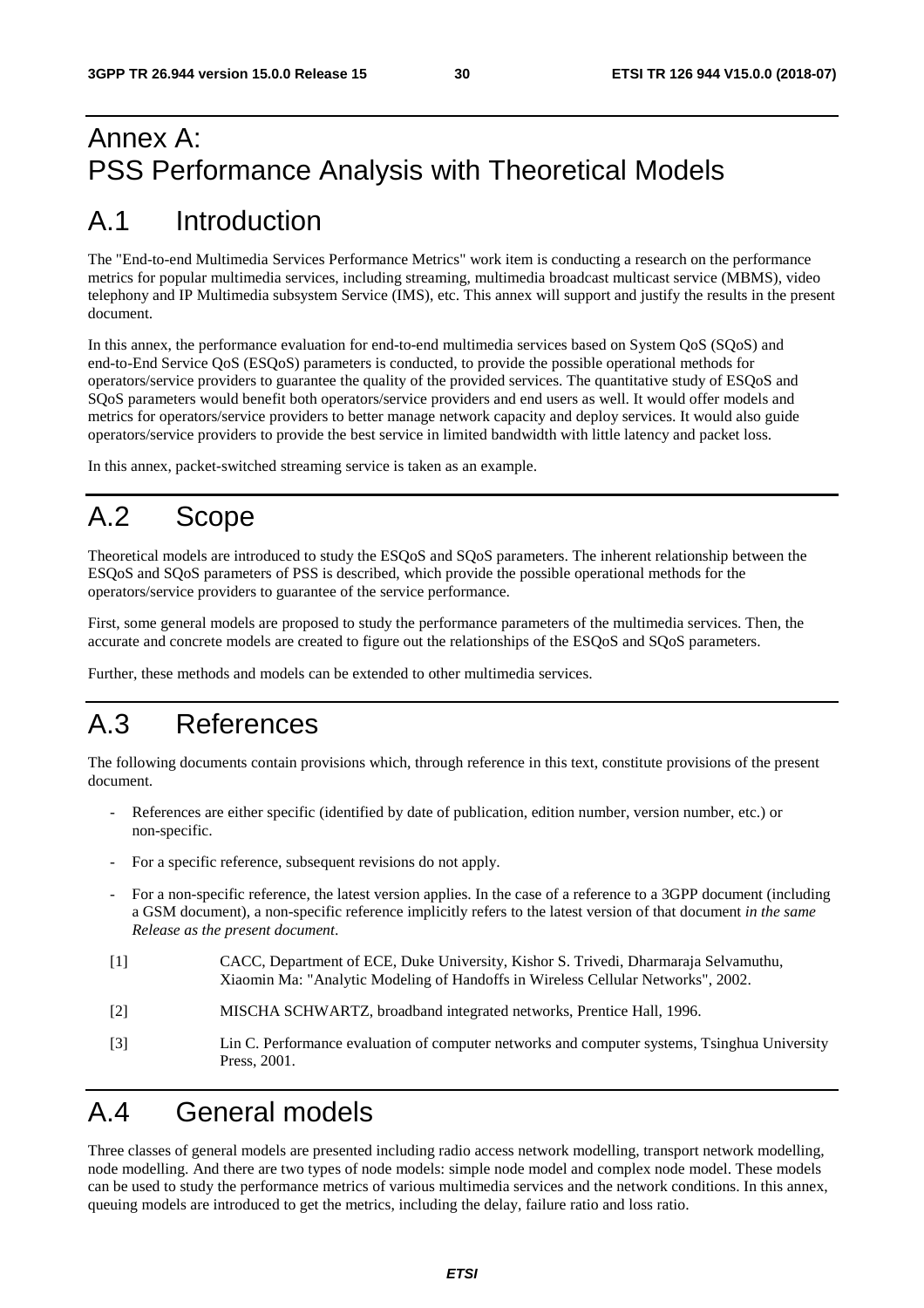## A.4.1 Radio access network model

Some analytical models are introduced for the radio access network to evaluate some important parameters, such as the block ratio of new calls, the failure ratio of handoff calls.

### A.4.1.1 Model description

As an example, a queuing model can be used for Streaming Service in the access cell [1].

The new calls and handoff calls share a fixed numbers of channels in the cell, and the left channels are reserved. A new call will be connected if an idle channel is available among the sharing channels, otherwise the call is blocked. A handoff call will be connected if an idle channel is available in the cell, otherwise the call is failed.

For simplicity, assume that the arrival stream of new calls, the stream of handoff arrivals, the channel holding time for new calls and handoff calls are all of exponential distributions. Besides, the model also considers the platform failure and the base repeater failure. All failures are assumed to be mutually independent. Times to platform and base repeater failures and repair are assumed to be exponentially distributed.

The parameters' definitions are as follows:

| $\lambda_n$ :           | the rate of arrival stream of new calls.      |
|-------------------------|-----------------------------------------------|
| $\lambda_h$ :           | the rate of stream of handoff arrivals.       |
| $\mu_c$ :               | the channel holding time for new calls.       |
| $\mu_n$ :               | the channel holding time for handoff calls.   |
| $N_b$ :                 | the number of the base repeaters in the cell. |
| M:                      | the channel number of each base repeater.     |
| g:                      | the reserved resources.                       |
| $\frac{1}{\lambda_s}$ : | mean time of platform failure.                |
| $\frac{1}{\mu_s}$ :     | mean time of platform repair.                 |
| $\frac{1}{\lambda_b}$ : | mean time of base repeater failure.           |
| $\frac{1}{\mu_b}$ :     | mean time of base repeater repair.            |

Now the system can be basically modelled as a queue, which can be presented by a Markov chain.

Solving the model, the block ratio of new calls and the failure ratio of handoff calls can be easily obtained.

# A.4.1.2 The block ratio of new calls and the failure ratio of handoff calls Let: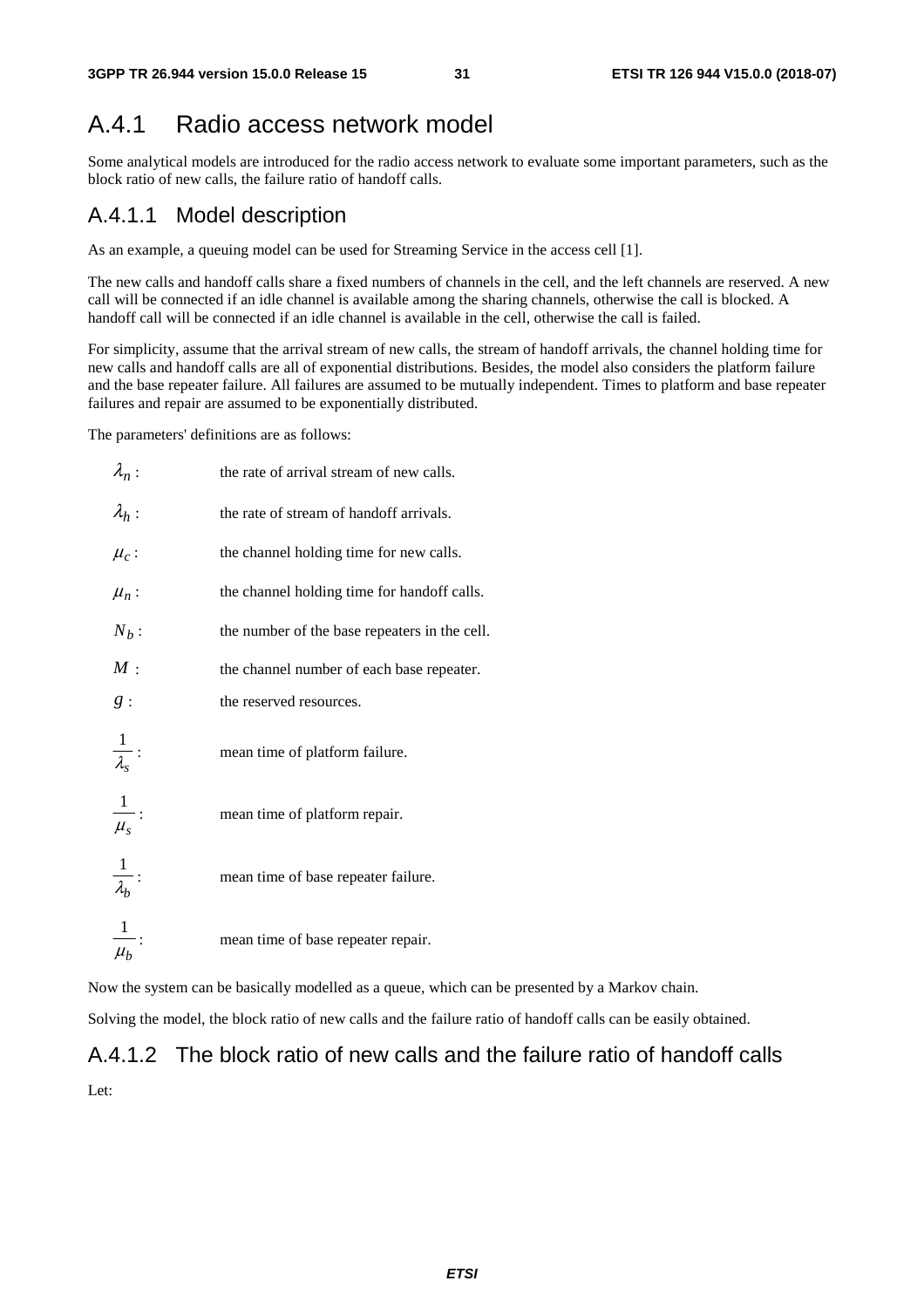$$
\lambda = \lambda_n + \lambda_h
$$

$$
\mu = \mu_c + \mu_h
$$

$$
A = \frac{\lambda}{\mu}
$$

$$
A_1 = \frac{\lambda_h}{\mu_c + \mu_h}
$$

Solving the Markov chain, it can be obtained:

$$
P_d(N,g) = \frac{\frac{A^{N-g}}{N!} A_1^g}{\sum_{n=0}^{N-g-1} \frac{A^n}{n!} + \sum_{n=N-g}^{N} \frac{A^{N-g}}{n!} A_1^{n-(N-g)}}
$$
  

$$
P_b(N,g) = \frac{\sum_{n=N-g}^{N} \frac{A^{N-g}}{n!} A_1^{n-(N-g)}}{\sum_{n=0}^{N-g-1} \frac{A^n}{n!} + \sum_{n=N-g}^{N} \frac{A^{N-g}}{n!} A_1^{n-(N-g)}}
$$
  

$$
= A^{N-g} \frac{\sum_{k=0}^{g} \frac{A_1^k}{(k+N-g)!}}{\sum_{n=0}^{N-g-1} \frac{A^n}{n!} + \sum_{n=0}^{N} \frac{A^{N-g}}{n!} A_1^{n-(N-g)}}
$$

$$
P(s,k;N_b) = \begin{cases} \frac{\lambda_s}{\lambda_s + \mu_s} \frac{1}{k!} \left( \frac{\mu_b}{\lambda_b} \right)^k \left[ 1 + \sum_{j=1}^{N_b} \frac{1}{j!} \left( \frac{\mu_b}{\lambda_b} \right)^j \right]^{-1}, & \text{if } s = 0, \\ \frac{\mu_s}{\lambda_s + \mu_s} \frac{1}{k!} \left( \frac{\mu_b}{\lambda_b} \right)^k \left[ 1 + \sum_{j=1}^{N_b} \frac{1}{j!} \left( \frac{\mu_b}{\lambda_b} \right)^j \right]^{-1}, & \text{if } s = 1. \end{cases}
$$

 $\sum_{n=N-g}^{N} \frac{A_1}{n!} A_1$ 

 $= 0$   $n=N-$ 

 $n=0$   $n=N$ 

*n*

0

$$
\overline{A}(N_b) = \left\{ \sum_{k=0}^{N_b} P(0, k; N_b) + \sum_{k=0}^{N_b} P(1, k; N_b) \frac{N_b - k}{N_b}, \text{ w/o APS} \right\}
$$
\n
$$
\sum_{k=0}^{N_b} P(0, k; N_b) + P(1, 0; N_b), \text{ w/ APS.}
$$

*ETSI*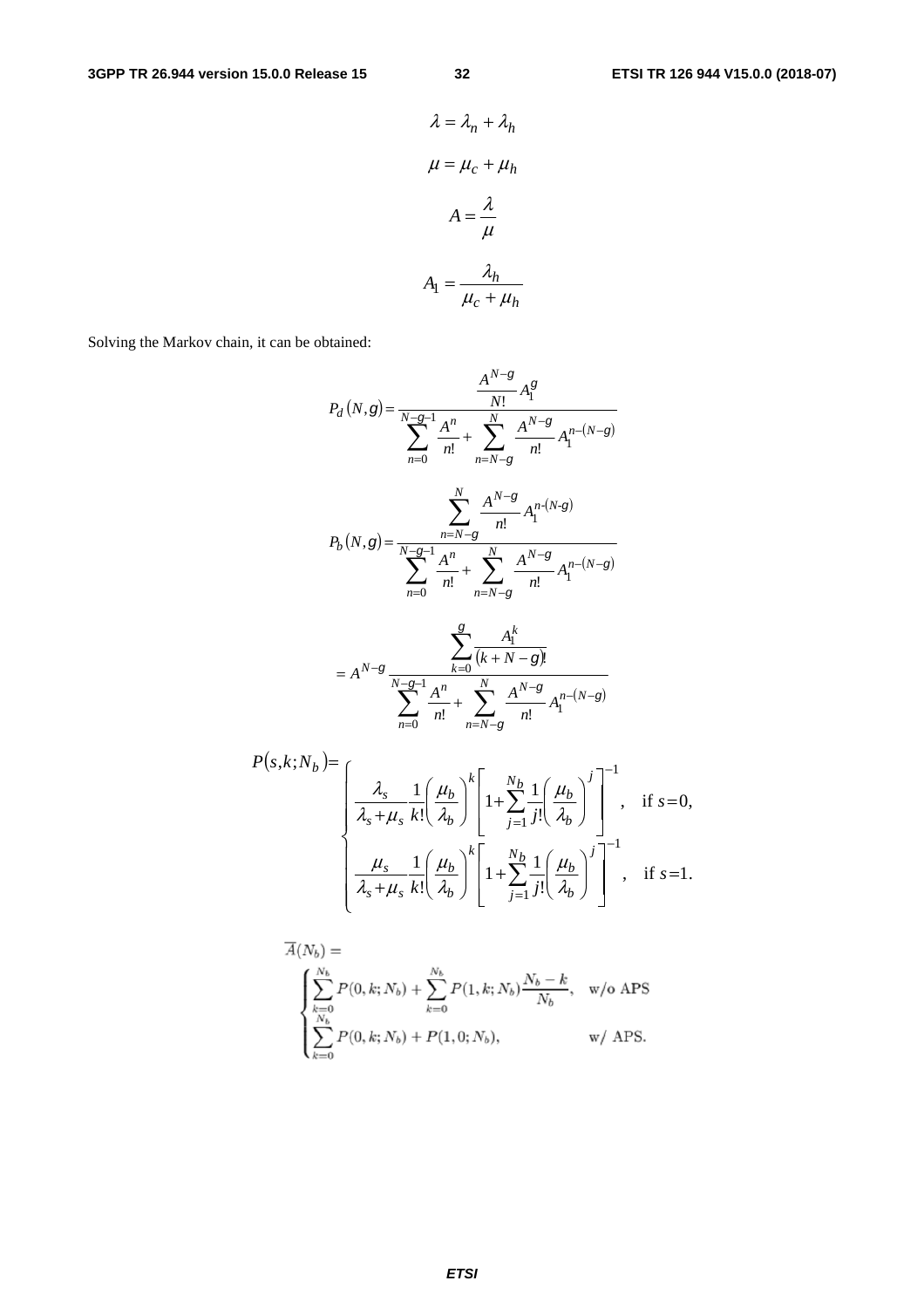$$
P_b^o(N_b, M, g) = \overline{A}(N_b)
$$
  
\n
$$
1(G > 0) \sum_{k=1}^{G} P(1, k; N_b) \left(\frac{k}{N_b}\right)
$$
  
\n
$$
+ \sum_{k=G+1}^{N_b} P(1, k; N_b) P_b(kM - 1, g) \left(\frac{k}{N_b}\right),
$$
  
\n
$$
1(G > 0) \sum_{k=1}^{G} P(1, k; N_b)
$$
  
\n
$$
+ \sum_{k=G+1}^{N_b} P(1, k; N_b) P_b(kM - 1, g),
$$
  
\n
$$
w / APS
$$

$$
P_d^o(N_b, M, g) = \overline{A}(N_b)
$$
  
+ 
$$
\begin{cases} \sum_{k=1}^{N_b} P(1, k; N_b) P_d(kM - 1, g) \frac{k}{N_b}, & \text{w/o APS} \\ \sum_{k=1}^{N_b} P(1, k; N_b) P_d(kM - 1, g), & \text{w/ APS.} \end{cases}
$$

Where  $I(e)$  is the indicator function:  $I(e) = 1$  if expression e is true; otherwise  $I(e) = 0$ ;

$$
G = \lfloor (g+1)/M \rfloor;
$$

 $\mathbf{0}$  $P_{\text{b}}^{0}(N_{\text{b}}, M, g)$  is the block ratio of new calls and  $P_{\text{d}}^{0}(N_{\text{b}}, M, g)$  is the failure ratio of handoff calls.

# A.4.2 Transport network model

There are two types of network: wireless network and wired network. First the average transfer delay of a packet in the wired network is analyzed. In the transfer delay model, the transfer time is ignored. Then consider the transfer time of a mount of data in the whole transport network.

The transport network is very complex and to get the transfer delay of a packet is not so easy. For simplicity, the transport network with a Jackson network is modeled and the average transfer delay of a packet is analyzed [2].

### A.4.2.1 Model description

It is assumed that the packet switching network as a Jackson network to analysis the average transfer delay of a packet in the network.

| $\gamma$ :    | The total load of the network from outside.                                           |
|---------------|---------------------------------------------------------------------------------------|
| $\lambda_i$ : | The load on link i.                                                                   |
| L:            | The number of links in the network.                                                   |
| $M_{\odot}$   | The average length of a packet.                                                       |
| $R_i$ :       | The data transport rate of link i.                                                    |
|               | The analysis to the transfer time is very simple. The parameters used are as follows. |
|               |                                                                                       |

| $D$ .          | The size of the data to be transported. |
|----------------|-----------------------------------------|
| $d_{wireless}$ | The mean bandwidth in wireless network. |
| $d_{wired}$    | The mean bandwidth in wired network.    |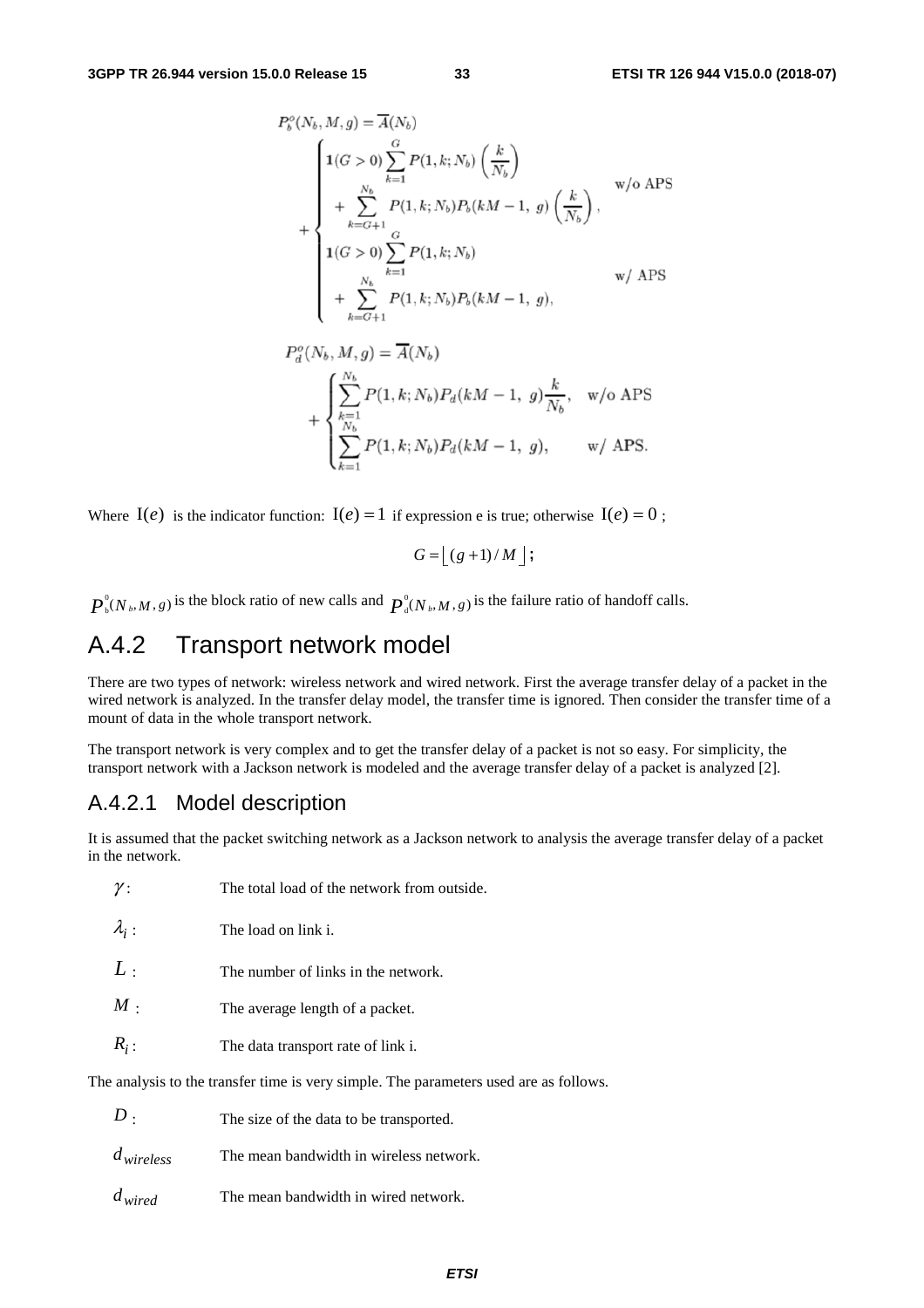### A.4.2.2 The mean transfer delay and the transfer time

Solving the transfer delay model, it can be obtained:

$$
T_{\text{tran\_delay}} = \frac{1}{\gamma} \sum_{i=1}^{L} \frac{M}{R_i - M \lambda_i}
$$

 $T_{\text{tran\_delay}}$  is the mean transfer delay of a packet over the network.

It can be easily to get the transfer time:

$$
T_{\text{tran\_time}} = \frac{D}{d_{\text{wireless}}} + \frac{D}{d_{\text{wired}}}
$$

 $T_{\text{tran time}}$  is the transfer time of data D over the wireless and wired transport network.

## A.4.3 Node model

The work "node" there means all the entities handling data in the network including the gateway, router, and server. There are four class of traffic in the network according to 3GPP. Among all the nodes, some just handle one class of traffic or some information requests and some need to handle all the four class of traffic. According to the class of data flow handled by each node, the nodes are classified into two kinds: simple nodes and complex nodes. A simple node only handles one class of traffic or some information requests and a complex node handles all the four class of traffic.

### A.4.3.1 Simple node model

In all the nodes related to the streaming service, the web server, media server, HLR, VLR and AuC are considered as the simple node.

Because these nodes just handle one class of traffic or some information requests, so a simple node is modelled as a queuing system. Solving the mode the transaction delay and the data loss ratio in the node can be get.

### A.4.3.1.1 Model description

Assume that the data unit arrival into the node is Poisson distributed, and the transaction time of a data unit is exponentially distributed. These data units are scheduled using FIFO algorithm. And the buffer size is B (data unit). The parameters are defined as follows:

- $\lambda$  : The arrival rate of data units.
- μ 1 The mean transaction time to a data unit of the node.
- *B* : The buffer size in the node.

The model is as figure A.1.



**Figure A.1: A queuing model of a simple node** 

A.4.3.1.2 The transaction delay and the data loss ratio

Solving the model, it can be obtained.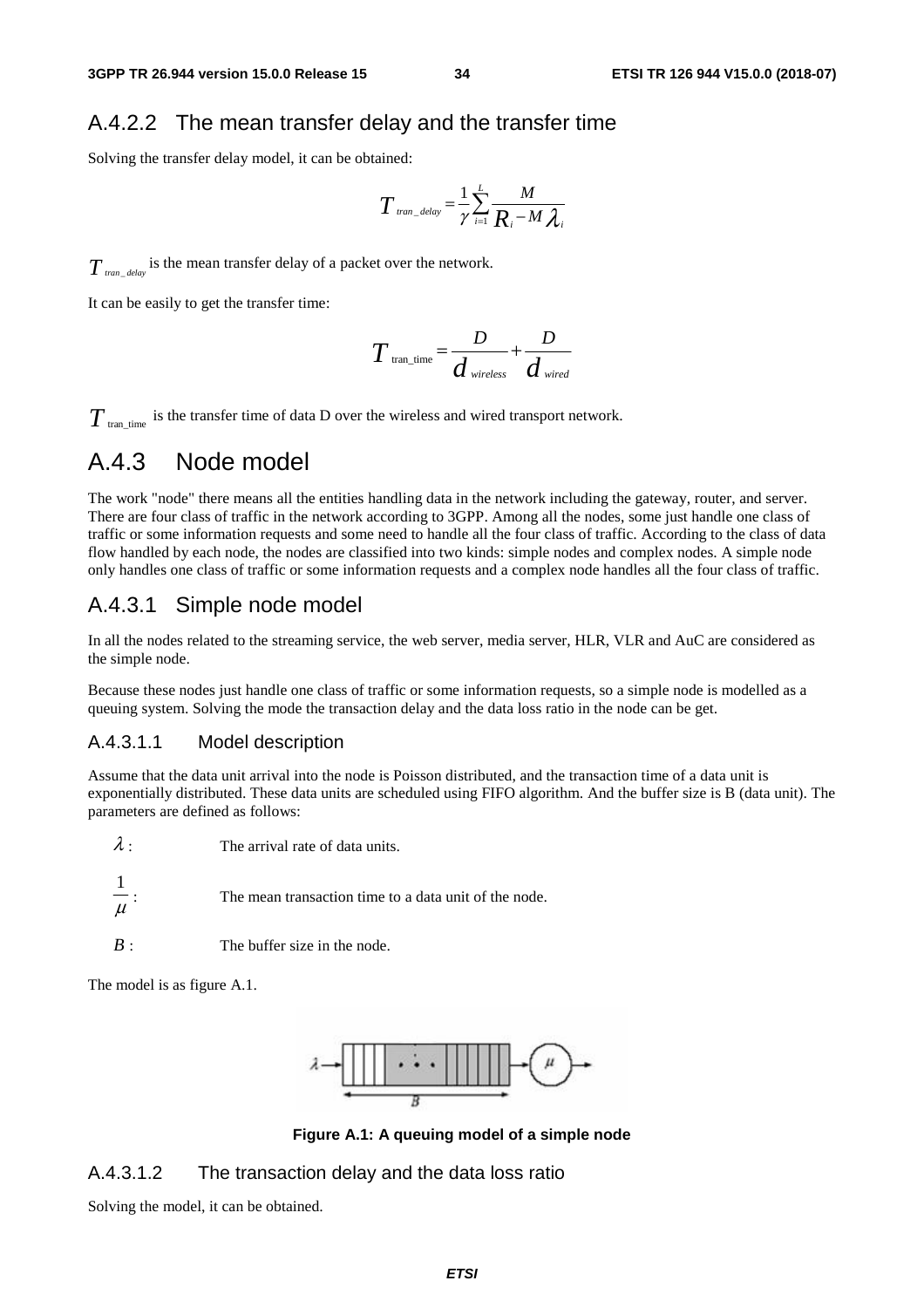$$
T_{w} = \frac{\lambda}{\mu(\mu - \lambda)}
$$

$$
p_{n} = (1 - \rho)\rho^{n} = (1 - \frac{\lambda}{\mu})(\frac{\lambda}{\mu})^{n}
$$

 $T_w$  is the transaction delay and  $P_B$  is the data loss ratio.

### A.4.3.2 Complex node model

In all the nodes related to the streaming service, the BS, SGSN and GGSN are considered as the complex node.

These nodes need to handle four class of data flow: conversational class, streaming class, interactive class and background class. Their delay requirements are getting stricter, and the transfer priority in a node is according to the delay requirements. So the complex node is modeled as a queuing system with four queues and a single server. Solving the mode, the transaction delay and the data loss ratio in the node can be get.

### A.4.3.2.1 Model description

In the conversational class the voice traffic is analyzed and in the streaming class the video traffic is analyzed.

#### **The voice traffic model**

In the book Broadband Integrated Networks, Mischa Schwartz points out two models: fluid flow model and MMPP (Markov-modulated Poisson Process) model. Here the MMPP model is adopted. The MMPP model is as follows [3].

The model is a queuing system and the data source is combined by several voice sources as figure A.2. Each voice source has two states: on and off. When the source is in the state on, it generates voice data with Poisson arrival or rather it is silent. The model is as figure A.3.



#### **Figure A.2: A queuing model for voice traffic**



**Figure A.3: Two-state model** 

The parameters are defined as follows:

- The transfer rate from the off state to on state.  $\alpha$ .
- The transfer rate from the on state to off state.  $\beta$ .
- The mean output data rate when the voice source is in the on state. *V*

#### **The video traffic model**

Also adopting the way in the book "Broadband Integrated Networks", an equivalent process of the sum of M identical two state "minisources" for the video traffic of N video source is defined. The model is as figure A.4.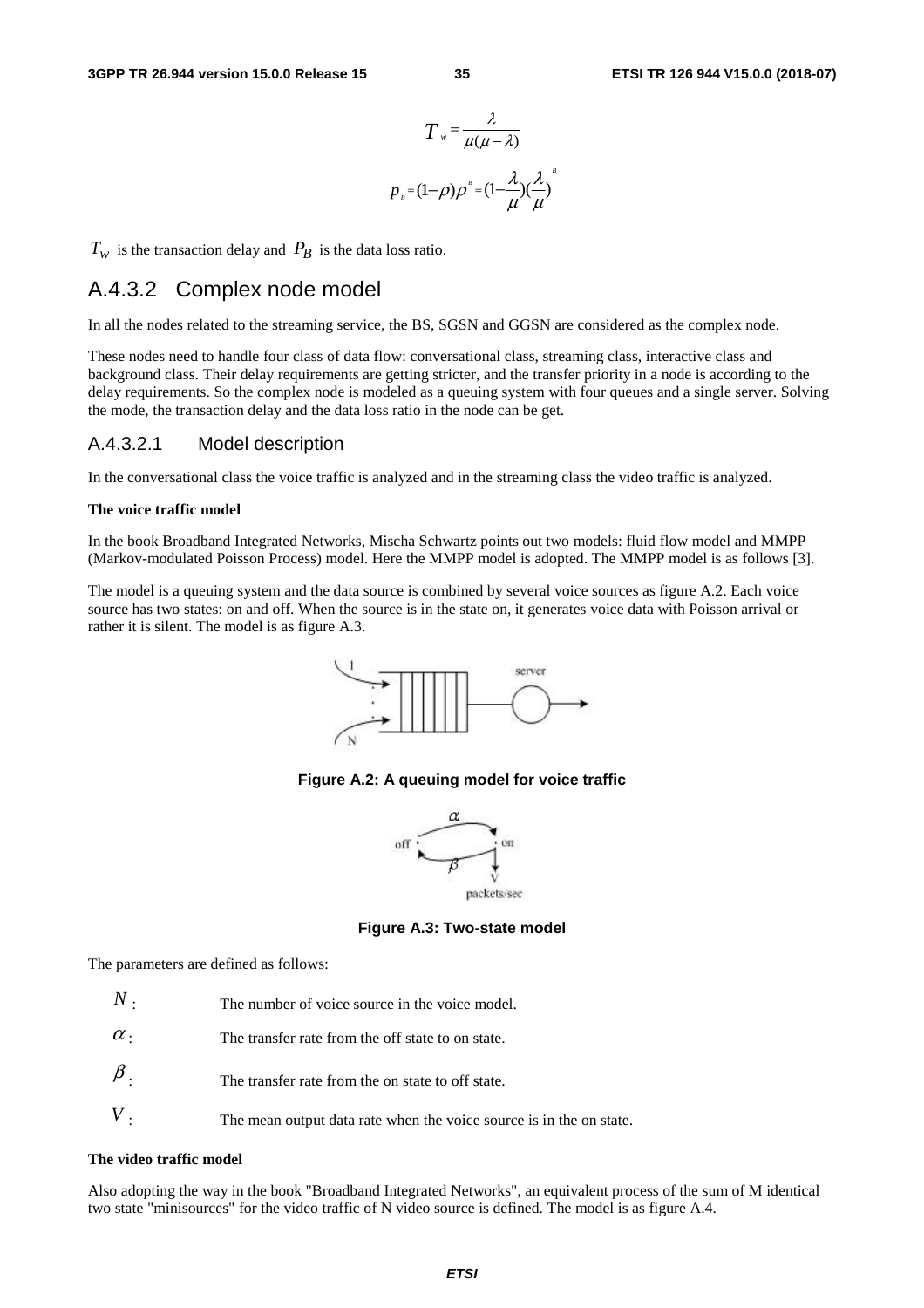

### **Figure A.4: The model of video traffic**

The traffics of interactive class and background class are both assumed to be Poisson arrival.

And because the protocol of the data link layer is ATM, so it is assumed that the transaction time to each class data of the node is a constant.

All the buffers are infinite.

So the model of a complex node is as figure A.5.



**Figure A.5: The model of a complex node** 

 $\alpha_1$ : The transfer rate of the conversational traffic from the off state the on state.  $\alpha$ <sup>2</sup>: The transfer rate of the streaming traffic from the off state the on state.  $\beta$ <sub>1</sub> The transfer rate of the conversational traffic from the on state to the off state.  $\beta$ <sub>2</sub>: The transfer rate of the streaming traffic from the on state to the off state.  $V_{\perp}$ : The output data rate when the voice source is in the on state  $V<sub>2</sub>$ : The output data rate when the video source is in the on state  $\lambda$ <sub>3</sub> : The arrival rate of interactive traffic data units.  $\lambda_4$ : The arrival rate of background traffic data units.  $\mu_{1}$ : The transaction time of the node to the conversational traffic.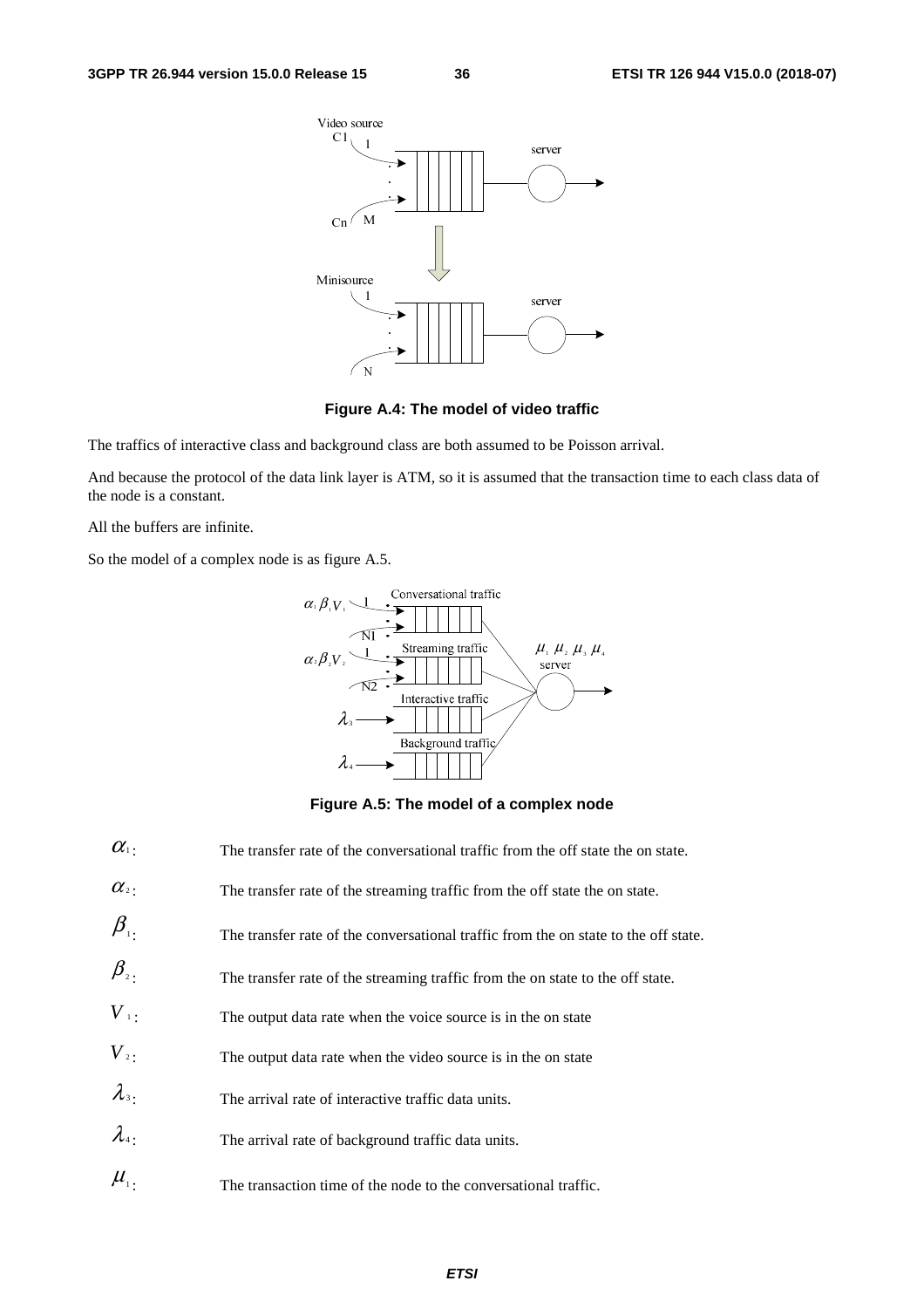- $\mu_{2}$  The transaction time of the node to the streaming traffic.
- $\mu_{\text{3}}$  The transaction time of the node to the interactive traffic.
- $\mu_{\text{4}}$ : The transaction time of the node to the background traffic.
- A.4.3.2.2 The transaction delay

$$
T_{w} = \frac{1}{2} \sum_{i=1}^{4} \rho_{i} {}^{*}T_{si}
$$
\n
$$
T_{w1} = \frac{T_{w}}{1 - \rho_{1}}
$$
\n
$$
T_{w2} = \frac{T_{w} + \rho_{1} {}^{*}T_{w1}}{1 - \rho_{2} - \rho_{1}}
$$
\n
$$
T_{w3} = \frac{T_{w} + \rho_{2} {}^{*}T_{w2} + \rho_{1} {}^{*}T_{w1}}{1 - \rho_{3} - \rho_{2} - \rho_{1}}
$$
\n
$$
T_{w4} = \frac{T_{w} + \rho_{3} {}^{*}T_{w3} + \rho_{2} {}^{*}T_{w2} + \rho_{1} {}^{*}T_{w1}}{1 - \rho_{4} - \rho_{3} - \rho_{2} - \rho_{1}}
$$

 $T_{w1}$  is the transaction delay of the conversational traffic in the node.

 $T_{w}$ , is the transaction delay of the streaming traffic in the node.

 $T_{w3}$  is the transaction delay of the interactive traffic in the node.

 $T_{\alpha_4}$  is the transaction delay of the background traffic in the node.

# A.5 Modelling the relationship between ESQoS and SQoS

The models of this section aim to describe the relationship of each ESQoS parameter and their relative SQoS parameters pointed out in the present document. Not all the SQoS parameters are analyzed with these models. It only gives some example to justify how to get the mapping between the ESQoS and SQoS in the present document.

## A.5.1 Service Non-Availability

### A.5.1.1 Relative SQoS and other parameters

The parameters used for the service non-availability model are list in table A.1.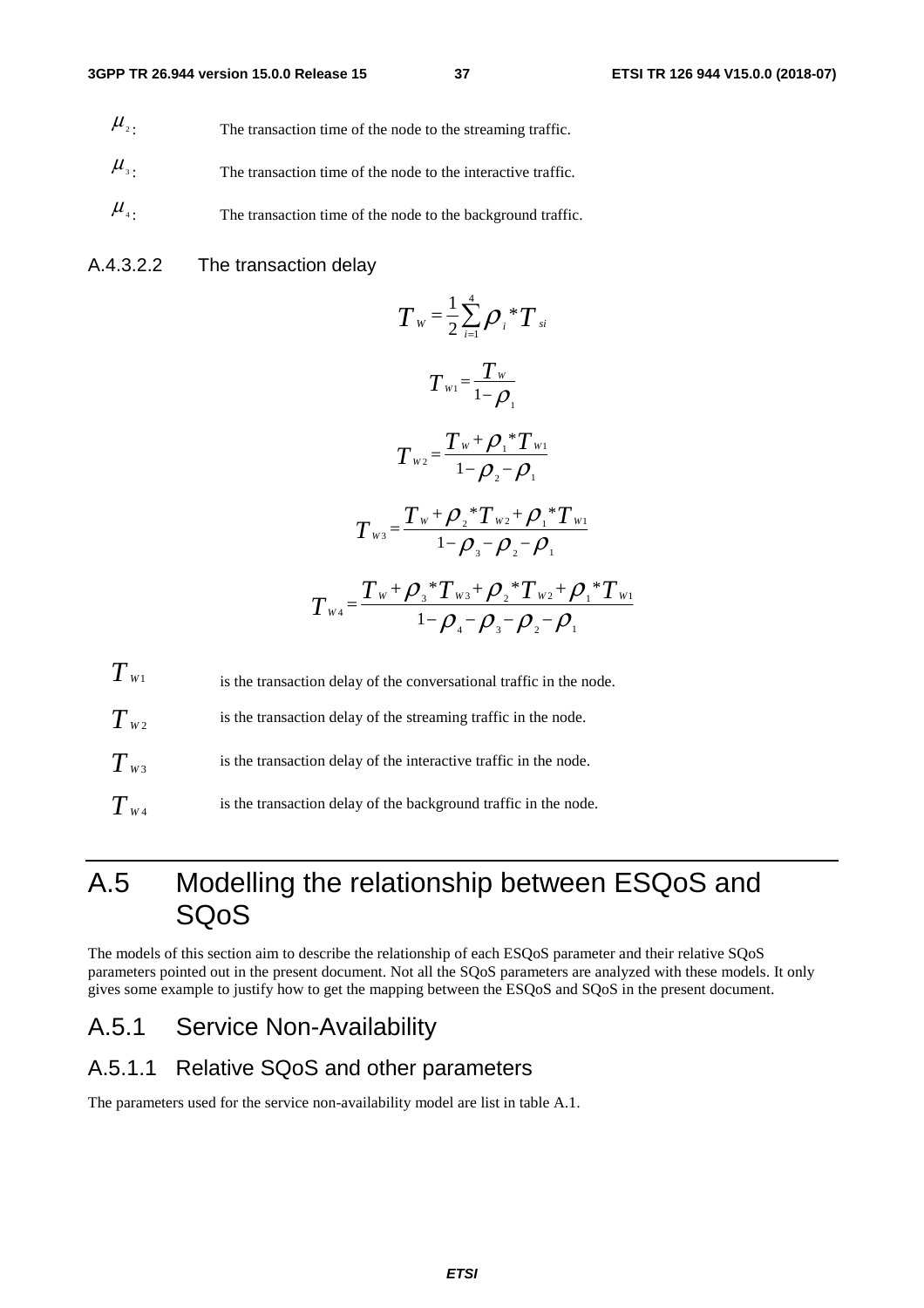$P_{\scriptscriptstyle{\text{web_fai1ure}}}$ 

| class                   | layer            | <b>SQoS</b>                             | <b>Other parameters</b>                                                                                                                                                                                                                                                                                                                                                                                                                                                  | <b>Model</b>                  | <b>Parameters to</b><br>calculate                                  |
|-------------------------|------------------|-----------------------------------------|--------------------------------------------------------------------------------------------------------------------------------------------------------------------------------------------------------------------------------------------------------------------------------------------------------------------------------------------------------------------------------------------------------------------------------------------------------------------------|-------------------------------|--------------------------------------------------------------------|
| Radio access<br>network | Under transports | <b>Block ratio</b><br>Soft handoff rate | The channel number<br>The reserved channel<br>number<br>The rate of arrival<br>stream of new calls<br>The channel holding<br>time for new calls<br>The channel holding<br>time for handoff calls<br>The number of the<br>base repeaters in the<br>cell<br>The channel number of<br>each base repeater<br>The reserved<br>resources<br>Mean time of platform<br>lfailure<br>Mean time of platform<br>repair<br>Mean time of base<br>repeater failure<br>Mean time of base | Radio access<br>network model | the block ratio of new<br>calls<br>$\boldsymbol{I}$ access failure |

| Table A.1: the SQoS and other parameters in our model of service non-availability |  |  |
|-----------------------------------------------------------------------------------|--|--|
|-----------------------------------------------------------------------------------|--|--|

The first three columns are from the present document.

Base station, SGSN, GGSN, HLR, VLR, AuC, Web server

**Transaction** node

Other columns means the parameters affected the ESQoS also, but they are not SQoS parameters.

**Transaction** capacity

The general models used in our model are list in the column model. And the parameter to be analyzed are list behind the model column.

repeater repair<br>Buffer size

Transaction rate Buffer size Node model Transaction failure ratio

The radio access network and the web server for service non-availability without the wireless and wired network failure and the transaction nodes in the network are analyzed.

The parameters' locations used in our model are as figure A.6.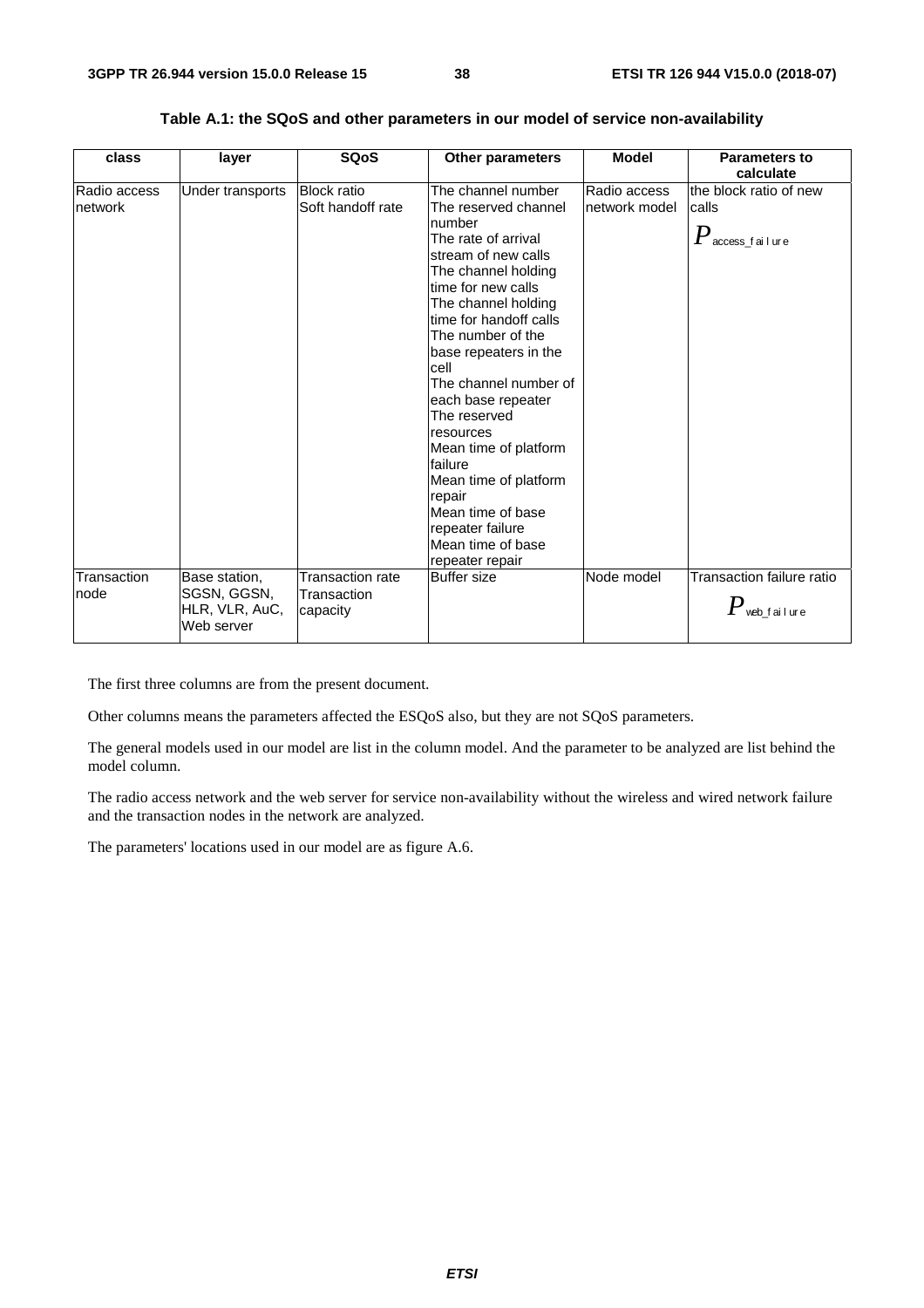



NOTE: The parameter transaction rate and transaction capacity can be got by testing the transaction node. And the buffer size can also be easily got from the node.

The soft handoff rate, the new call arrival rate, new call holding time and handoff call holding time are statistical parameters. They can be got from the cell's statistical data of the cell.

The mean time of platform failure, mean time of platform repair, mean time of base repeater failure and the mean time of base repeater repair can be got by analysing the base station's performance. It is not included in our work. The base repeater's number and the channel number of base repeaters are the cell's setting parameters.

### A.5.1.2 Model description

Ignoring the wireless and wired network failure, the failure ratio of a data unit transferred in the network can be expressed as follows:

$$
p_{\text{failure}} = p_{\text{access\_failure}} + p_{\text{Web\_failure}}
$$

$$
P_{access\_failure} = \overline{A}(N_b)
$$
\n
$$
+ \begin{cases}\n1(G > 0) \sum_{k=1}^{G} P(1, k; N_b) \left(\frac{k}{N_b}\right) & \text{w/o APS} \\
+ \sum_{k=G+1}^{N_b} P(1, k; N_b) P_b(kM - 1, g) \left(\frac{k}{N_b}\right), & \text{w/o APS} \\
1(G > 0) \sum_{k=1}^{G} P(1, k; N_b) & \text{w/APS} \\
+ \sum_{k=G+1}^{N_b} P(1, k; N_b) P_b(kM - 1, g), & \text{w/APS} \\
P_{web\_failure} = (1 - \rho) \rho^B = (1 - \frac{\lambda}{\mu}) (\frac{\lambda}{\mu})^B\n\end{cases}
$$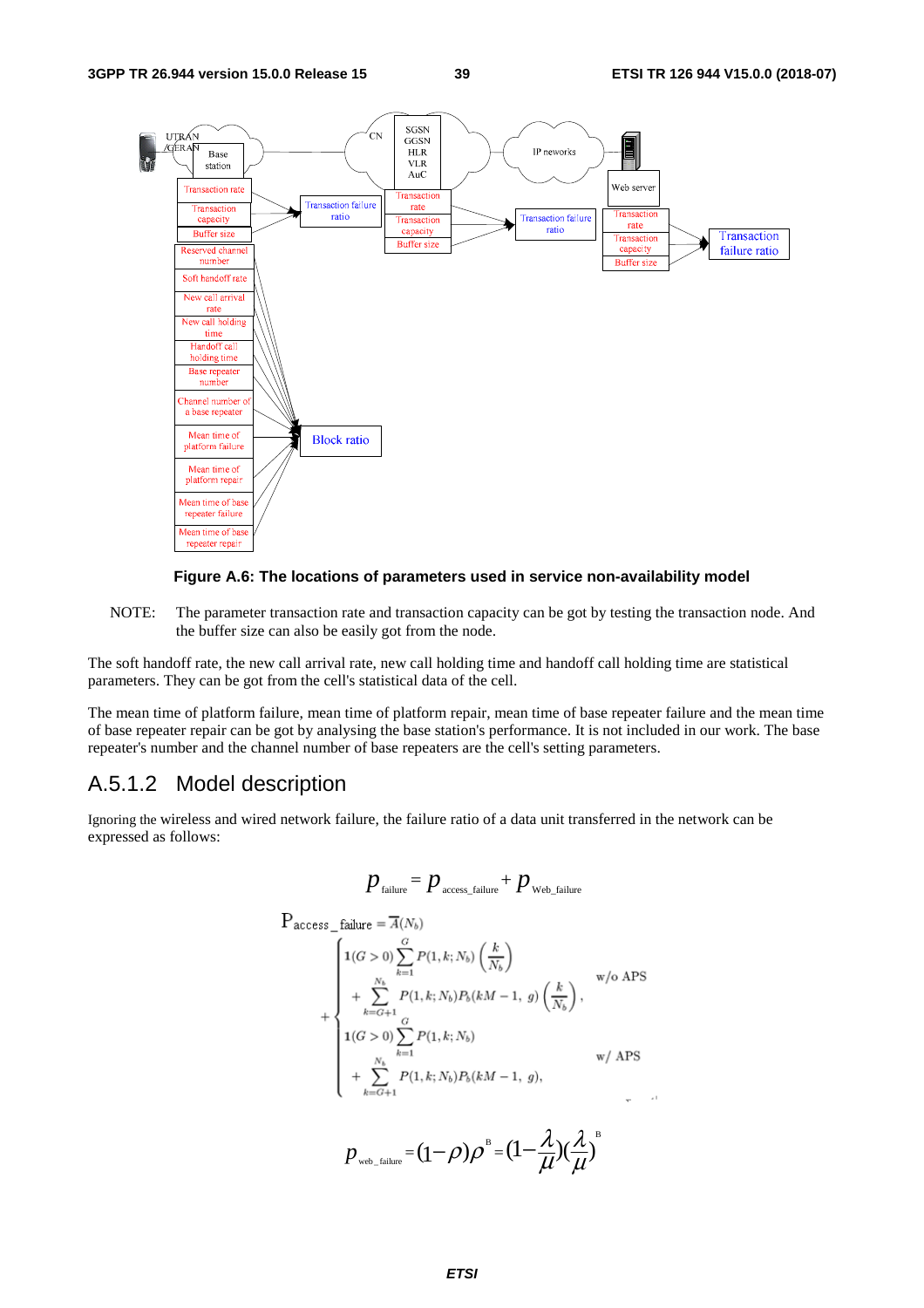All the parameters' definitions are from clause 4.

In the base station, the service non-availability can be changed by adjusting some parameters as table A.2.

| <b>Parameters</b>                             | Service non-availability |
|-----------------------------------------------|--------------------------|
| Transaction rate $\uparrow$                   |                          |
| Transaction capacity $\uparrow$               |                          |
| Buffer size $\uparrow$                        |                          |
| Reserved channel number $\uparrow$            |                          |
| Soft handoff rate 1                           |                          |
| New call arrival rate $\uparrow \uparrow$     |                          |
| Handoff call holding time $\uparrow$          |                          |
| New call holding time $\uparrow$              |                          |
| Base repeater number $\uparrow$               |                          |
| Channels number of a base repeater $\uparrow$ |                          |
| Mean time of platform failure $\uparrow$      |                          |
| Mean time of platform repair $\uparrow$       |                          |
| Mean time of base repeater failure $\uparrow$ |                          |
| Mean time of base repeater repair $\uparrow$  |                          |
| means value increases;                        |                          |
| means value decreases.                        |                          |

### **Table A.2: The simple relation between service non-availability and other parameters in the base station**

In the transaction node (SGSN, GGSN, VLR, HLR, AuC, web server), the service non-availability can be changed by adjusting some parameters as table A.3.

### **Table A.3: The simple relation between service non-availability and other parameters in the transaction nodes**

| <b>Parameters</b>               | Service non-availability |  |
|---------------------------------|--------------------------|--|
| Transaction rate T              |                          |  |
| Transaction capacity $\uparrow$ |                          |  |
| Buffer size $\uparrow$          |                          |  |
| means value increases;          |                          |  |
| means value decreases.          |                          |  |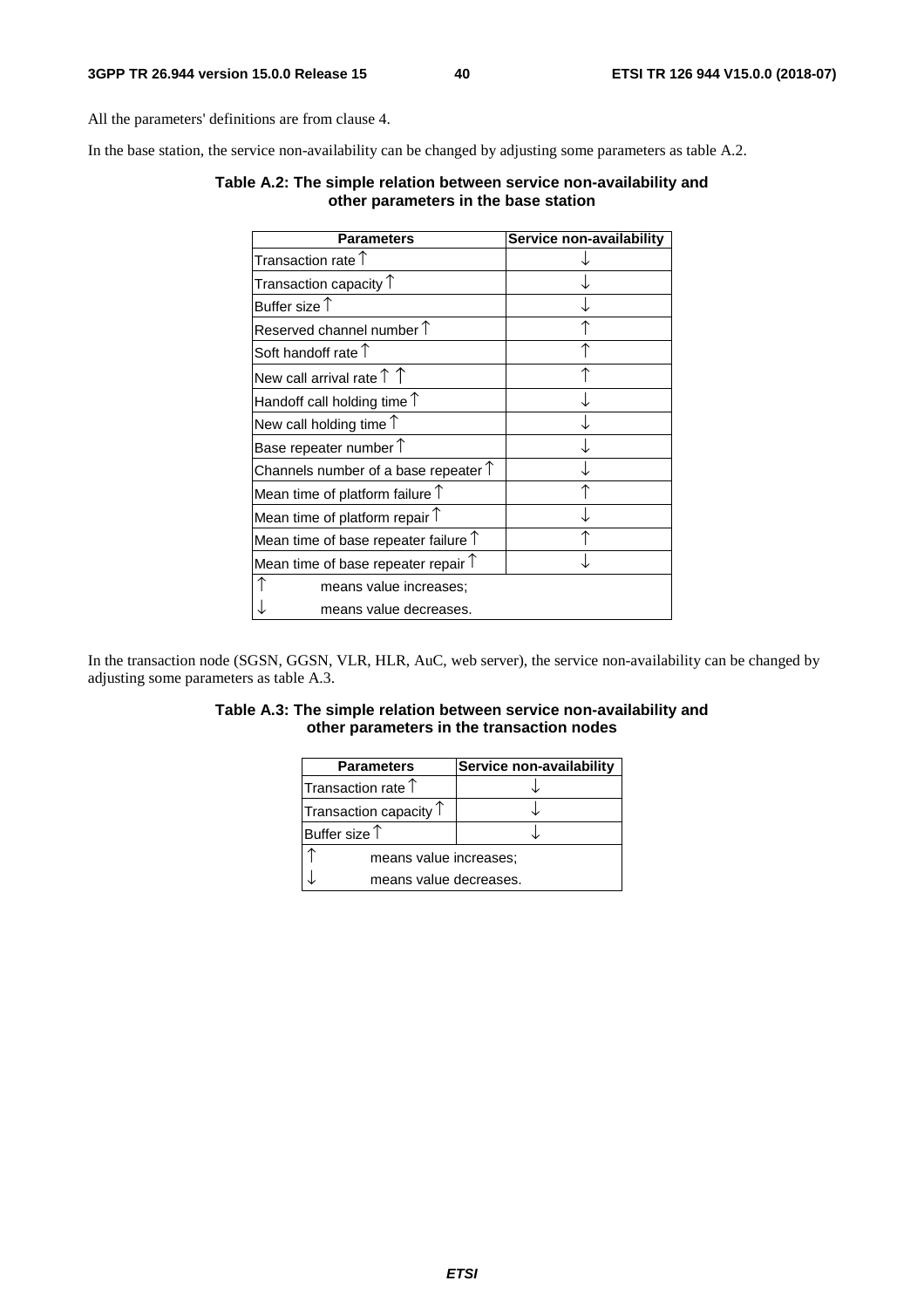# A.5.2 Service Failure Ratio

## A.5.2.1 Relative SQoS and other parameters

The parameters affect the service failure ratio are list in table A.4.

### **Table A.4: the SQoS and other parameters in the model of service failure ratio**

| class                   | layer                                                          | <b>SQoS</b>                                    | <b>Other parameters</b>                                                                                                                                                                                                                                                                                                                                                                                                      | <b>Model</b>                  | <b>Parameters to</b><br>calculate                                                    |
|-------------------------|----------------------------------------------------------------|------------------------------------------------|------------------------------------------------------------------------------------------------------------------------------------------------------------------------------------------------------------------------------------------------------------------------------------------------------------------------------------------------------------------------------------------------------------------------------|-------------------------------|--------------------------------------------------------------------------------------|
| Radio access<br>network | Under transports                                               | <b>Block ratio</b><br>Soft handoff<br>rate     | The rate of arrival<br>stream of new calls<br>The channel holding<br>time for new calls<br>The channel holding<br>time for handoff calls<br>The number of the base<br>repeaters in the cell<br>The channel number of<br>each base repeater<br>The reserved resources<br>Mean time of platform<br>failure<br>Mean time of platform<br>repair<br>Mean time of base<br>repeater failure<br>Mean time of base<br>repeater repair | Radio access<br>network model | the failure ratio of<br>handoff calls<br>$\boldsymbol{P}_{\text{handoff\_f}}$ ailure |
| Transaction<br>node     | Base station,<br>SGSN, GGSN,<br>HLR, VLR, AuC,<br>Media server | Transaction<br>rate<br>Transaction<br>capacity | Buffer size                                                                                                                                                                                                                                                                                                                                                                                                                  | Node model                    | <b>Transaction failure</b><br>$P_{\scriptscriptstyle \rm{median}$ failure            |

The radio access network and the media server for service failure ratio are analyzed, ignoring the wireless and wired network failure and the transaction nodes in the network.

The first three columns are from the present document.

Other columns means the parameters affected the QoE ESQoS also, but they are not SQoS parameters.

The general models used in our model are list in the column model. And the parameter to be analyzed are list behind the model column.

The radio access network and the media server for service failure ratio are analyzed without the wireless and wired network failure and the transaction nodes in the network.

The parameters' locations used in our model are as figure A.7.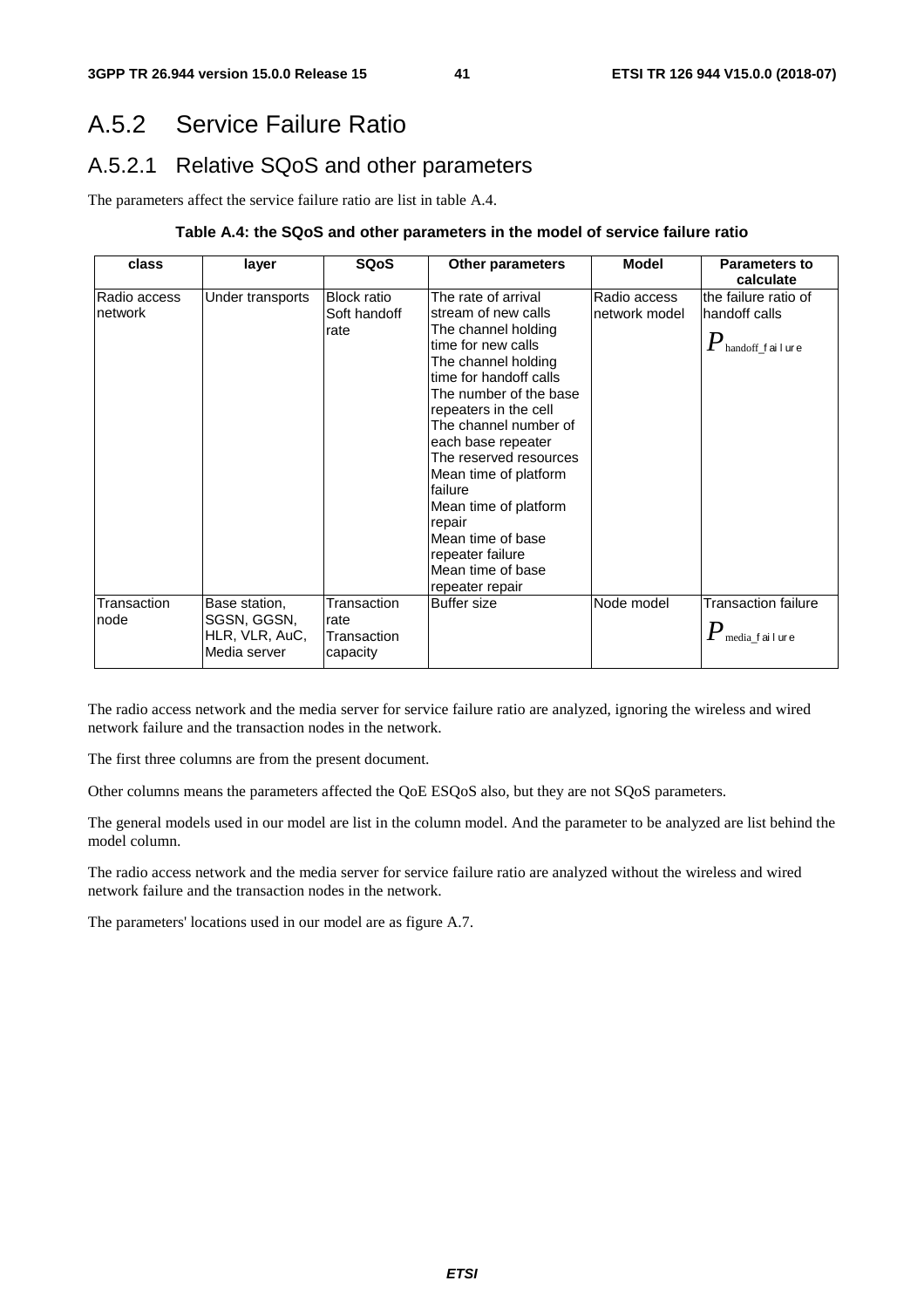

### **Figure A.7: The locations of parameters used in service failure ratio model**

NOTE: The parameter transaction rate and transaction capacity can be got by testing the transaction node. And the buffer size can also be easily got from the node.

The soft handoff rate, the new call arrival rate, new call holding time and handoff call holding time are statistical parameters. They can be got from the cell's statistical data.

The mean time of platform failure, mean time of platform repair, mean time of base repeater failure and the mean time of base repeater repair can be got by analysing the base station's performance. It is not included in our work. The base repeater's number and the channel number of base repeaters are the cell's setting parameters.

### A.5.2.2 Model description

Ignoring the wireless and wired network failure, the failure ratio of a data unit transferred in the network can be expressed as follows:

$$
p_{\text{failure}} = p_{\text{handoff\_failure}} + p_{\text{media\_failure}}
$$
  
\n
$$
P_{\text{handoff\_failure}} = \overline{A}(N_b)
$$
  
\n
$$
+ \begin{cases} \sum_{k=1}^{N_b} P(1, k; N_b) P_d(kM - 1, g) \frac{k}{N_b}, & \text{w/o APS} \\ \sum_{k=1}^{N_b} P(1, k; N_b) P_d(kM - 1, g), & \text{w/APS.} \end{cases}
$$
  
\n
$$
p_{\text{median\_failure}} = (1 - \rho) \rho^B = (1 - \frac{\lambda}{\mu}) (\frac{\lambda}{\mu})^B
$$

All the parameters' definitions are from clause 4.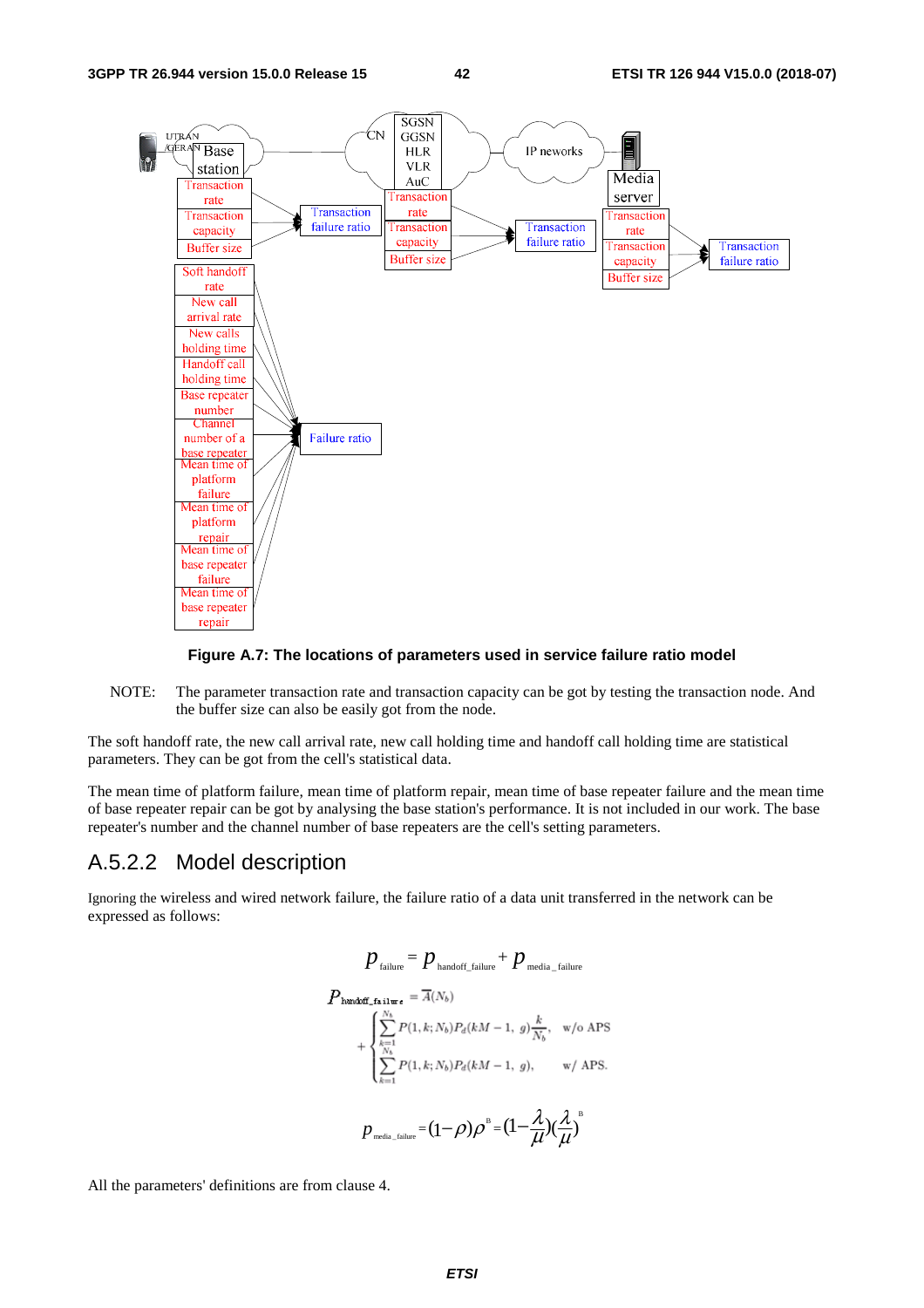In the base station, the service failure ratio can be changed by adjusting some parameters as table A.5.

**Table A.5: The simple relation between service failure ratio and other parameters in the base station** 

| <b>Parameters</b>                                    | Service non-availability |
|------------------------------------------------------|--------------------------|
| Transaction rate 1                                   |                          |
| Transaction capacity $\textcolor{black}{\mathsf{T}}$ |                          |
| Buffer size $\uparrow$                               |                          |
| Soft handoff rate $\uparrow$                         |                          |
| New call arrival rate $\uparrow$                     |                          |
| Handoff call holding time $\uparrow$                 |                          |
| New call holding time $\uparrow$                     |                          |
| Base repeater number $\uparrow$                      |                          |
| Channels number of a base repeater $\uparrow$        |                          |
| Mean time of platform failure $\uparrow$             |                          |
| Mean time of platform repair $\uparrow$              |                          |
| Mean time of base repeater failure $\uparrow$        |                          |
| Mean time of base repeater repair $\uparrow$         |                          |
| means value increases;                               |                          |
| means value decreases.                               |                          |

In the transaction node (SGSN, GGSN, VLR, HLR, AuC, media server), the service failure ratio can be changed by adjusting some parameters as table A.6.

### **Table A.6: The simple relation between service failure ratio and other parameters in the transaction nodes**

| <b>Parameters</b>               | Service failure ratio |  |
|---------------------------------|-----------------------|--|
| Transaction rate $\uparrow$     |                       |  |
| Transaction capacity $\uparrow$ |                       |  |
| Buffer size $\uparrow$          |                       |  |
| means value increases;          |                       |  |
| means value decreases.          |                       |  |

An example is given to understand the further explain about the relationship.

In the radio access network, to decrease the service non-availability, both of the soft handoff rate and the new call arrival rate can be decreased. The two parameters are both related to the cell's radius.

Increase the total channel number or decrease the reserved channel number can also decrease the service non-availability. The total channel number can be computed from the base repeater number and the channels number of a repeater. The mean time of the repeater's failure and the mean time of repair also affect the total channel number.

To increase the mean time platform failure or decrease the mean time of repair also decreases the service nonavailability.

In these transaction nodes, developing the performance (the transaction rate, transaction capacity and the buffer size) of them will decrease the service non-availability and the service failure ratio.

Adjusting the value of the soft hand rate, new call arriving rate, base repeater number, channels number of a base repeater, mean time of platform failure, mean time of platform repair, mean time of base repeater failure, mean time of base repeater repair, transaction rate, transaction capability and buffer size has the same effect on the service nonavailability and the service failure ratio. But decreasing the reserved channel number will decrease the service nonavailability and increase the service failure ratio.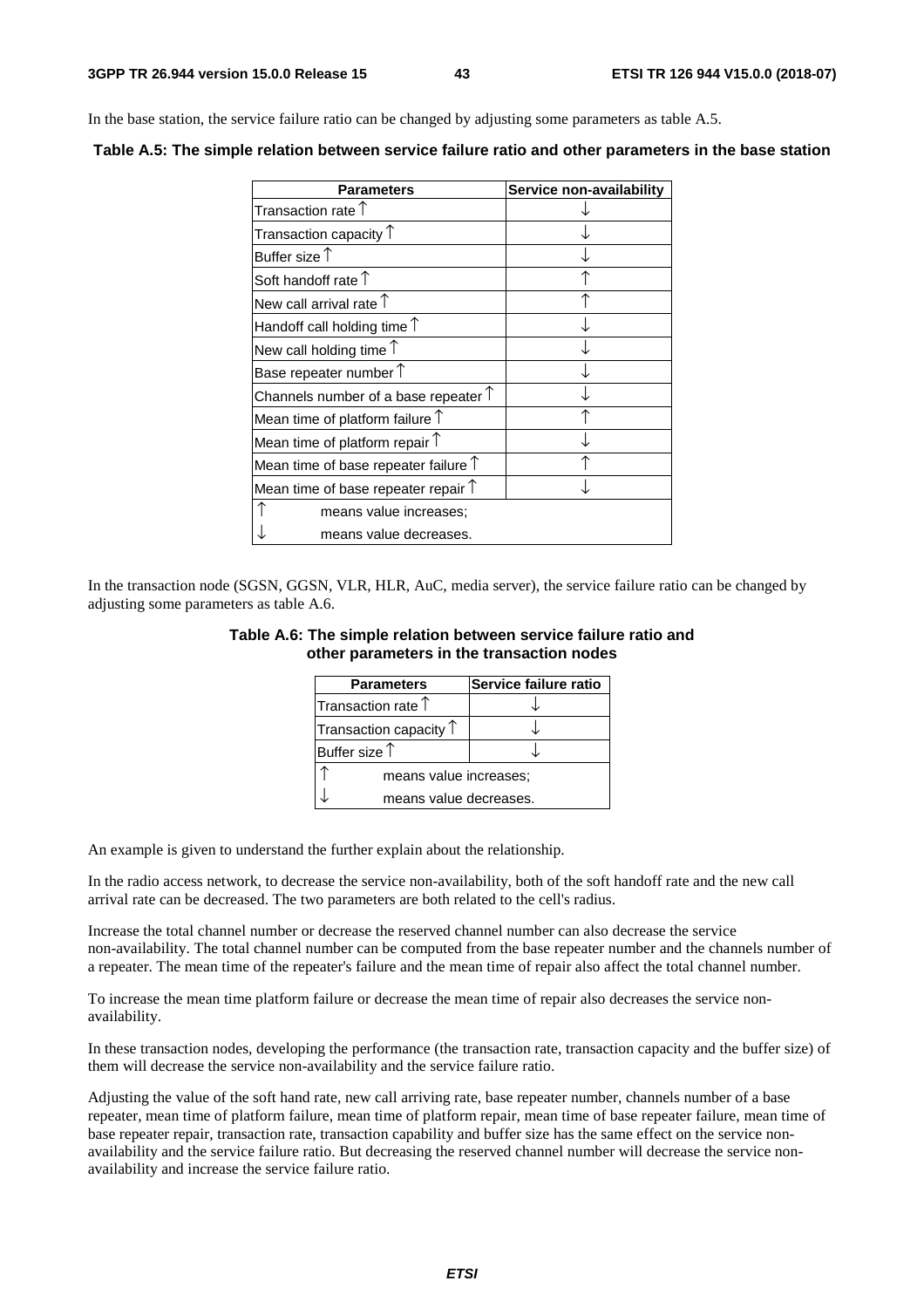# A.5.3 Initial Connection Time

## A.5.3.1 Relative SQoS and other parameters

The parameters affect the initial connection time are list in table A.7.

### **Table A.7: the SQoS and other parameters in our model of initial connection time**

| class                                   | layer                                                                                            | <b>SQoS</b>                                 | Other parameters                                                                                                                                                                                                                            | <b>Model</b>               | <b>Parameters to</b><br>calculate                                                                                                                                           |
|-----------------------------------------|--------------------------------------------------------------------------------------------------|---------------------------------------------|---------------------------------------------------------------------------------------------------------------------------------------------------------------------------------------------------------------------------------------------|----------------------------|-----------------------------------------------------------------------------------------------------------------------------------------------------------------------------|
| client                                  | Application                                                                                      |                                             | Frame size                                                                                                                                                                                                                                  |                            |                                                                                                                                                                             |
| <b>Wireless</b><br>transport<br>network | Transports                                                                                       | <b>Bandwidth</b><br>Transport<br>delay      | The total transport data size during<br>The connection procedure (related to<br>the protocols)                                                                                                                                              | Transport<br>network model | <b>Transfer time</b><br>$T$ tran_t i me                                                                                                                                     |
| Wired transport<br>network              | Transports                                                                                       | <b>Bandwidth</b><br>Transport<br>delay      | The total load from outside<br>The load on one link<br>The links number<br>The average length of packet<br>The link's data transport rate<br>The total transport data size during<br>The connection procedure (related to<br>the protocols) | Transport<br>network model | <b>Transfer time</b><br>$T$ tran_t i me<br>Transfer delay<br>$T$ tran_delay                                                                                                 |
| Transaction<br>node                     | <b>Base</b><br>station,<br>SGSN,<br>GGSN,<br>HLR, VLR,<br>AuC, Web<br>server,<br>Media<br>server | Transaction<br>delay<br>Transaction<br>rate | <b>Buffer size</b>                                                                                                                                                                                                                          | Node model                 | Transaction<br>delay<br>$T$ BS_delay<br>$T$ SGSN_delay<br>$T$ GGSN_delay<br>$T$ vlr._delay<br>$T$ HLR_delay<br>$T$ AuC_delay<br>$T_{\rm web\_delay}$<br>$\rm T$ media_delay |

The transfer delay and time of wireless /wired networks, the related transaction delay of transaction nodes for initial connection time are analyzed, disregarding radio access network's delay.

The parameters' locations used in our model are as figure A.8.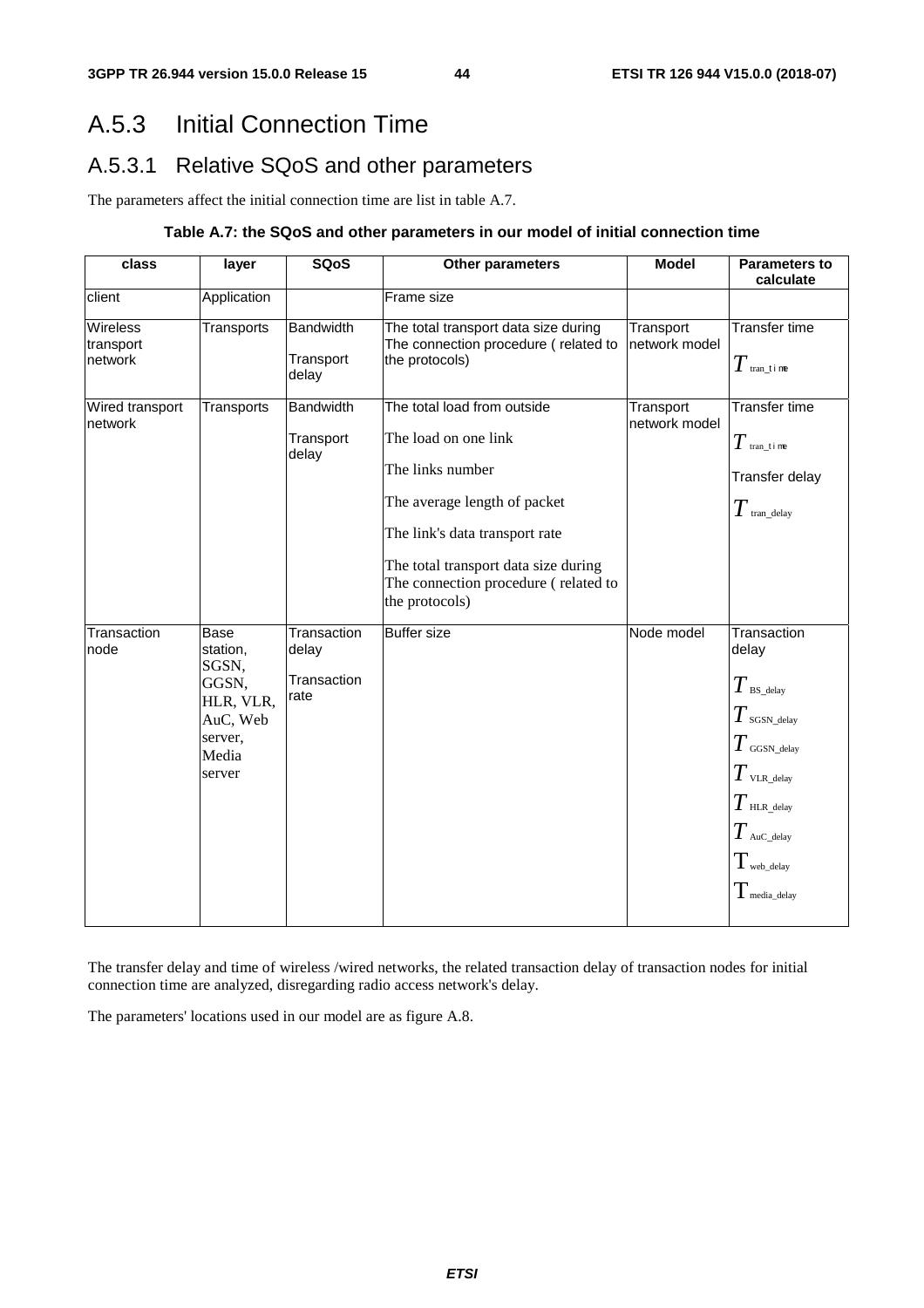

**Figure A.8: The locations of parameters used in service initial connection time model** 

NOTE: The parameter transaction rate and transaction capacity can be got by testing the transaction node. And the buffer size in the transaction node can also be easily got from the node.

The total data size during the connection procedure depends on the frame size in the client and the protocols used. It includes the data for the initiation between client and the server and the first frame data.

The data transport rate of one link and links number are the network's framework parameters.

The load on one link, total load on the network and average length of packet can be got from the network's statistical data.

### A.5.3.2 Model description

The initial connection time ( $T_{\text{connect}}$ ) can be considered as a function of the transfer delay and the transfer time in network and the transaction delay in all the relative transaction nodes. The expression can be get as follows:

$$
T_{\text{connect}} = \n\begin{bmatrix}\nT_{\text{connect}} & T_{\text{train\_time}} & T_{\text{BS\_delay}} & T_{\text{SGSN\_delay}} & T_{\text{GGSN\_delay}} & T_{\text{VLR\_delay}} & T_{\text{HL\_delay}} & T_{\text{Auc\_delay}} & T_{\text{web\_delay}} & T_{\text{median}}\n\end{bmatrix}
$$

And  $T_{\text{connect}}$  varies in the same manner as all the parameters.

$$
T_{\text{tran\_delay}} = \frac{1}{\gamma} \sum_{i=1}^{L} \frac{M}{R_i - M \lambda_i}
$$

$$
T_{\text{tran\_time}} = \frac{D}{d_{\text{wireless}}} + \frac{D}{d_{\text{wired}}}
$$

 $T$ <sub>BS\_delay  $T$ <sub>SGSN\_delay</sub>  $T$ <sub>GGSN\_delay</sub> can be got from formula  $T$ <sub>server\_delay1</sub> =  $\frac{T_w + \rho_z * T_{w_2} + \rho_1 * T_{w_1}}{1 - \rho_z + \rho_z}$ </sub> 3  ${\cal F}$  2  ${\cal F}$  1  $T_{w_2}$ + $\mathcal{O}$ .\*  $T_{\text{server\_delay1}} = \frac{T_w + \rho_{2} * T_{w2} + \rho_{1} * T_w}{1 - \rho_{2} - \rho_{2} - \rho_{1}}$ 

$$
T_{\text{VLR\_delay}} \quad T_{\text{HLR\_delay}} \quad T_{\text{Auc\_delay}} \quad T_{\text{web\_delay}} \quad T_{\text{median}} \text{ can be got from formula}
$$
\n
$$
T_{\text{server\_delay2}} = \frac{\lambda}{\mu(\mu - \lambda)}.
$$

All the parameters' definitions are from clause 4.

In the client, the initial connection time can be changed by adjusting some parameters as table A.8.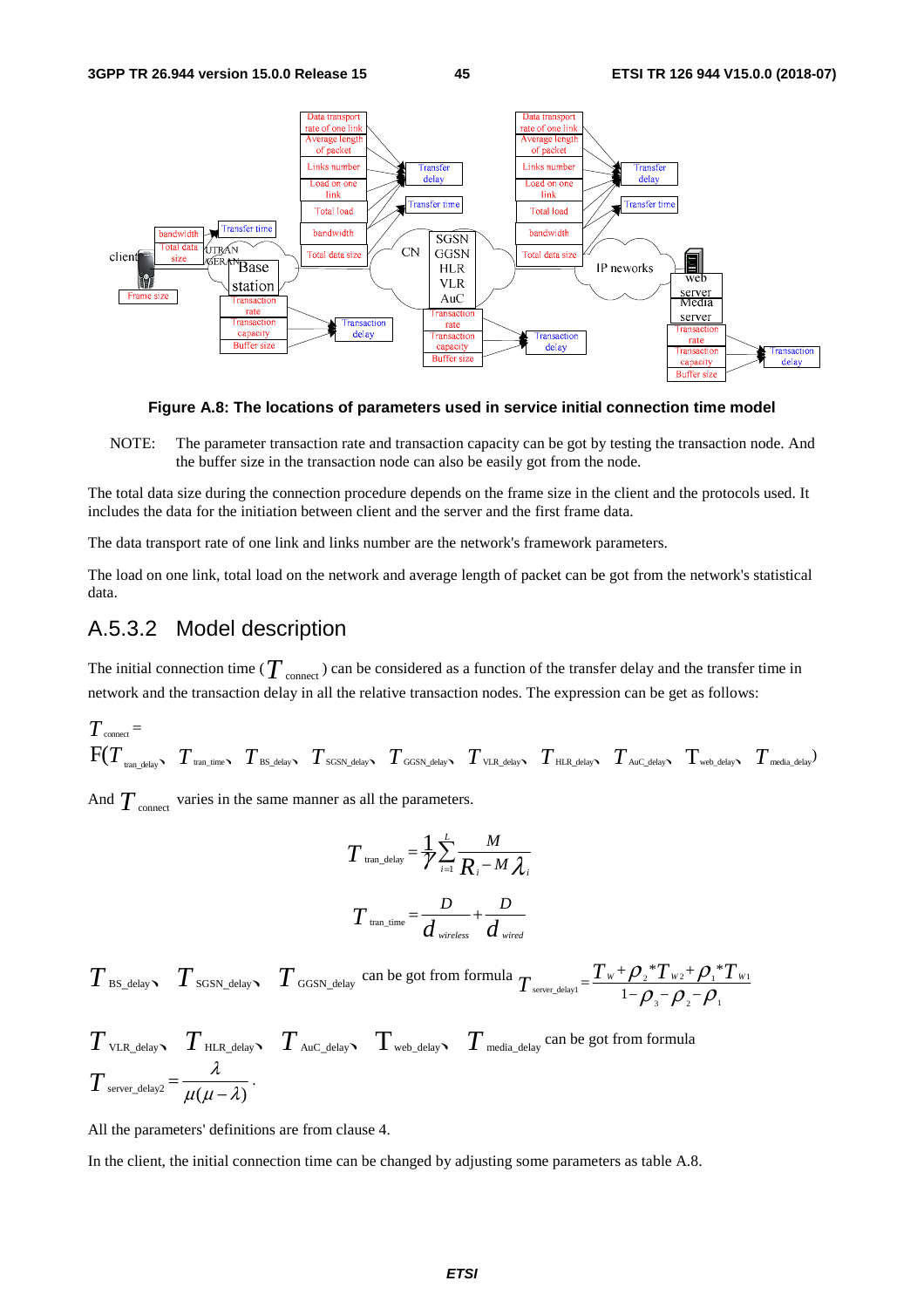### **Table A.8: The simple relation between initial connection time and other parameters in the client**

|                        | Parameters   Initial connection time |  |
|------------------------|--------------------------------------|--|
| Buffer size $\uparrow$ |                                      |  |
| means value increases; |                                      |  |
|                        | means value decreases.               |  |

In the wireless network, the initial connection time can be changed by adjusting some parameters as table A.9.

### **Table A.9: The simple relation between initial connection time and other parameters in the wireless network**

| <b>Parameters</b>          | Initial connection time |  |
|----------------------------|-------------------------|--|
| Bandwidth $\uparrow$       |                         |  |
| Total data size $\uparrow$ |                         |  |
| means value increases;     |                         |  |
| means value decreases.     |                         |  |

In the wired network, he initial connection time can be changed by adjusting some parameters as table A.10.

| <b>Parameters</b>                          | Initial connection time |  |
|--------------------------------------------|-------------------------|--|
| Bandwidth $\uparrow$                       |                         |  |
| Total data size $\uparrow$                 |                         |  |
| Total load $\uparrow$                      |                         |  |
| Load on one link $\uparrow$                |                         |  |
| Links number $\uparrow$                    |                         |  |
| Average length of packet $\uparrow$        |                         |  |
| Data transport rate of one link $\uparrow$ |                         |  |
| means value increases;                     |                         |  |
| means value decreases.                     |                         |  |

### **Table A.10: The simple relation between initial connection time and other parameters in the wired network**

In the transaction nodes (base station, SGSN, GGSN, VLR, HLR, AuC, media server), the initial connection time can be changed by adjusting some parameters as table A.11.

|                                            | Table A.11: The simple relation between initial connection time and |
|--------------------------------------------|---------------------------------------------------------------------|
| other parameters in the transactions nodes |                                                                     |

| <b>Parameters</b>               | Initial connection time |  |
|---------------------------------|-------------------------|--|
| Transaction rate $\uparrow$     |                         |  |
| Transaction capacity $\uparrow$ |                         |  |
| Buffer size $\uparrow$          |                         |  |
| means value increases;          |                         |  |
| means value decreases.          |                         |  |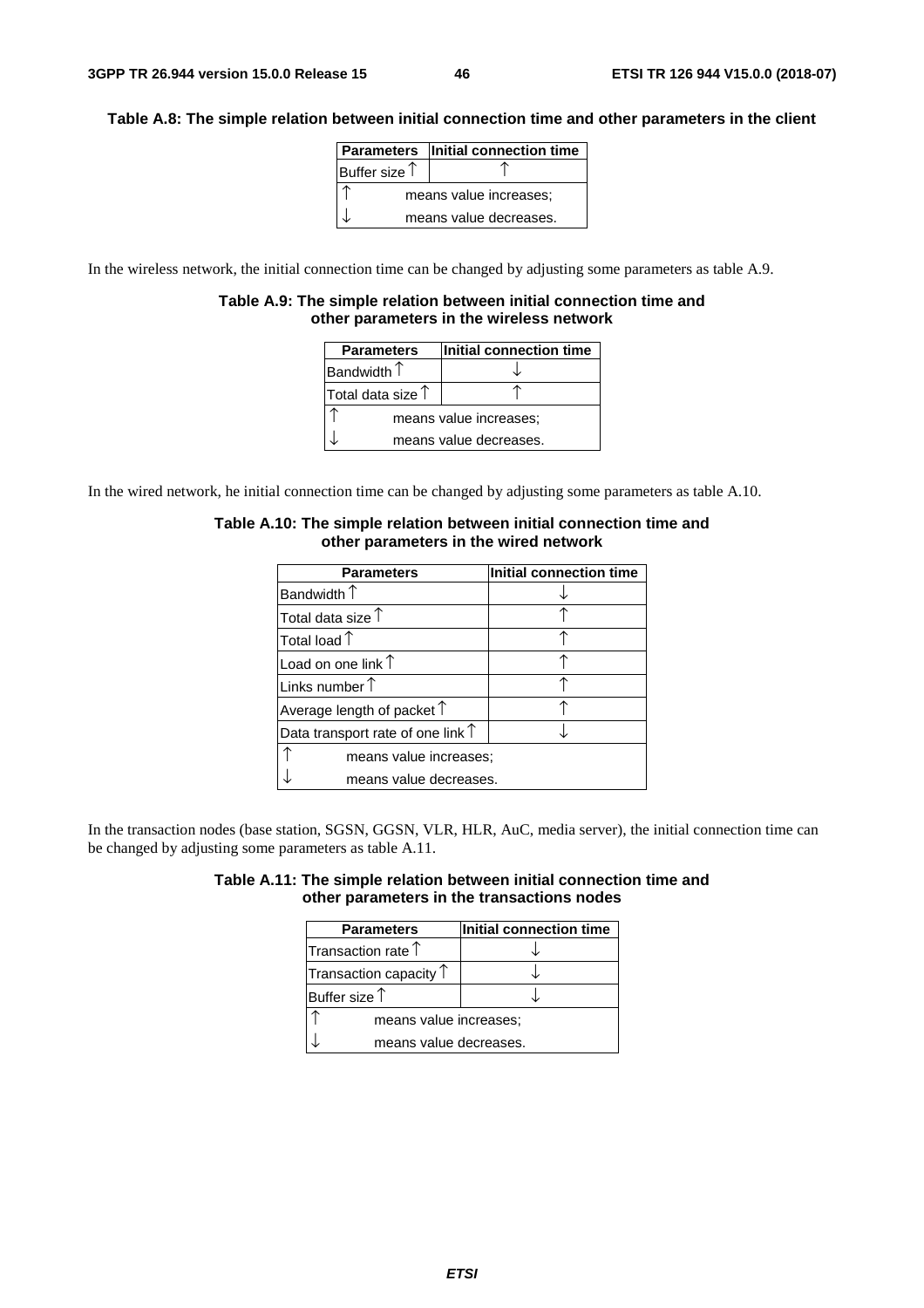# A.5.4 Initial Buffering Time

## A.5.4.1 Relative SQoS and other parameters

The parameters affect the initial buffering time are list in table A.12.

### **Table A.12: the SQoS and other parameters in our model of initial buffering time**

| class                                    | layer                                                 | <b>SQoS</b>                                 | <b>Other parameters</b>                                                                                                                                                                                                                     | Model                       | <b>Parameters to</b><br>calculate                                                         |
|------------------------------------------|-------------------------------------------------------|---------------------------------------------|---------------------------------------------------------------------------------------------------------------------------------------------------------------------------------------------------------------------------------------------|-----------------------------|-------------------------------------------------------------------------------------------|
| client                                   | Application                                           | Frame rate                                  | Frame size<br><b>Buffer size</b>                                                                                                                                                                                                            |                             |                                                                                           |
| <b>Wireless</b><br>transport<br>Inetwork | Transports                                            | <b>Bandwidth</b><br>Transport<br>delay      | The total transport data size during<br>The connection procedure (related<br>to the protocols)                                                                                                                                              | Transport<br>Inetwork model | Transfer time<br>$T$ tran_t i me                                                          |
| <b>Wired transport</b><br>network        | Transports                                            | <b>Bandwidth</b><br>Transport<br>delay      | The total load from outside<br>The load on one link<br>The links number<br>The average length of packet<br>The link's data transport rate<br>The total transport data size during<br>The connection procedure (related<br>to the protocols) | Transport<br>network model  | Transfer time<br>tran time<br>Transfer delay<br>$\mathbf{I}$ tran_delay                   |
| Transaction<br>node                      | Base<br>station.<br>SGSN.<br>GGSN.<br>Media<br>server | Transaction<br>delay<br>Transaction<br>rate | <b>Buffer size</b>                                                                                                                                                                                                                          | Node model                  | Transaction<br>delay<br>$T$ BS_delay<br>$T$ sGSN_delay<br>$T$ GGSN_delay<br>I media_delay |

The transfer delay and time of wireless /wired networks, the related transaction delay of transaction node for initial buffering time are analyzed, ignoring delay of radio access network.

The parameters' locations used in our model are as figure A.9.



### **Figure A.9: The locations of parameters used in service initial buffering time model**

NOTE: The parameter transaction rate and transaction capacity can be got by testing the transaction node. And the buffer size in the transaction node can also be easily got from the node.

The total data size during the connection procedure depends on the buffer size in the client and the protocols used. Why the frame size and frame rate are listed here? Because they affect the buffer size the system set.

The data transport rate of one link and links number are the network's framework parameters.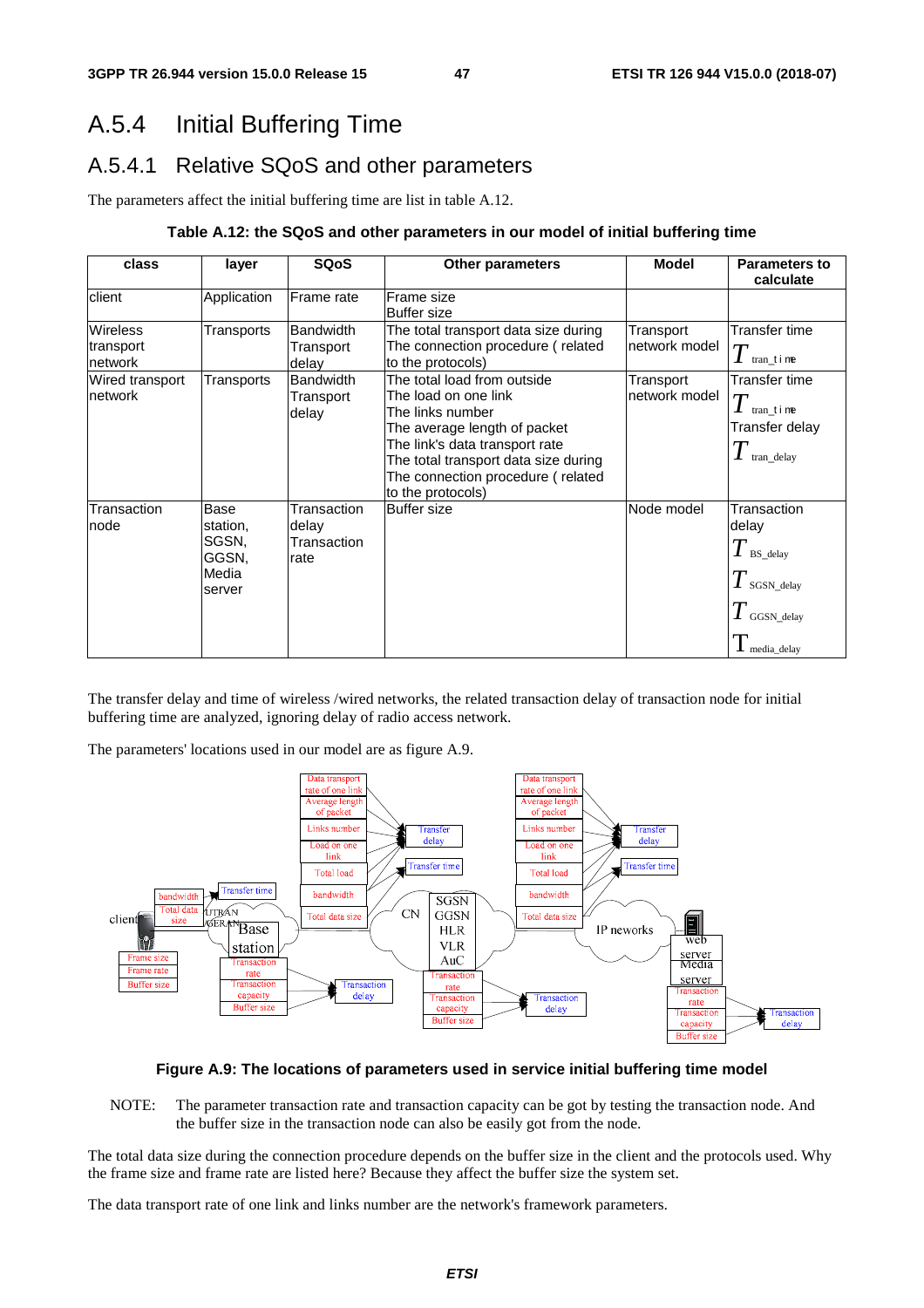The load on one link, total load on the network and average length of packet can be got from the network's statistical data.

## A.5.4.2 Model description

The initial connection time ( $T_{\text{buffering}}$ ) can be considered as a function of the transfer delay and the transfer time in network and the transaction delay in all the relative transaction nodes. The expression can be get as follows:

buffering tran\_time BS delay SGSN delay GGSN delay media\_delay tran delay *T* <sup>=</sup> F(*T TTT T T* ) \_ 、 、、 、 、 \_\_ \_

And  $T_{\text{buffering}}$  varies in the same manner as all the parameters.

$$
T_{\text{tran\_delay}} = \frac{1}{\gamma} \sum_{i=1}^{L} \frac{M}{R_i - M \lambda_i}.
$$

$$
T_{\text{tran\_time}} = \frac{D}{d_{\text{wireless}}} + \frac{D}{d_{\text{wire}}}
$$

 $T_{\text{BS\_delay}}$   $T_{\text{SGSN\_delay}}$   $T_{\text{GGSN\_delay}}$  can be got from formula  $T_{\text{server\_delay1}} = \frac{T_w + \rho_{2}T_{w2} + \rho_{1}T_{w1}}{1 - \rho_{2}T_{w2} + \rho_{1}T_{w1}}$ 3  ${\cal F}$  2  ${\cal F}$  1 \* $T_{w}$  +  $\mathcal{O}$ .\*  $T_{\text{server\_delay1}} = \frac{T_{w} + \rho_{2} {^{*}}T_{w_{2}} + \rho_{1} {^{*}}T_{w}}{1 - \rho_{3} - \rho_{2} - \rho_{1}}$ 

 $T$  <sub>media\_delay</sub> can be got from formula  $T$   $_{\text{server\_delay2}} = \frac{\lambda}{\mu(\mu - \lambda)}$  .

All the parameters' definitions are from section 4.

In the client, the initial buffering time can be changed by adjusting some parameters as table A.13.

### **Table A.13: The simple relation between initial buffering time and other parameters in the client**

|                        | <b>Parameters</b> Initial connection time |  |
|------------------------|-------------------------------------------|--|
| Buffer size $\uparrow$ |                                           |  |
| means value increases; |                                           |  |
|                        | means value decreases.                    |  |

In the wireless network, the initial buffering time can be changed by adjusting some parameters as table A.14.

**Table A.14: The simple relation between initial buffering time and other parameters in wireless network** 

| <b>Parameters</b>          | Initial connection time |  |  |  |
|----------------------------|-------------------------|--|--|--|
| Bandwidth $\uparrow$       |                         |  |  |  |
| Total data size $\uparrow$ |                         |  |  |  |
| means value increases:     |                         |  |  |  |
|                            | means value decreases.  |  |  |  |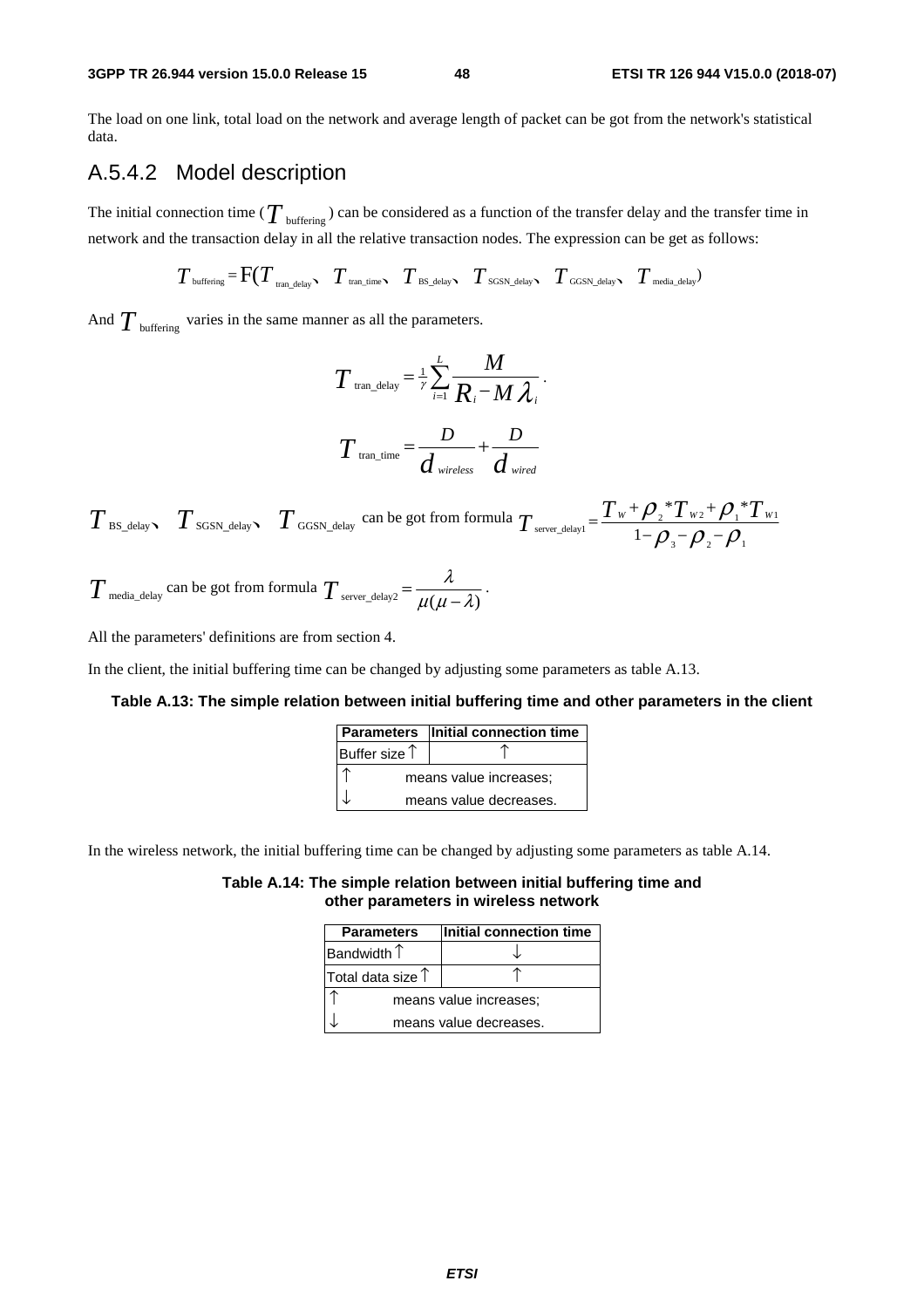In the wired network, the initial buffering time can be changed by adjusting some parameters as table A.15.

**Table A.15: The simple relation between initial buffering time and other parameters in wired network** 

| <b>Parameters</b>                          | Initial connection time |  |  |  |  |
|--------------------------------------------|-------------------------|--|--|--|--|
| Bandwidth $\uparrow$                       |                         |  |  |  |  |
| Total data size $\uparrow$                 |                         |  |  |  |  |
| Total load 1                               |                         |  |  |  |  |
| Load on one link $\uparrow$                |                         |  |  |  |  |
| Links number $\uparrow$                    |                         |  |  |  |  |
| Average length of packet $\uparrow$        |                         |  |  |  |  |
| Data transport rate of one link $\uparrow$ |                         |  |  |  |  |
| means value increases;                     |                         |  |  |  |  |
| means value decreases.                     |                         |  |  |  |  |

In the transaction nodes (base station, SGSN, GGSN, VLR, HLR, AuC, media server), the initial buffering time can be changed by adjusting some parameters as table A.16.

| Table A.16: The simple relation between initial buffering time and |  |
|--------------------------------------------------------------------|--|
| other parameters in the transaction nodes                          |  |

| <b>Parameters</b>               | Initial connection time |  |  |  |  |
|---------------------------------|-------------------------|--|--|--|--|
| Transaction rate 1              |                         |  |  |  |  |
| Transaction capacity $\uparrow$ |                         |  |  |  |  |
| Buffer size $\uparrow$          |                         |  |  |  |  |
| means value increases;          |                         |  |  |  |  |
| means value decreases.          |                         |  |  |  |  |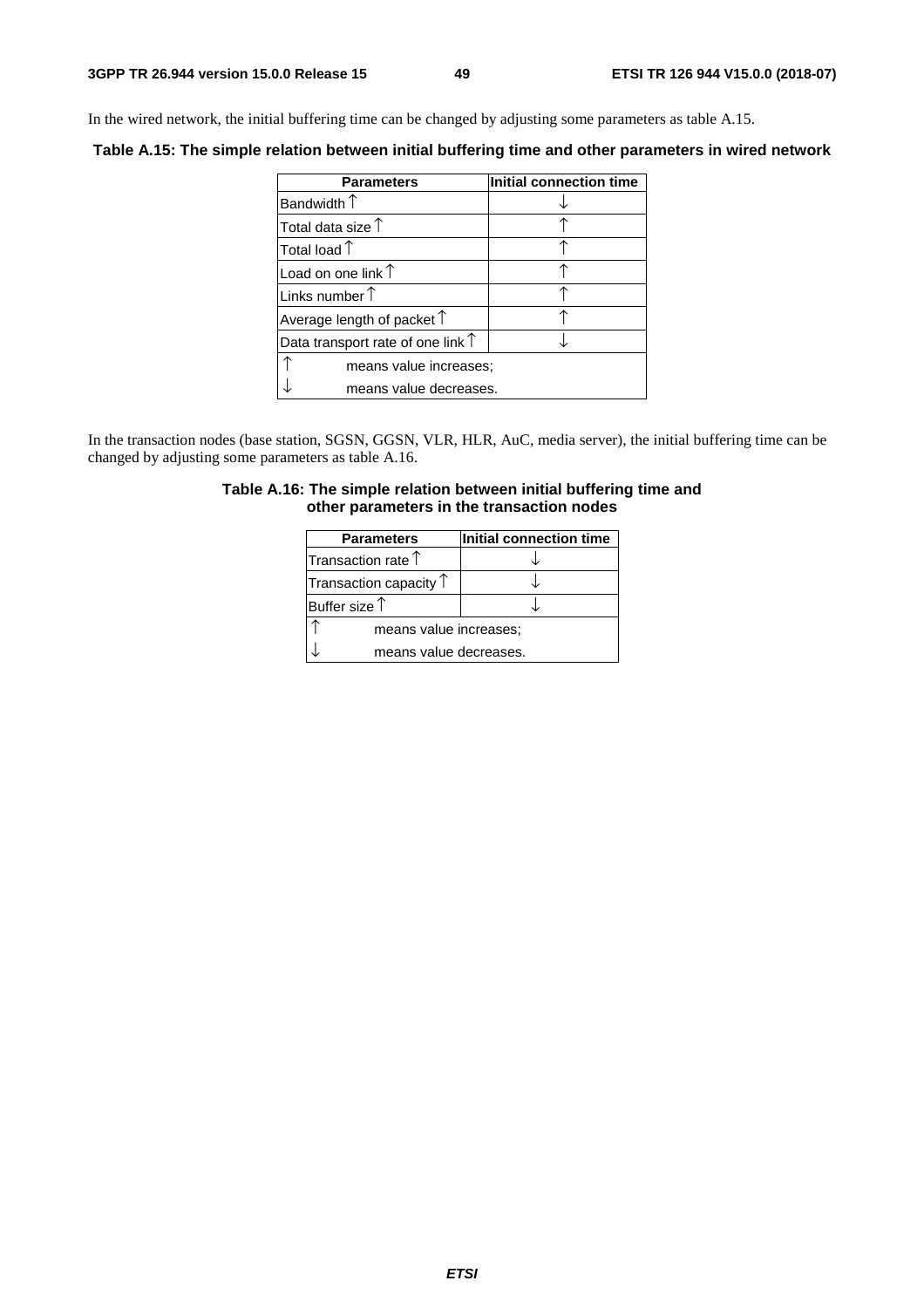# A.5.5 Re-Buffering Frequency

## A.5.5.1 Relative SQoS and other parameters

The rebuffering is a important metric to reflect the network's condition. The majority of SQoS parameters affect it.

The model analyse the SQoS parameters' effect in the application and transports layers.

**Table A.17: the SQoS and other parameters in our model of service rebuffering frequency** 

| class              | layer         | <b>SQoS</b>                             | <b>Other parameters</b> | <b>Model</b>      |
|--------------------|---------------|-----------------------------------------|-------------------------|-------------------|
| client             | Application   | Frame rate                              | Frame size              | Model the whole   |
|                    |               | Frame loss ratio                        | <b>Buffer size</b>      | transport process |
|                    |               | Frame error ratio                       |                         |                   |
| Radio access       | Under         | Access delay                            | Channels                |                   |
| network            | transports    |                                         |                         |                   |
| Wireless transport | Transports    | <b>Bandwidth</b>                        | Wireless transport      |                   |
| Inetwork           |               | Transport delay                         | condition               |                   |
|                    |               | Jitter                                  |                         |                   |
|                    |               | Packet loss ratio                       |                         |                   |
|                    | Under         | Frame loss ratio, Frame error ratio,    |                         |                   |
|                    | transports    | Frame discard ratio, Residual bit error |                         |                   |
|                    |               | ratio                                   |                         |                   |
| Wired transport    | Transports    | <b>Bandwidth</b>                        | network load,           |                   |
| Inetwork           |               | Transport delay                         | network framework       |                   |
|                    |               | Jitter                                  |                         |                   |
|                    |               | Packet loss ratio                       |                         |                   |
|                    | Under         | Frame loss ratio, Frame error ratio,    |                         |                   |
|                    | transports    | Frame discard ratio, Residual bit error |                         |                   |
|                    |               | ratio                                   |                         |                   |
| Transaction node   | Base station, | Transaction delay                       | <b>Buffer size</b>      |                   |
|                    | SGSN.         | Transaction rate                        |                         |                   |
|                    | GGSN.         |                                         |                         |                   |
|                    | Media server  |                                         |                         |                   |

## A.5.5.2 Model description

Assumed the send data is initially distributed of  $F_0(t)$ . After the transportation, affected by the frame loss rate, the frame error rate, bandwidth and delay, the data is distributed of  $F(t)$  at the end. Here delay means transfer delay and transaction delay. The model is as figure A.10.



**Figure A.10: the model of transportation**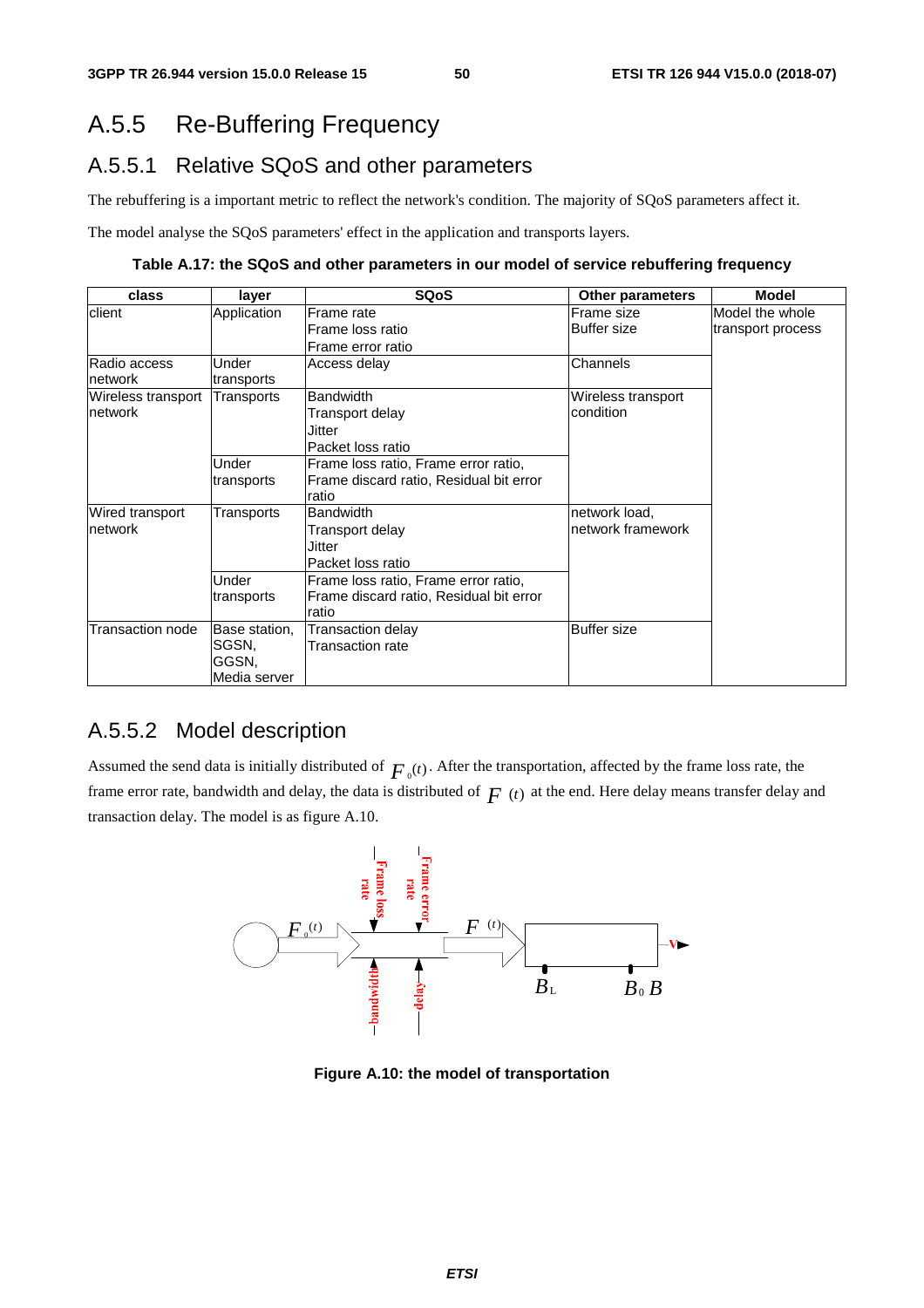The effect of frame loss rate and frame error rate on the send data are the same. So it can be assume that the data become  $F_{\mu}(t)$  after affected by the frame loss rate and frame error rate. And it become  $F_{\mu}(t)$  after affected by the change of bandwidth, then become  $F(t)$  because of the delay at last. The functions  $F_1(t)$ ,  $F_2(t)$ ,  $F(t)$  can be analyzed after our simulation.

The initial data size in the buffer  $B$  . When the data in the buffer exceed  $B_0$ , the player starts to play, and when data is less than  $B_L$ , the rebuffering starts. The frame rate is V when it is playing.

 $F(t)$  means the amount of arrival data, so  $F(t)$  is a monotonic increasing function. So its inverse function exists.

When  $B+(F(t)-v^*t) < B_+$ , the system start rebuffering. And  $B_0-(B+(F(t)-v^*t)) \leq F(t')-F(t)$ , where t is the time when the rebuffering finishes.

$$
F^{-1}(B_0-(B-v^*t)) \leq t'
$$

So the rebuffering frequency is:

$$
\frac{\sum \mathbf{I}(B+(F(t)-v^*t)
$$

 $I(e)$  is the indicator function:  $I(e) = 1$  if expression e is true; otherwise  $I(e) = 0$ .

 $\mathcal{T}_{\text{test}}$  is the total time to test.

## A.5.6 Re-Buffering Time

## A.5.6.1 Relative SQoS and other parameters

The model is the same as clause 5.5.

### A.5.6.2 Model description

The rebuffering time of this time is:

$$
t^-t = F^{-1}(B_0-(B-v^*t)) - t
$$

And the mean rebuffering time is:

$$
\frac{\displaystyle\sum_{\mathrm{B}+\mathrm{(F}(t)-\mathrm{v}^*\mathrm{t})<\mathrm{B}_\mathrm{L}}\!\mathrm{F}^{\text{-}1}\!\!\left(\mathrm{B}_0\text{-}\!\left(\mathrm{B}\!-\!\mathrm{v}^*\!\mathrm{t}\right)\right)\text{-}\mathrm{t}}{\displaystyle\sum\!\mathrm{I}\!\!\left(\mathrm{B}\!+\!\left(\mathrm{F}(t)-\mathrm{v}^*\!\mathrm{t}\right)\!\!<\!\mathrm{B}_\mathrm{L}\right)}
$$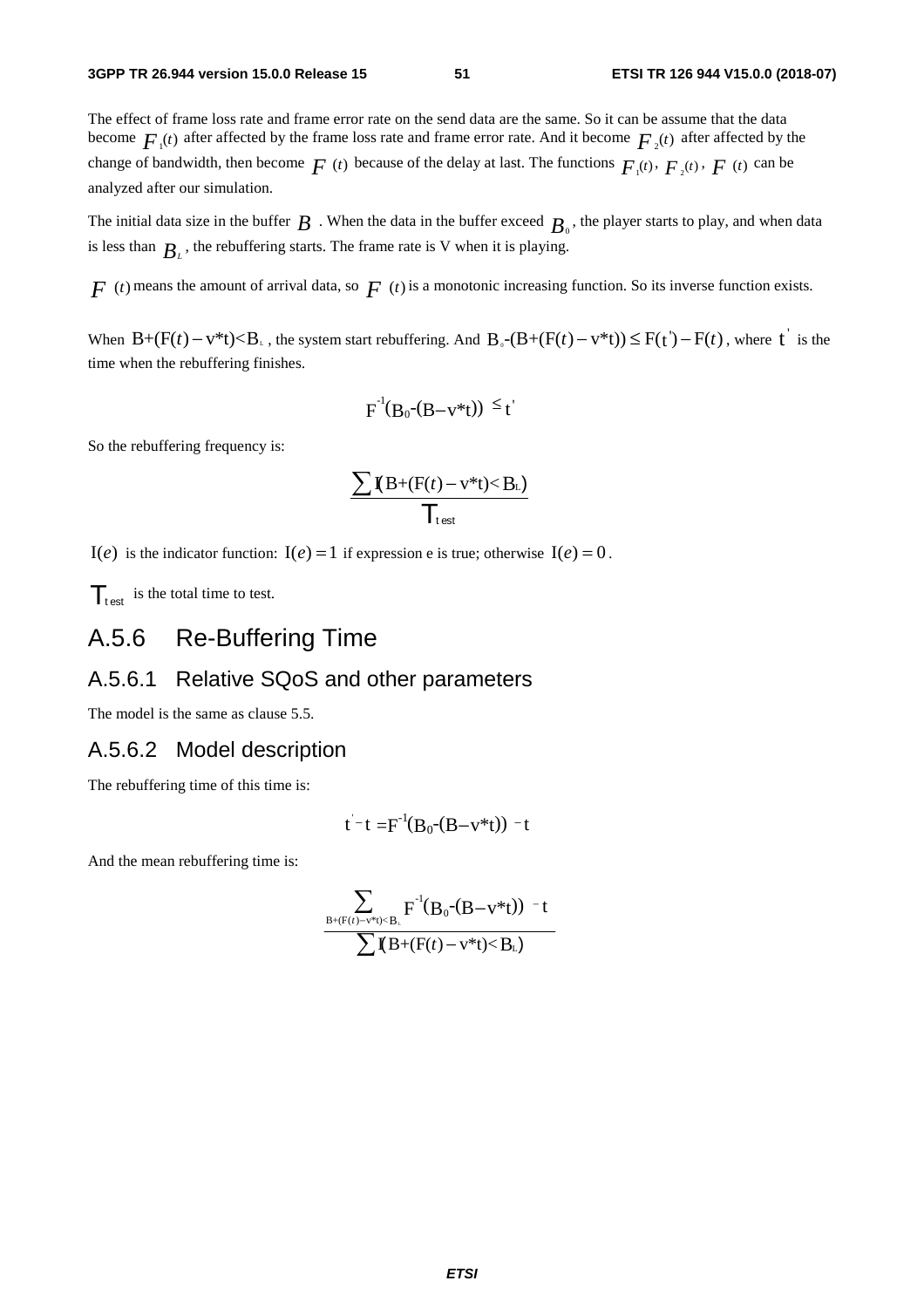# Annex B: Analysis of QoE

# B.1 Introduction

The SA4 "End-to-end Multimedia Services Performance Metrics" work item is conducting a research on the performance metrics for popular multimedia services, including streaming, multimedia broadcast multicast service (MBMS), video telephony and IP Multimedia subsystem Service (IMS), etc. This annex is an extension to the present document, which will support and justify the results in the present document.

In this annex, a subjective test is conducted to acquire the QoE. And the results of the test are listed in the following sections.

And also, in this annex, packet-switched streaming service is taken as an example.

# B.2 Process

From the user perspective, the service performance indicators cannot be defined only according to researcher's experience. It should be acquired by user investigation as well as experience.

## B.2.1 Collection of QoE

The selected testers are kept unknown about any indicators. After watching given audio/video multimedia contents with different quality levels and experiencing those services, they take down the performance indicators only with their feeling and experience.

Then according to their record and description, the scope of QoE is determined.

The common user's requirements of service performance are collected and classified as our QoE, disregarding the measurability.

See clause 3.1.

# B.2.2 Weightiness of Selected QoE

With DSCQS (see ITU-R Recommendation BT.500), testers are asked to mark each service and content in comparison with the reference. Those services and contents are provided with different quality levels of each selected indicator.

# B.3 Results

# B.3.1 Collection of QoE

- Service Non-Access.
- Service Failure.
- Service Setting-up Time.
- Re-Buffering.
- Image corruption.
- Blurriness.
- Blockiness.
- Colour Reproduction Accuracy.
- Edge Noise.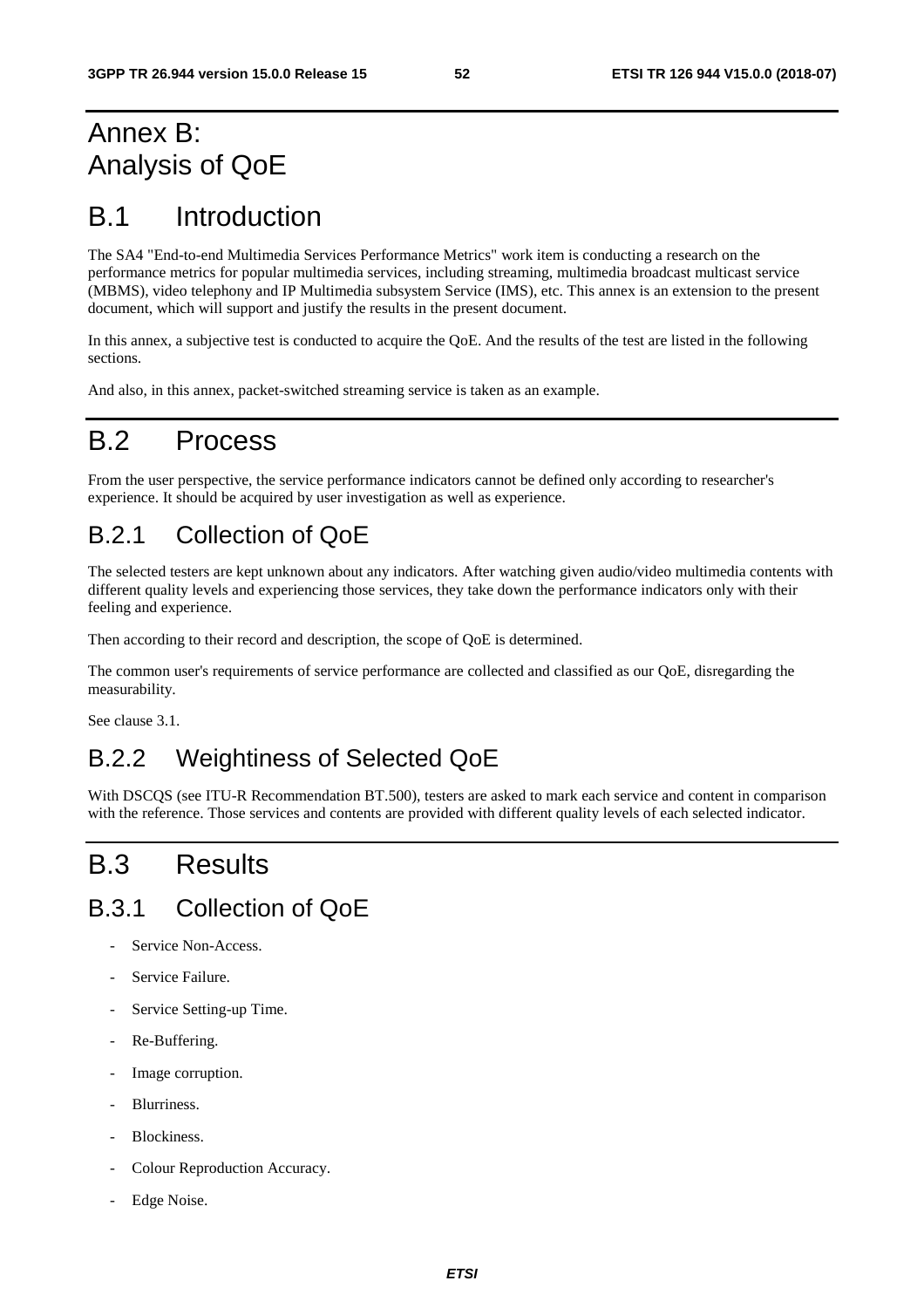- Freeze image.
- Incontinuous Image with block.
- Audio Quality.
- Audio/Video Synchronization Error.

# B.3.2 Comparison of Weightiness among Selected QoE **Parameters**



**Figure B.1**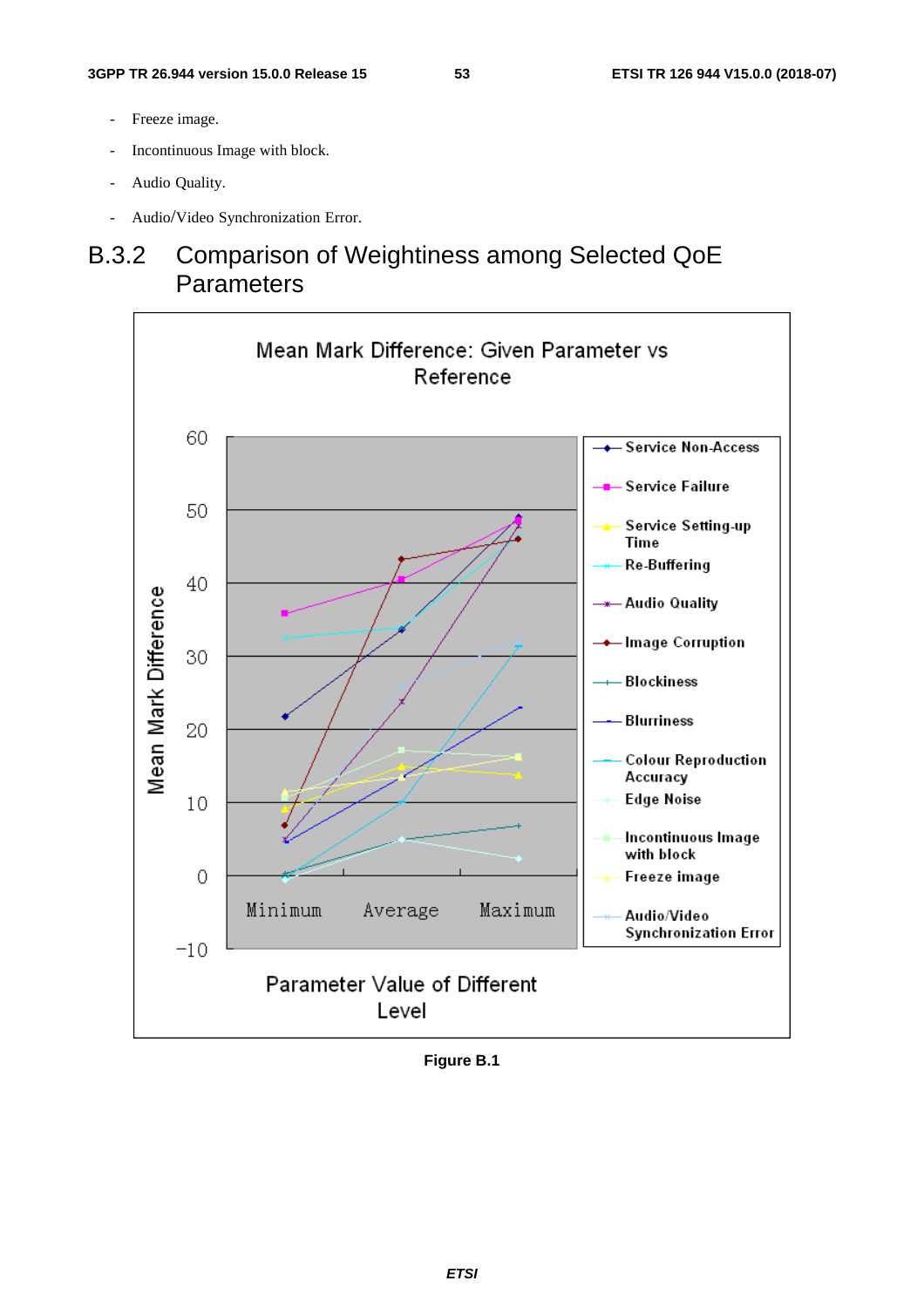# Annex C: Comparison with TS 102 250 of ETSI STQ Mobile

# C.1 Introduction

The SA4 "End-to-end Multimedia Services Performance Metrics" work item is conducting a research on the performance metrics for popular multimedia services, including streaming, multimedia broadcast multicast service (MBMS), video telephony and IP multimedia subsystem service (IMS), etc. This annex is an extension to the present document, which will support and justify the results in the present document.

In this annex, a comprehensive comparison of work between E2EMSPM and ETSI STQ Mobile is conducted to justify the work of E2EMSPM. And the results of the analysis are listed in the following sections.

# C.2 References

The following documents contain provisions which, through reference in this text, constitute provisions of the present document.

- References are either specific (identified by date of publication, edition number, version number, etc.) or non-specific.
- For a specific reference, subsequent revisions do not apply.
- For a non-specific reference, the latest version applies. In the case of a reference to a 3GPP document (including a GSM document), a non-specific reference implicitly refers to the latest version of that document *in the same Release as the present document*.
- [1] ETSI TS 102 250-1 (V1.1.1 10/2003): "Speech Processing, Transmission and Quality Aspects (STQ); QoS aspects of popular services in GSM and 3G networks; Part 1: Identification of Quality of Service aspects".
- [2] ETSI TS 102 250-2 (V1.4.1 03/2006): "Speech Processing, Transmission and Quality Aspects (STQ); QoS aspects of popular services in GSM and 3G networks; Part 2: Definition of Quality of Service parameters and their computation".
- [3] ETSI TS 102 250-3 (V1.3.2 09/2005): "Speech Processing, Transmission and Quality Aspects (STQ); QoS aspects of popular services in GSM and 3G networks; Part 3: Typical procedures for Quality of Service measurement equipment".
- [4] ETSI TS 102 250-4 (V1.1.1 10/2003): "Speech Processing, Transmission and Quality Aspects (STQ); QoS aspects of popular services in GSM and 3G networks; Part 4: Requirements for Quality of Service measurement equipment".
- [5] ETSI TS 102 250-5 (V1.3.1 11/2005): "Speech Processing, Transmission and Quality Aspects (STQ); QoS aspects of popular services in GSM and 3G networks; Part 5: Definition of typical measurement profiles".
- [6] ETSI TS 102 250-6 (V1.2.1 10/2004): "Speech Processing, Transmission and Quality Aspects (STQ); QoS aspects of popular services in GSM and 3G networks; Part 6: Post processing and statistical methods".
- [7] 3GPP TS 23 107 (V6.4.0 03/2006): "3rd Generation partnership Project; Technical Specification Group Services and System Aspects; Quality of Service (QoS) Concept and architecture (Release 6)".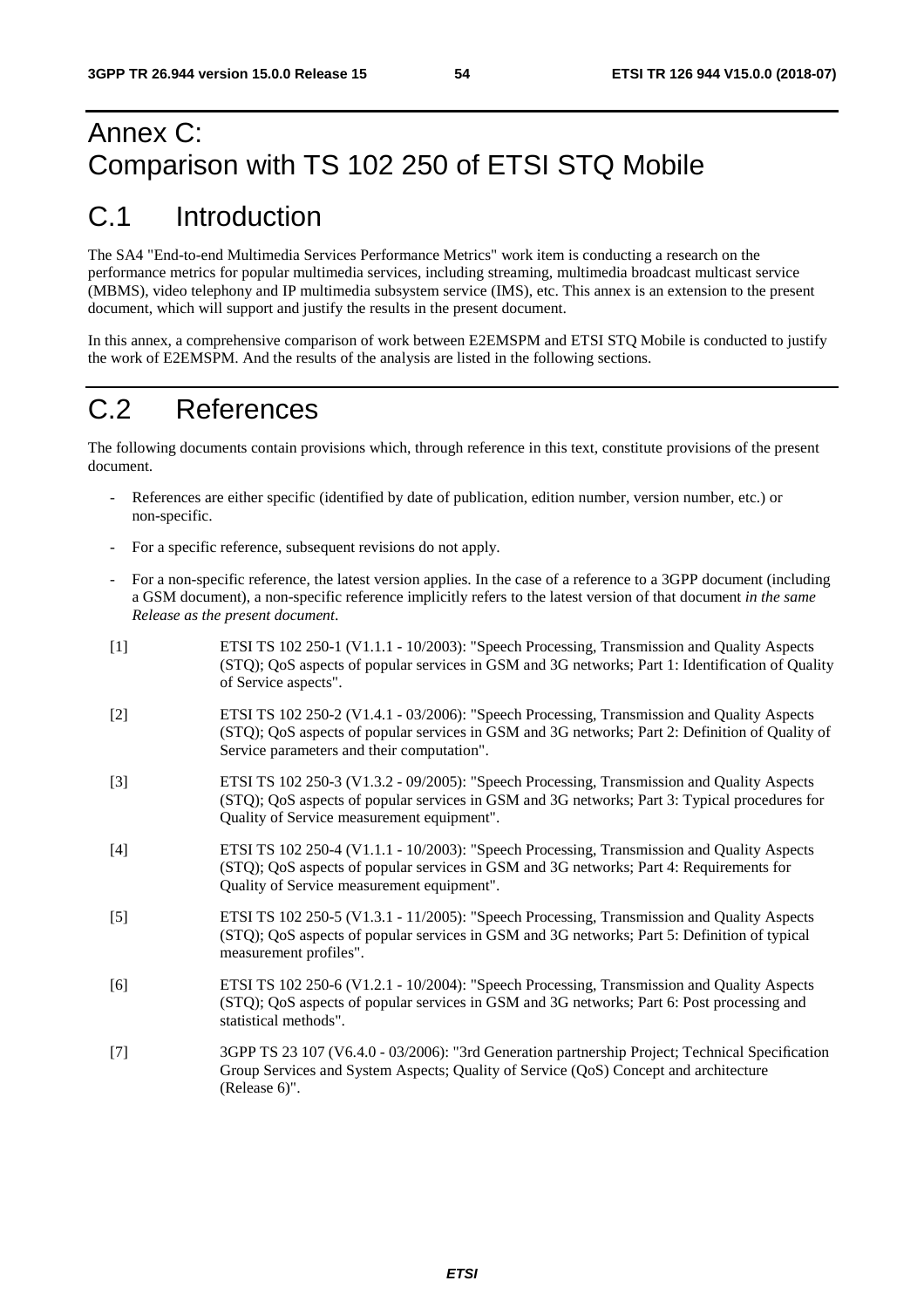# C.3 Comparison with 3GPP E2EMSPM and ETSI STQ Mobile

In this part, the difference is illuminated between 3GPP E2EMSPM and ETSI STO Mobile on multimedia services from the following points of view.

## C.3.1 Research Scope

## C.3.1.1 Framework

E2EMSPM has a systematic framework of End-to-end Multimedia Services Performance Metrics is as figure C.1.



### **Figure C.1: Systematic Framework of End-to-end Multimedia Services Performance Indicators**

ETSI STQ Mobile focuses on the similar area of End-to-End Service QoS.

### C.3.1.2 Quality of experience

E2EMSPM brings up the concept of Quality of Experience (QoE). Yet ETSI STQ Mobile specifies the use of perceptual models for the evaluation of content quality, whenever applicable (e.g. TS 102 250-2 specifies the use of ITU-R Recommendation P.862.2 for speech quality evaluation).

The judgement of measurement results (e.g. target setting) and the correlation between measurement results and actual customer satisfaction are out of the scope of ETSI STQ Mobile.

QoE is how a user perceives the quality of service - how satisfied he or she is with the service. Although QoE is a subjective metric, it is important to quantify it. From the user's perspective, QoE cannot be defined only according to researcher's experience. It should be acquired by user investigation as well as experience.

The common user's requirements to different services are collected and classified as QoE, disregarding the measurability. Users have different requirements for different services. So the QoE for service analysis vary with the types of services.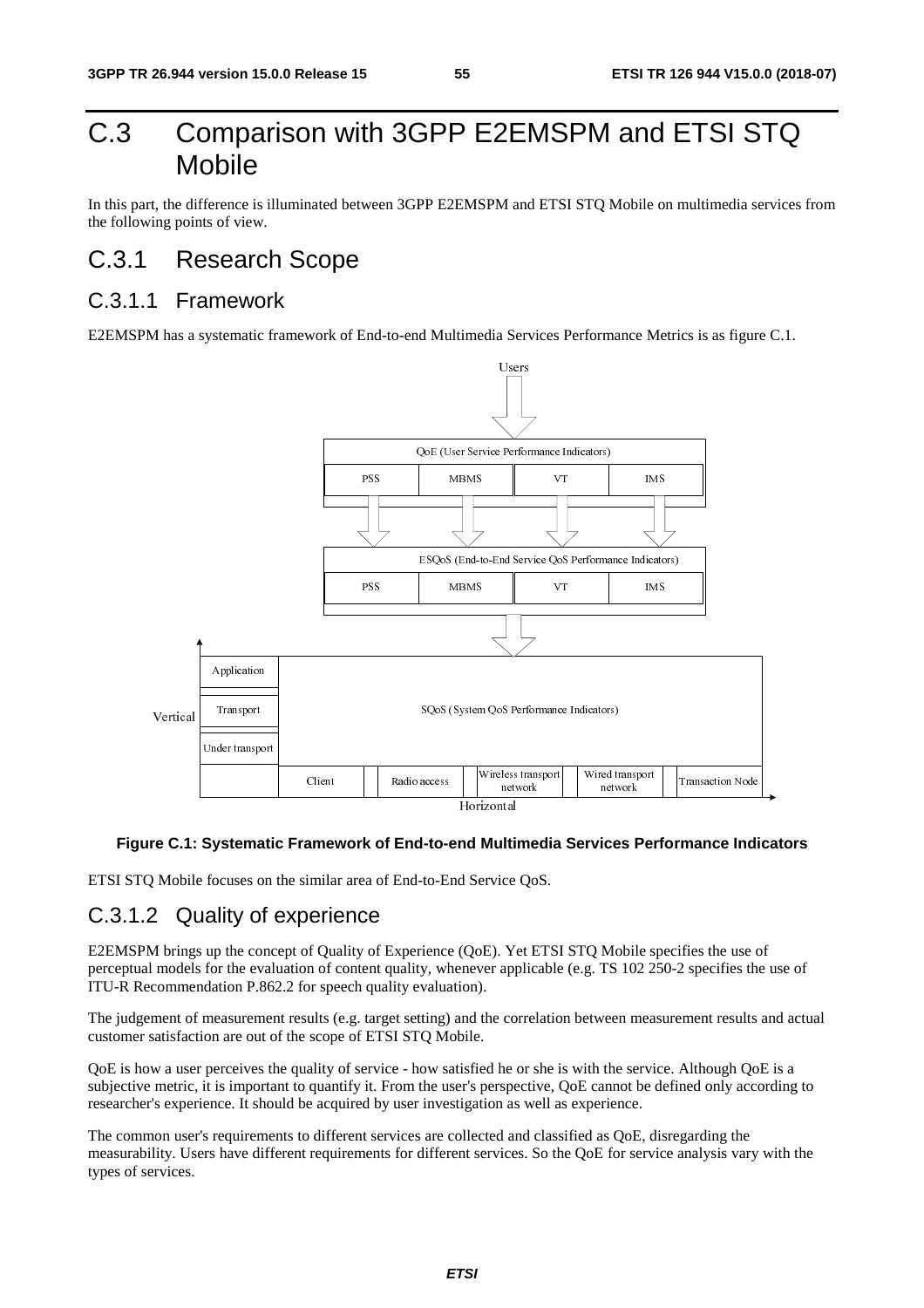## C.3.1.3 End-to-End Service Quality of Service

E2EMSPM considers service-related metrics of End-to-End Service Quality of Service (ESQoS). The measurements and provisioning of ESQoS are defined in terms of service capability and resource availability. ESQoS is generally used to specify services' quality considered by operators and service providers. The ability to measure ESQoS will give the operator some sense of the service's performance to the overall level of customer satisfaction.

ETSI STQ Mobile TS 102 250-2 [2] draws some steps in overall service QoS definition and analysis of mobile services. STQ takes the following QoS aspects from service perspective which are used for each service to define service QoS parameters.

- Network Availability.
- Network Accessibility.
- Service Accessibility.
- Service Integrity.
- Service Retainability.

Figure C.2 shows the model for quality of service parameters in ETSI STO Part 2. The model has four layers.



### **Figure C.2: ETSI STQ Mobile QoS aspects and the corresponding QoS parameters**

So when end-to-end service OoS is concerned, both ETSI STO Mobile and E2EMSPM have the similar study area on this topic. There are perfect and reasonable definitions of service QoS parameters in the TS of ETSI STQ. Part of the outputs of ETSI STQ Mobile should be introduced to E2EMSPM's End-to-End Service QoS area for reference.

## C.3.1.4 System Quality of Service

Generally, "UMTS Quality of Service (QoS) Concept and architecture" by 3GPP [8] is often referenced. It is a standard, describing UMTS bearers' structure, their management functions, and defines service quality classes and their attributes.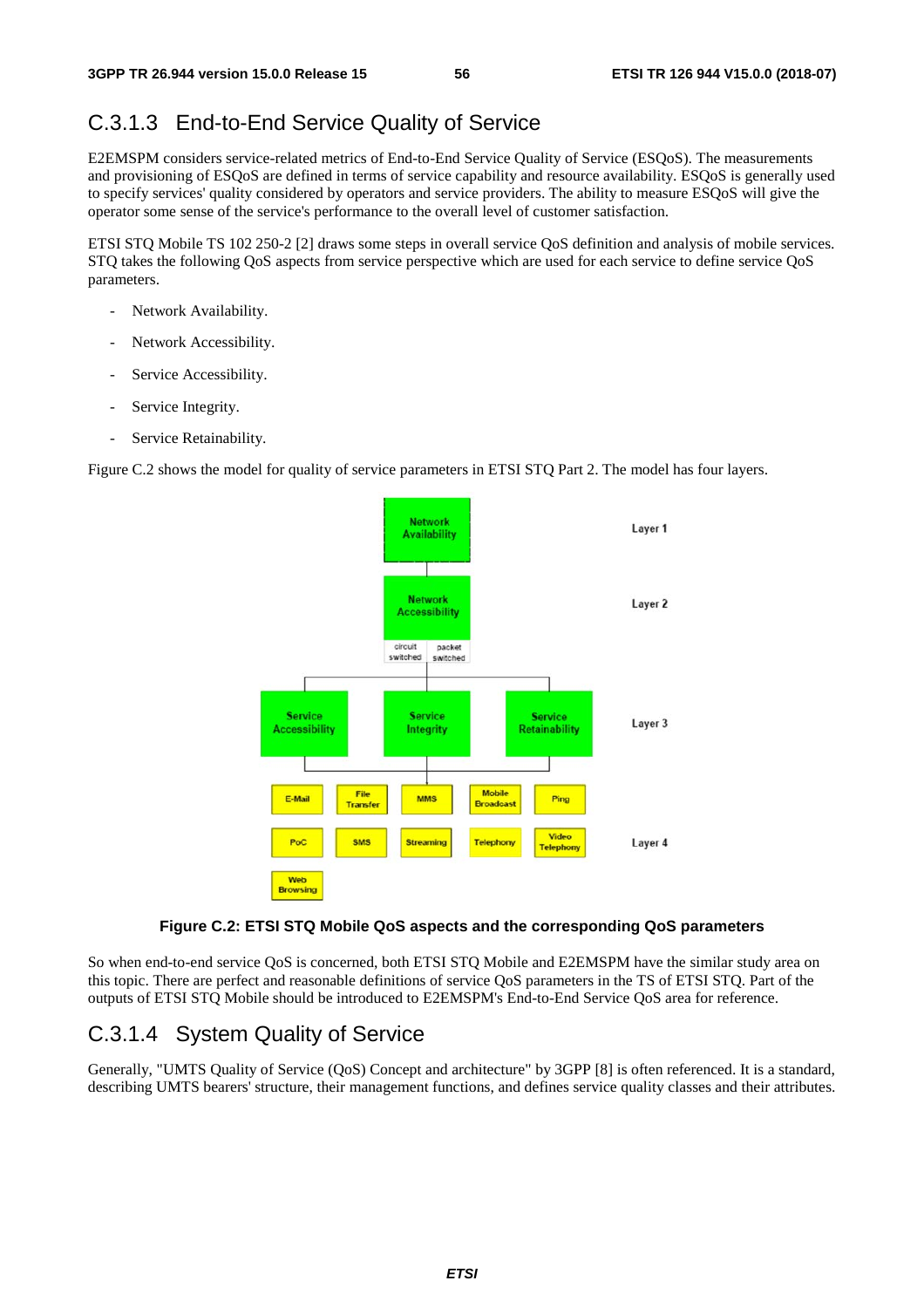System Quality of Service (SQoS) defined in E2EMSPM is intrinsically a technical concept and is a subset of UMTS QoS. Compared with ESQOS, SQoS denotes the point-to-point QoS, which is specially related to the units and links of network systems. SQoS can be viewed as the QoS consideration from the viewpoint of network operators. It is measured and expressed in terms of network units and network links, which usually has little meaning to a user. Although a better network SQoS in many cases will result in better ESQoS, fulfilling all traffic SQoS parameters might not guarantee the satisfaction of the user or a high ESQoS.

In E2EMSPM the System QoS parameters are classified to five classes horizontally according to the different phases along with the whole network connection, including radio access network, wireless transport network, wired transport network, client transaction and network node transaction as shown in figure C.3. Some analytical models are introduced for every special section to evaluate some important parameters.

SQoS is out of the scope of ETSI STQ Mobile.



**Figure C.3: Network phases to analyse System Qos** 

## C.3.1.5 Mapping of End-to-End Service QoS and System QoS

E2EMSPM introduces the theoretical models to study the relationship of End-to-End Service QoS and System QoS. The inherent relationship between the End-to-End Service QoS and System QoS parameters of PSS is described, which provide the possible operational methods for the operators/service providers to guarantee the service performance. E2EMSPM also gives some example to justify how we get the mapping between the End-to-End Service QoS and System QoS.

The relationship of End-to-End Service QoS and System QoS is beyond the scope of ETSI STQ Mobile.

## C.3.2 Research Method

### C.3.2.1 Statistics Model Analysis

Extensive studies involving high-speed network measurements indicate that the multimedia traffic in high-speed networks have self-similar and impulsive characteristics. The existence of self-similarity shows that Poisson process cannot accurately describe the real network traffic. In such high-speed mobile network the assumption of exponentiality does not apply any more.

ETSI STQ Mobile TS 102 250-6 [6] adopts the statistical model to calculate the QoS metrics of GSM and 3G networks. These models are more precise than traditional theoretical models. However, ETSI STQ Mobile focuses on the measurement of quality metrics for services that are already functional. The prediction of service performance (e.g. based on statistical models of traffic patterns and network characteristics) is out of the scope of ETSI STQ Mobile. It is very difficult to implement the calculation due to the lack of raw data, if the new multimedia services haven't become commercial deployment or they are just in the initial stage of deployment in GSM and 3G network.

Nowadays, there still have not authoritative statistical model to handle the coming multimedia services' raw data with self-similar and impulsive characteristics. Although the self-similar models can describe the statistical data more precisely, they will encounter difficulties with in-depth performance indicators analysis and calculation of the selfsimilar network traffic.

## C.3.2.2 Theory Model Analysis of Queue

Traditional telecom service traffic is adequately described by Markovian models (e.g. Poisson), which are amenable to accurate analysis. Generally, theses models assume independence between events, and exponentially inter-event distributions.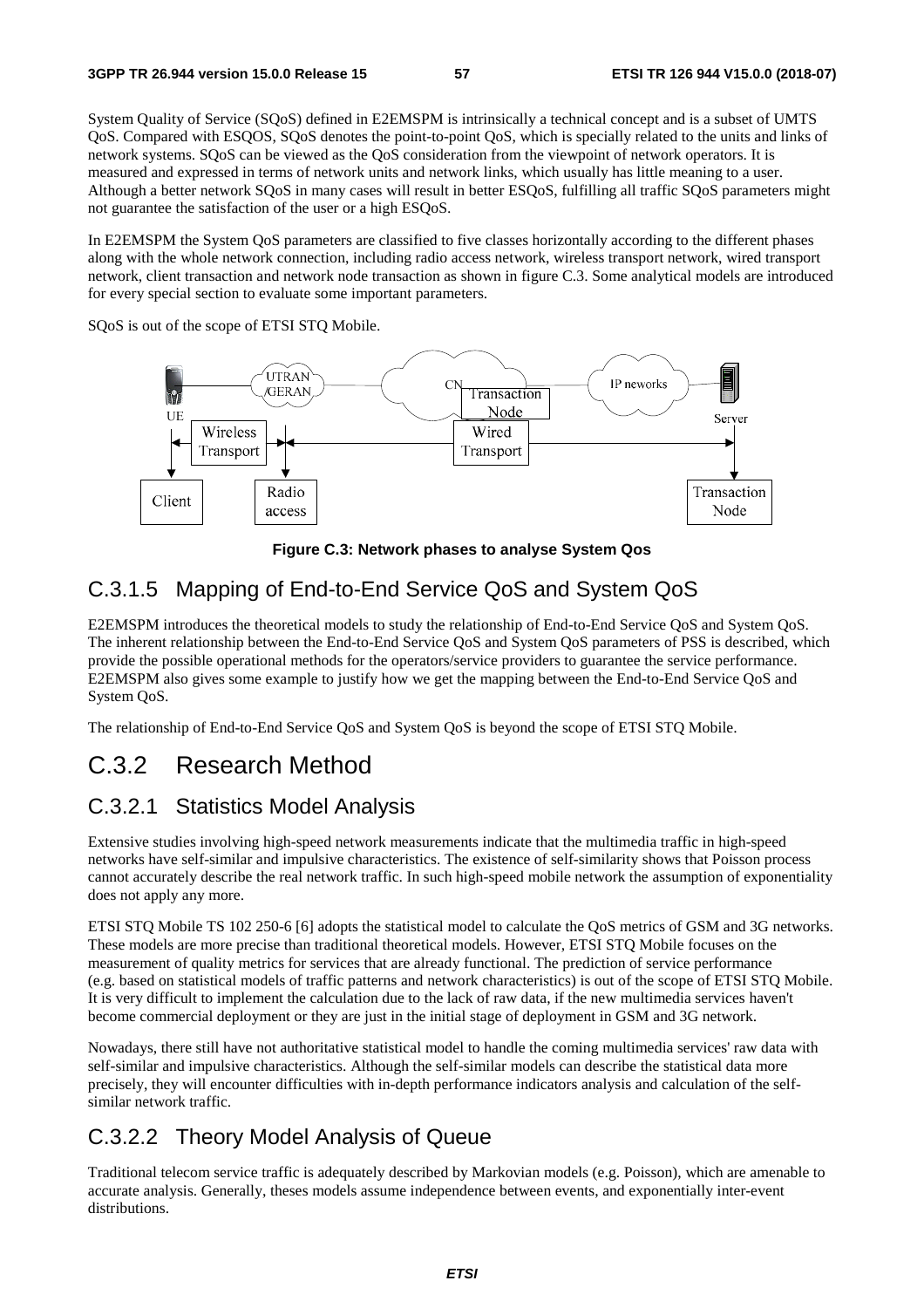Although queue theory fails to fit actual traffic of high-speed mobile networks, E2EMSPM still adopted these models to analyse the network traffic, mainly because Markovian models are mathematically tractable.

## C.3.2.3 Possible Further Work

The above two methods have its own advantages respectively for the fresh multimedia services, the optimal research method should combine statistics model with queue theory model to complement with each other.

The combined method might be adopted in future work beyond the scope of both ETSI STQ Mobile and E2EMSPM.

# C.4 Brief Introduction of the Work in ETSI STQ

The ETSI Speech Processing, Transmission and Quality Aspects (STQ) workgroup is actively working on QoS. STQ has published its Technical Specification, TS 102 250 "QoS aspects for popular services in GSM and 3G networks" [Part 1 to 6], which covers the following.

Part 1 [1] identifies QoS aspects for popular services in GSM and 3G networks. For each service the QoS indicators are listed. They are considered to be suitable for the quantitative characterization of the dominant technical QoS aspects as experienced from the end-user perspective.

Part 2 [2] defines QoS parameters and their computation for popular services in GSM and 3G networks. The technical QoS indicators, listed in part 1, are the basis for the parameter set chosen. The parameter definition is split into two parts: the abstract definition and the generic description of the measurement method with the respective trigger points. Only measurement methods not dependent on any infrastructure provided are described in the present document. The harmonized definitions given in the present document are considered as the prerequisites for comparison of QoS measurements and measurement results.

Part 3 [3] describes typical procedures used for QoS measurements over GSM, along with settings and parameters for such measurements.

Part 4 [4] defines the minimum requirements of QoS measurement equipment for GSM and 3G networks in the way that the values and trigger-points needed to compute the QoS parameter as defined in Part 2 can be measured following the procedures defined in Part 3. Test equipment fulfilling the specified minimum requirements will be allowed to perform the proposed measurements in a reliable and reproducible way.

Part 5 [5] specifies test profiles which are required to enable benchmarking of different GSM or 3G networks both within and outside national boundaries. It is necessary to have these profiles so that when a specific set of tests are carried out then customers are comparing "like for like" performance.

Part 6 [6] describes procedures to be used for statistical calculations in the field of QoS measurement of GSM and 3G networks using probing systems.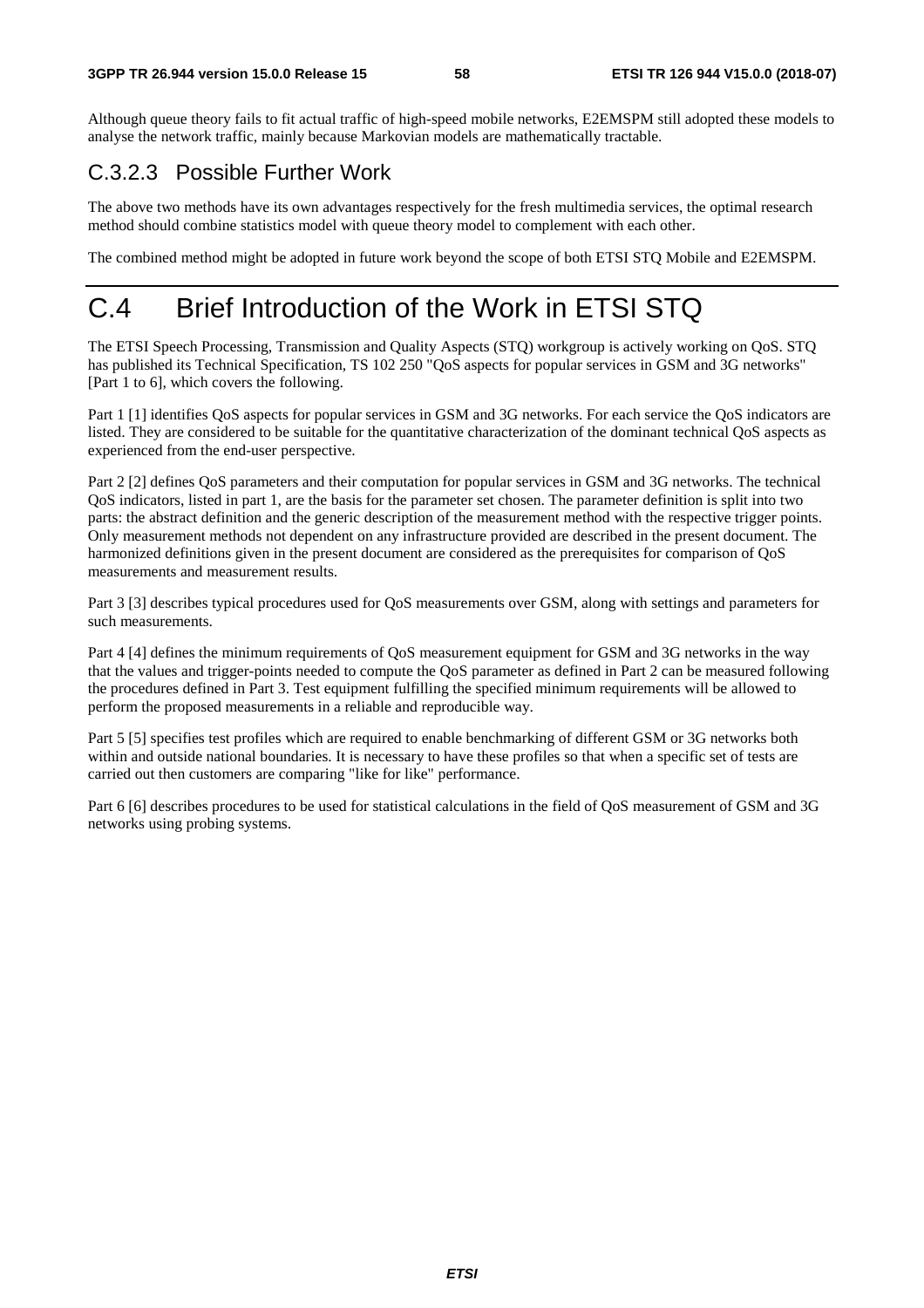# Annex D: Change history

| <b>Change history</b> |      |                 |           |            |                          |        |            |
|-----------------------|------|-----------------|-----------|------------|--------------------------|--------|------------|
| <b>Date</b>           | TSG# | <b>TSG Doc.</b> | <b>CR</b> | <b>Rev</b> | Subiect/Comment          | Old    | <b>New</b> |
| 2007-03               | 35   | SP-070015       |           |            | Approved at TSG SA#35    | 2.0.0  | 7.0.0      |
| 2008-12               | 42   |                 |           |            | Version for Release 8    | 7.0.0  | 8.0.0      |
| 2009-12               | 46   |                 |           |            | Version for Release 9    | 8.0.0  | 9.0.0      |
| 2011-03               | 51   |                 |           |            | Version for Release 10   | 9.0.0  | 10.0.0     |
| 2012-09               | 57   |                 |           |            | Version for Release 11   | 10.0.0 | 11.0.0     |
| 2013-12               | 62   | SP-130568       | 0001      |            | Correction to references | 11.0.0 | 11.1.0     |
| 2014-09               | 65   |                 |           |            | Version for Release 12   | 11.1.0 | 12.0.0     |
| 2015-12               | 70   |                 |           |            | Version for Release 13   | 12.0.0 | 13.0.0     |

|             | <b>Change history</b> |             |            |  |  |                         |                |
|-------------|-----------------------|-------------|------------|--|--|-------------------------|----------------|
| <b>Date</b> | Meeting               | <b>TDoc</b> | <b>ICR</b> |  |  | Rev Cat Subject/Comment | <b>New</b>     |
|             |                       |             |            |  |  |                         | <b>version</b> |
| 2017-03     | 75                    |             |            |  |  | Version for Release 14  | 14.0.0         |
| 2018-06     | 80                    |             |            |  |  | Version for Release 15  | 15.0.0         |